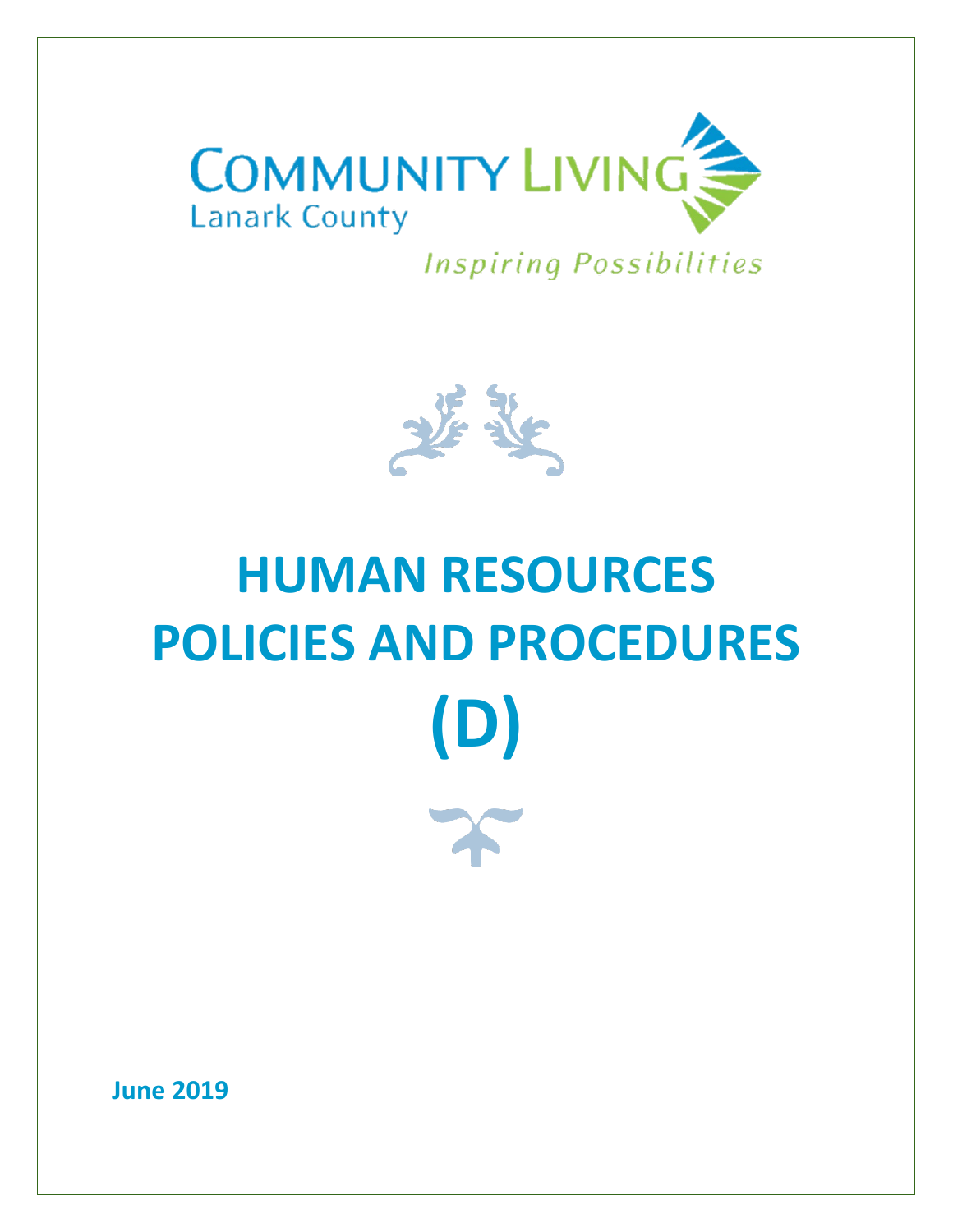# Contents

| POLICY # D1.07 - DRIVER'S LICENCE & SUSPENSION, LOSS OF DRIVER'S LICENCE  10 |  |
|------------------------------------------------------------------------------|--|
|                                                                              |  |
|                                                                              |  |
|                                                                              |  |
|                                                                              |  |
|                                                                              |  |
|                                                                              |  |
|                                                                              |  |
|                                                                              |  |
|                                                                              |  |
|                                                                              |  |
|                                                                              |  |
|                                                                              |  |
|                                                                              |  |
|                                                                              |  |
|                                                                              |  |
|                                                                              |  |
|                                                                              |  |
|                                                                              |  |
|                                                                              |  |
|                                                                              |  |
|                                                                              |  |
|                                                                              |  |
|                                                                              |  |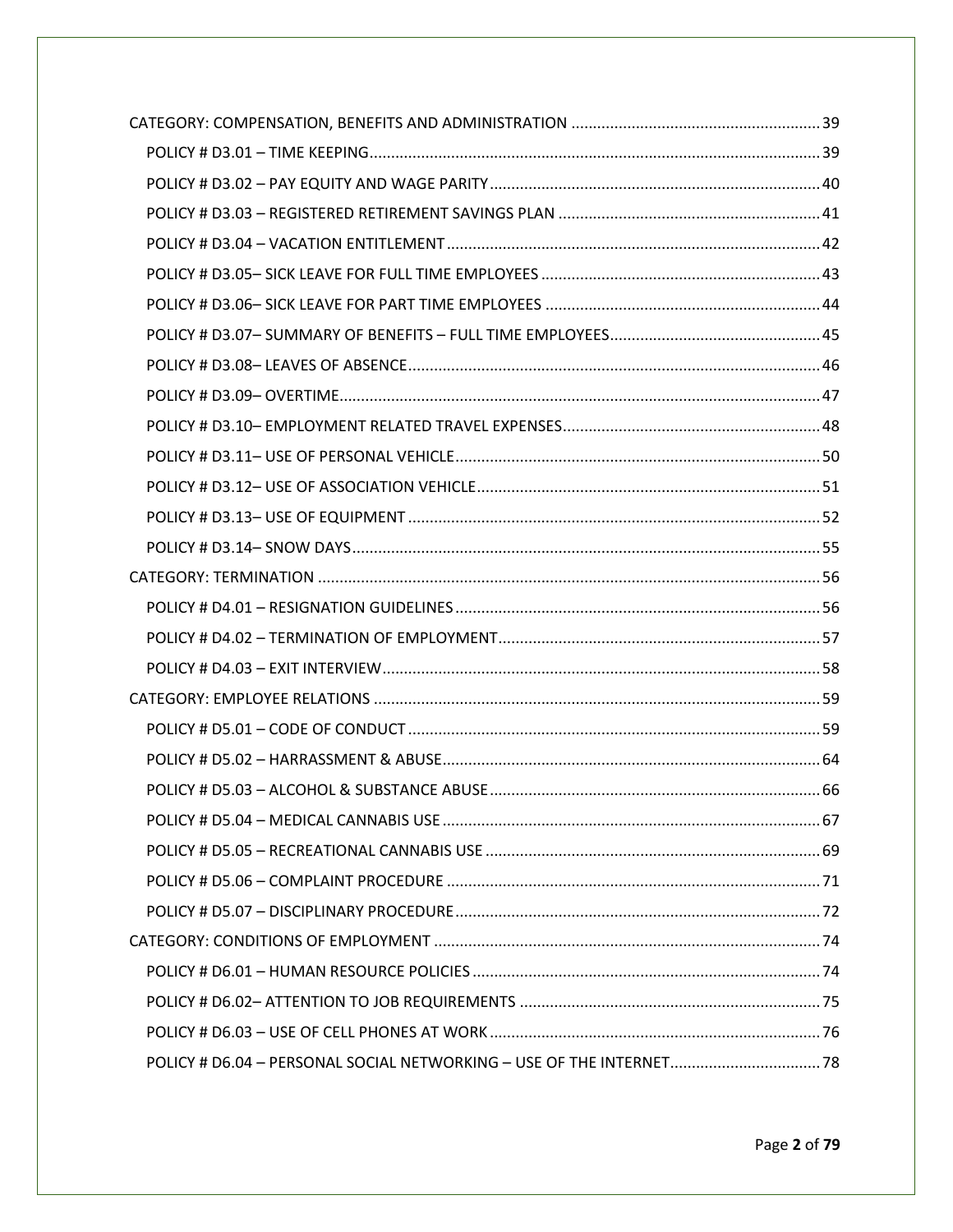# <span id="page-3-0"></span>**HUMAN RESOURCES POLICIES & PROCEDURES**

<span id="page-3-1"></span>**CATEGORY: TERMS & CONDITIONS OF EMPLOYMENT**

<span id="page-3-2"></span>**POLICY # D1.01 – CONDITIONS OF HIRE**

**PAGE:** 1 of 1 **ATTACHMENTS: APPROVAL DATE: 07.09.2004 REVISION DATE: 01.17.2012 PROCEDURE APPROVAL DATE: 07.09.2004 REVISION DATE: 01.17.2012** 

 **01.07.2019**

**AUTHORIZATION: Executive Director**

# **POLICY:**

Hiring practices of the Association shall be in accordance with the Ontario Human Rights Code and the Employment Standards Employment Equity Act and Regulations.

- 1. When a vacancy occurs or a new position is created, the Association will post internally job postings at all service locations for a one (1) week period) as per article 15.01 of the collective agreement).
- 2. Job postings will contain the following information:
	- a. Nature of position
	- b. Qualifications
	- c. Required knowledge and educational skills
	- d. Hours of work
	- e. Salary rate (as per article 15.02) of the collective agreement.
- 3. The Association may also advertise externally. External applicants will be considered for unionized positions in the event that internal applicants do not meet requirements.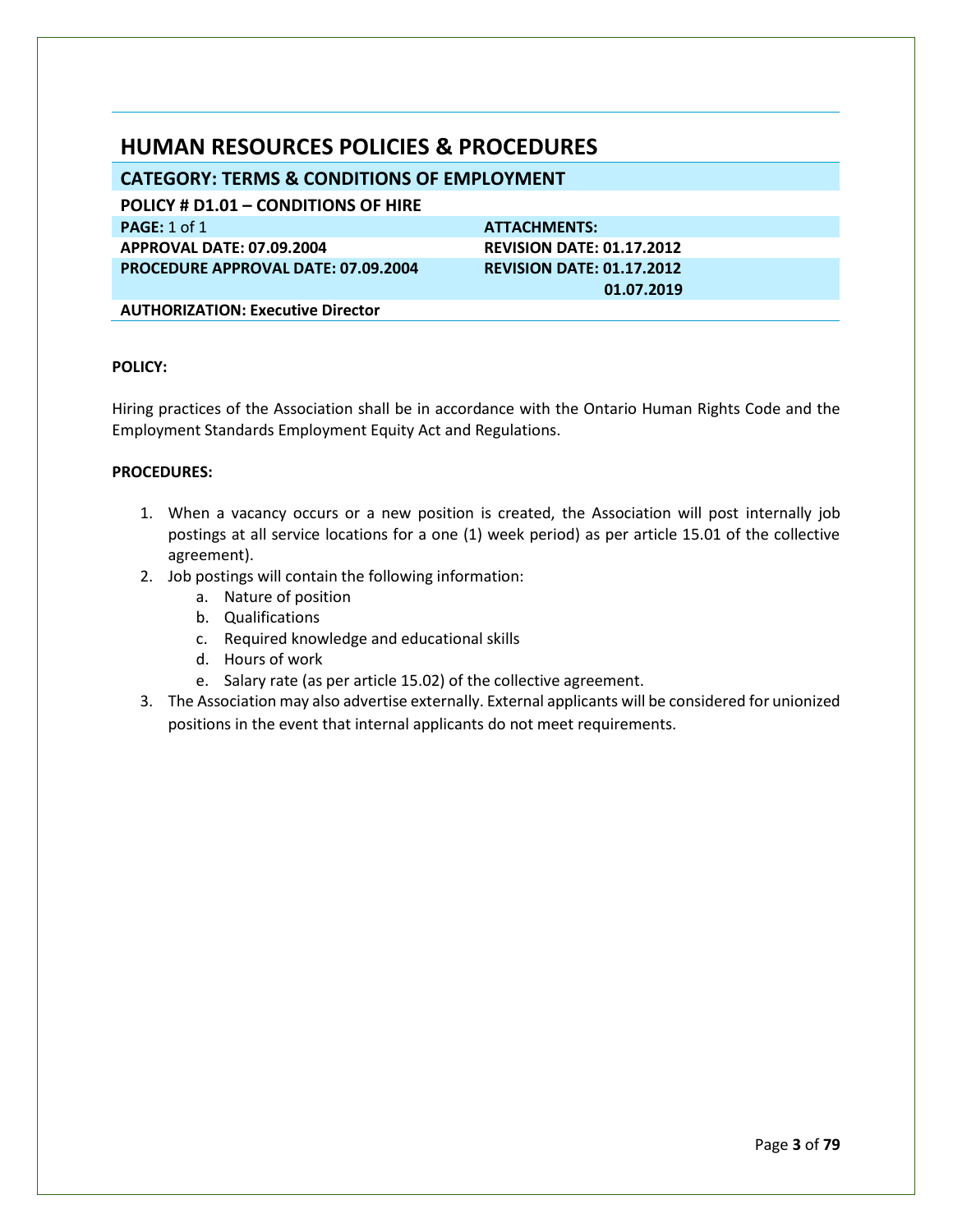<span id="page-4-0"></span>**POLICY # D1.02 – INITIAL CONDITIONS OF EMPLOYMENT PAGE:** 1 of 1 **ATTACHMENTS: APPROVAL DATE: 07.09.2004 REVISION DATE: 02.16.2012 01.07.2019 PROCEDURE APPROVAL DATE: 07.09.2004 REVISION DATE: 02.17.2012 01.07.2019 AUTHORIZATION: Executive Director**

#### **POLICY:**

As a condition of employment with the Association, new employees will hold specific mandatory certifications as part of the conditions for hire.

- 1. Mandatory certifications at the employee's expense including:
	- i. Valid G Driver's License.
	- ii. A medical examination indicating the employee is fit to undertake the duties involved in the position and proof of freedom from communicable diseases.
	- iii. Valid First Aid and CPR certificate
	- iv. Clear Vulnerable Sector Check.
	- v. Facilitator I positions require a Developmental Services Worker diploma or equivalent.
- 2. Mandatory certification at the association's expense however the employee's own time:
	- i. CPI (Crisis Prevention Intervention) certificate.
- 3. As these items are considered Conditions of Hire, it is expected that employees will possess these specific classifications and educational qualifications at the time of hire.
- 4. In the recruitment process the Association may give consideration to hiring a candidate with "conditions of hire" to obtain certifications at their own cost and during their own time.
- 5. Failure to meet the conditions of hire within the probationary period will result in termination of the employment relationship.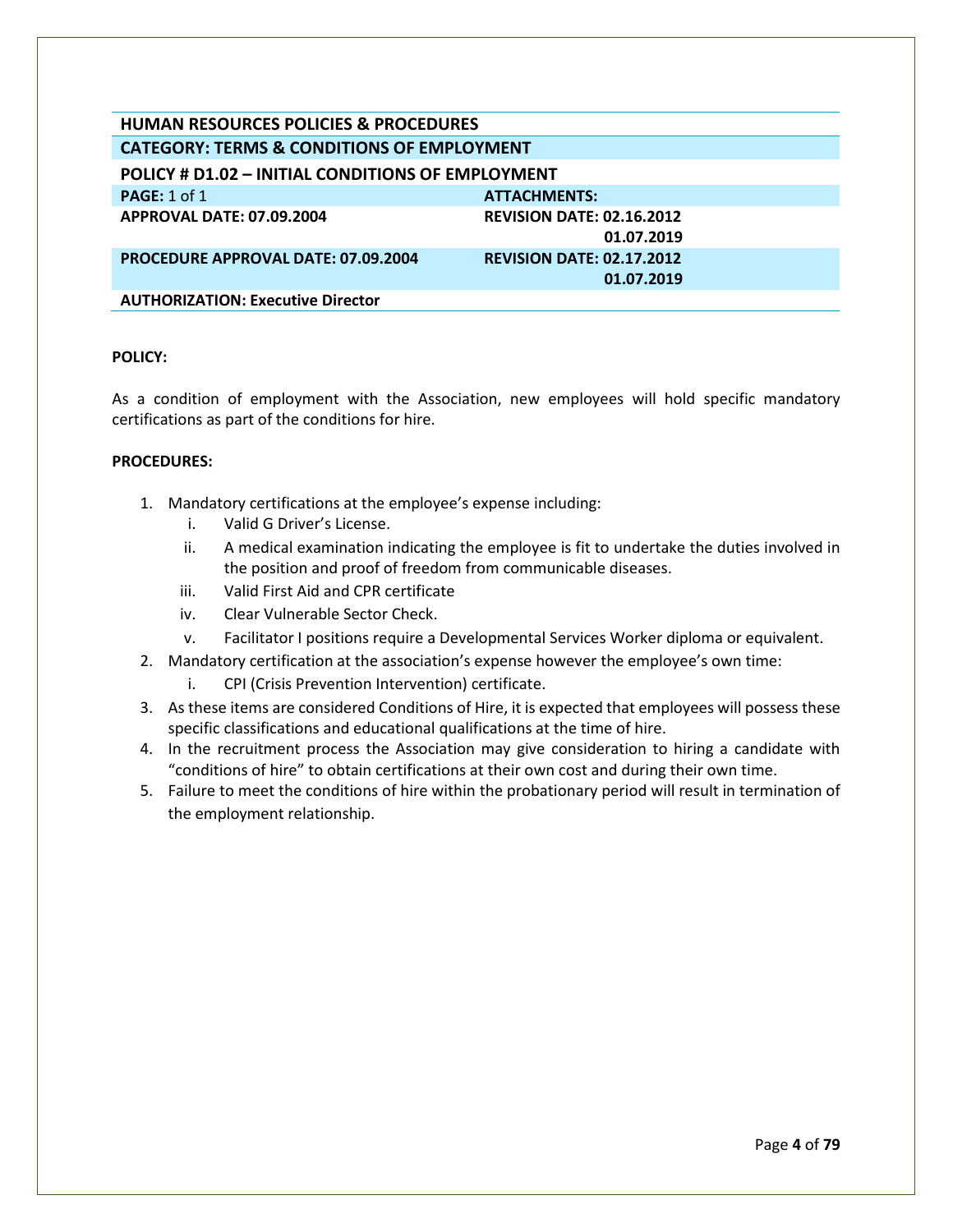<span id="page-5-0"></span>

| <b>HUMAN RESOURCES POLICIES &amp; PROCEDURES</b>      |                                  |  |
|-------------------------------------------------------|----------------------------------|--|
| <b>CATEGORY: TERMS &amp; CONDITIONS OF EMPLOYMENT</b> |                                  |  |
| <b>POLICY # D1.03 - ONGOING TRAINING REQUIREMENTS</b> |                                  |  |
| PAGE: $1$ of $2$                                      | <b>ATTACHMENTS:</b>              |  |
| APPROVAL DATE: 07.09.2004                             | <b>REVISION DATE: 02.16.2012</b> |  |
|                                                       | 10.05.2017                       |  |
| <b>PROCEDURE APPROVAL DATE: 07.09.2004</b>            | <b>REVISION DATE: 02.17.2012</b> |  |
|                                                       | 10.05.2017                       |  |
|                                                       | 01.07.2019                       |  |
| <b>AUTHORIZATION: Executive Director</b>              |                                  |  |

The Association shall work with its employees to ensure that they are knowledgeable and well equipped to carry out their responsibilities, and as such is committed to ongoing professional development and training.

- 1. The Association shall assess the global training within the organization on an annual basis. The identified training needs shall be developed into a Training Plan taking into account the following considerations:
	- i. Training driven by the needs of the people the Organization supports.
	- ii. Specific job related training as required to achieve the Goal and Vision Statement, Core Values and Beliefs and Guiding Principles of the Association.
	- iii. Legislated and/or compulsory training courses.
	- iv. Professional development as requested by individual employees
	- v. Extended period of time for study
- 2. The Association encourages the professional development of employees through attendance and participation in approved meetings, seminars, in-house training programs and external courses, which are directly related to the employee's duties and responsibilities and will help the employee to improve job performance.
- 3. Employees who attend any training events should be prepared to share information learned and to present information in a written and/or verbal presentation as requested.
- 4. Legislated and/or compulsory training courses
- 5. It is the responsibility of each employee to ensure they remain current with the following:
	- i. First Aid and CPR
	- ii. CPI
	- iii. Annual Review of Policies and Procedures
	- iv. Annual policy review of Mission, Abuse and Rights policy
	- v. Fire Extinguisher Training
	- vi. WHIMIS Training
	- vii. Valid Driver's License
	- viii. Employee Affirmation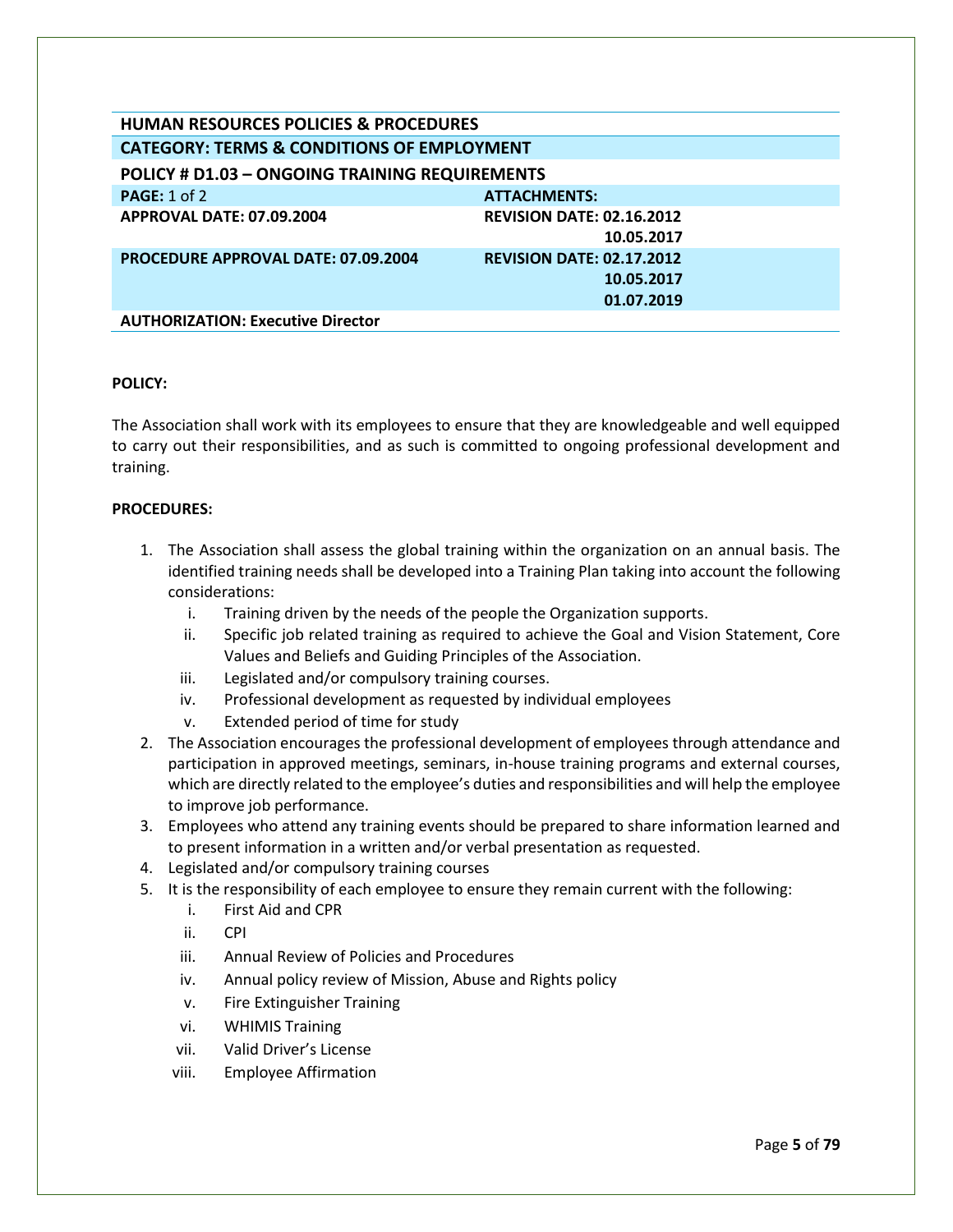# **HUMAN RESOURCES POLICIES & PROCEDURES CATEGORY: TERMS & CONDITIONS OF EMPLOYMENT POLICY # D1.03 – ONGOING TRAINING REQUIREMENTS PAGE:** 2 of 2 **ATTACHMENTS:**

- 6. A training calendar will be circulated March of each year with the Mandatory training required by the Association. It will be the responsibility of staff to sign up before their expiry dates.
- 7. In the event any of these training requirements have not been met, it is the responsibility of that employee to contact the Manager at the service of his/her employment, and the Human Resources Manager.
- 8. Mutual Responsibility
	- i. The association shall prepare and arrange for training.
	- ii. The association shall produce an annual list of employees needing mandatory training.
	- iii. The employee shall ensure that they register for their required training prior to the expiration date of their current credentials or course requirements.
	- iv. Failure to remain current with mandatory training can and will result in loss of shifts until such time as employee completes the training. Costs for recertification (fees and time) is that of the employee.
- 9. Compensation
	- i. The Association shall pay for wages for the employee for mandatory or requested training.
	- ii. The employee shall pay for necessary training required if they attend non-association training events unless attendance at these training events is requested or approved by the Manager.
	- iii. If the association requires employees to attend professional development training, the association shall pay for course fees and the equivalent of a day's wages for every day of the professional development. The association does not pay for travel time outside the county.
	- iv. Employees, who are not requested to attend professional development training, may attend the training event by requesting their manager to consider their eligibility for attendance. The association shall pay the course fee but the employee will not be compensated for their time in training.
	- v. The Association will offer personal development training to be taken on the employee's personal time. Course fees may be charged in order to recover costs.
	- vi. Employee will be expected to cover their own transportation and meals for training events.
- 10. Training and development is not to be confused with education. It is not the intent of this policy to assist employees to acquire a general education. This policy covers only training and development judged to be directly and specifically related to the employee's work.
- 11. An Employee may request a sabbatical up to 12 months in order to pursue further education. The Employee shall maintain their seniority and will pay for their benefits in order to keep them current. The Employee will have the right to return to their former position.
- 12. The Service Manager shall develop annual individual training plans with employees during performance appraisals.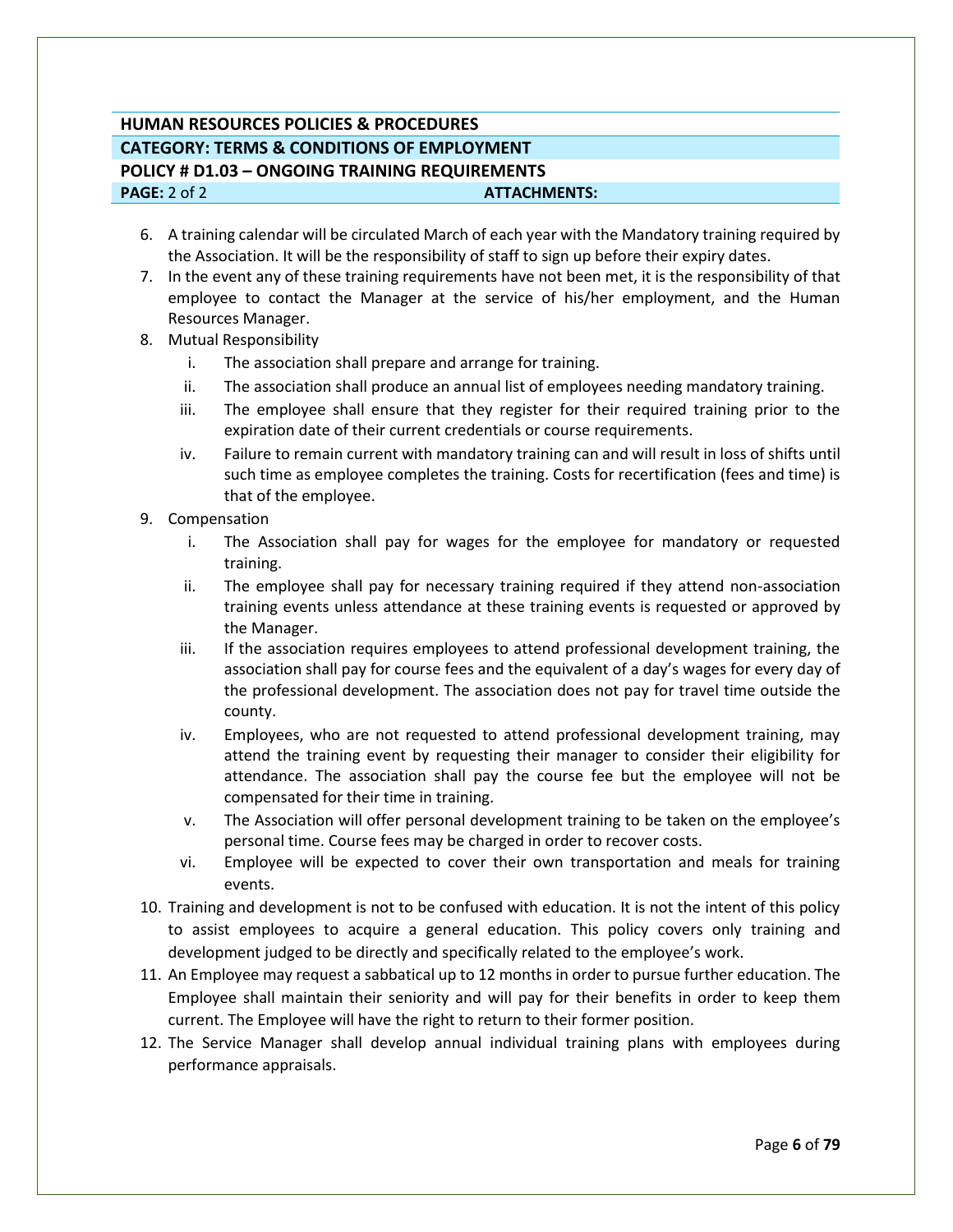<span id="page-7-0"></span>

| <b>HUMAN RESOURCES POLICIES &amp; PROCEDURES</b>      |                                  |  |
|-------------------------------------------------------|----------------------------------|--|
| <b>CATEGORY: TERMS &amp; CONDITIONS OF EMPLOYMENT</b> |                                  |  |
| POLICY # D1.04 - COMMUNICABLE DISEASES                |                                  |  |
| <b>PAGE: 1 of 1</b>                                   | <b>ATTACHMENTS:</b>              |  |
| APPROVAL DATE: 07.09.2004                             | <b>REVISION DATE: 02.16.2012</b> |  |
| <b>PROCEDURE APPROVAL DATE: 07.09.2004</b>            | <b>REVISION DATE: 02.17.2012</b> |  |
|                                                       | 01.07.2019                       |  |
| <b>AUTHORIZATION: Executive Director</b>              |                                  |  |

The Association is committed to maintaining a healthy work environment, providing quality service to those it serves and supports and respecting their rights and those of the Association employees.

- 1. All potential employees being hired by the Association are required to complete a Certificate of Health, Pre-Employment Medical Examination prior to commencing employment. Potential employment candidates must submit this certificate stating he or she is free from communicable diseases and emotionally, psychologically and physically fit to undertake duties relevant to the demands of the position prior to commencing employment and at the applicant's expense.
- 2. All employees shall submit documentation from annual physical examinations to the Manager at his or her service location.
- 3. Documentation will consist of Certificate of Health stating the employee is fit to continue to undertake duties relevant to his or her position.
- 4. Documentation will be filed in each employee's personnel file located at the main office.
- 5. Employees returning to work from medical leave may be required to provide medical documentation confirming ability to return to work.
- 6. People supported who have communicable diseases have the right to receive support without discrimination based on illness or perceived illness.
- 7. Employees with communicable diseases have the right to: continue working as long as their condition permits; receive the same benefit coverage as is accorded other employees; and be accorded complete confidentiality.
- 8. Other people supported and employees have the right to a safe and healthy working environment.
- 9. Discriminatory acts against a person supported or employed by the Association with a communicable disease are unacceptable and unless an employee can demonstrate that there is an unacceptable level of risk, outright refusal to work with someone supported shall be subject to disciplinary action.
- 10. With any known infectious and potentially serious disease, employees shall take all responsible steps to prevent transmission of illness to others.
- 11. Information on communicable diseases will be provided to employees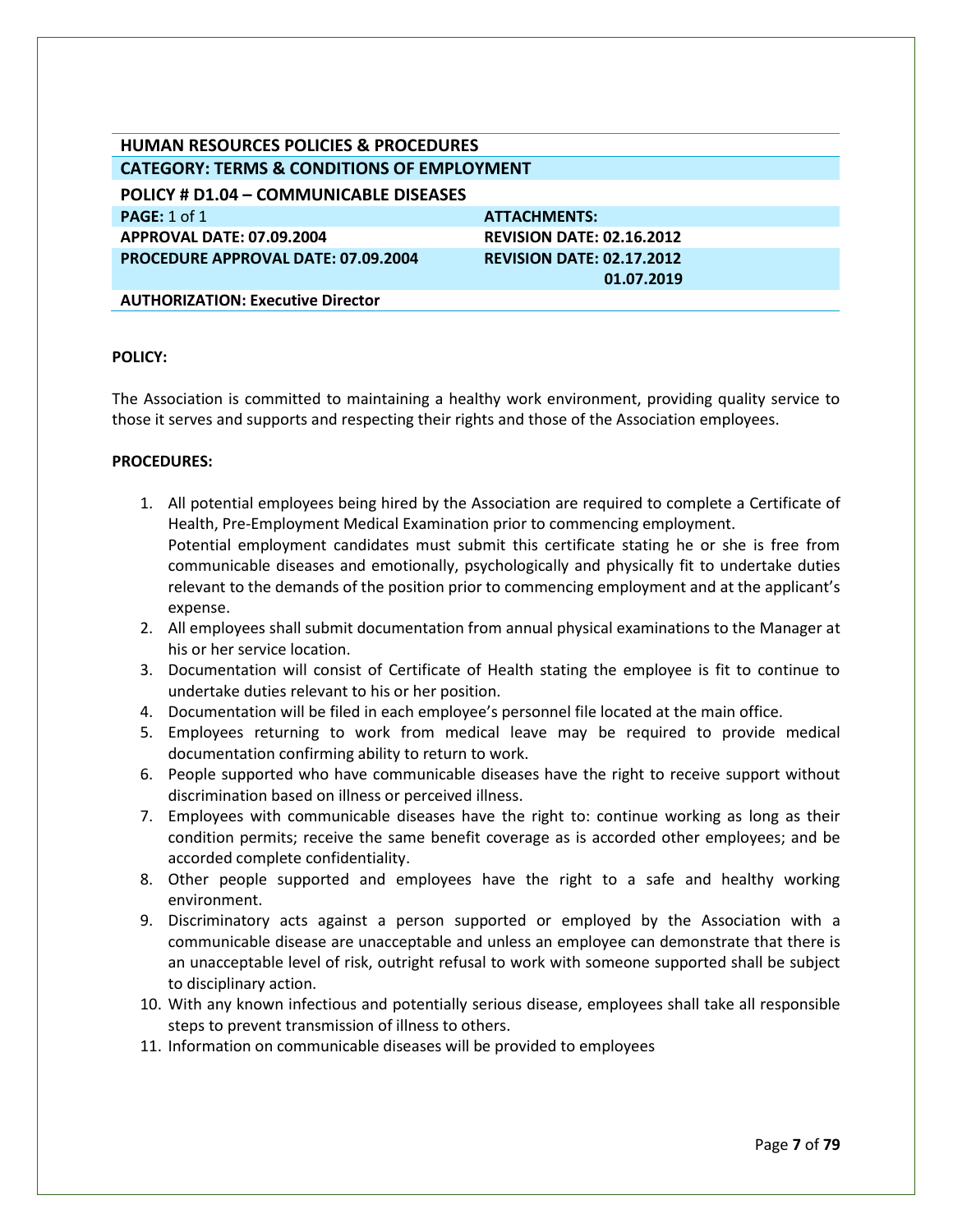<span id="page-8-0"></span>**POLICY # D1.05 – CONFIDENTIALITY AND RELEASE OF INFORMATION PAGE:** 1 of 1 **ATTACHMENTS: ATTACHMENTS:** 

**APPROVAL DATE: 07.09.2004 REVISION DATE: 02.16.2002 PROCEDURE APPROVAL DATE:07.09.2004**

**REVISION DATE: 02.16.2012 01.07.2019**

**AUTHORIZATION: Executive Director**

#### **POLICY:**

The Association recognizes its responsibility to ensure that information about its employees, the people it supports and their families is kept in the strictest of confidence. Association employees, students, volunteers and Board members will maintain strict confidentiality regarding all information pertinent to individuals and families served by the Association, as well as business, personal and personal matters.

- 1. Information will only be disclosed when required by federal and/or provincial statutes, or with written permission from the individual, or other persons vested with authority.
- 2. All employees, volunteers and Board members are required to sign a Confidentiality Agreement (a copy of which is attached to this policy).
- 3. With respect to employees, the Confidential Agreement becomes part of their personnel file.
- 4. Unless it is the responsibility of their duties, employees, volunteers or Board members will not discuss information concerning:
	- a. Individuals or families supported by the Association;
	- b. Personnel issues;
	- c. The Association's financial business.
- 5. Employees, students, volunteers or Board members who have the authority to discuss such information as identified above will not do so in public areas or with members of their family.
- 6. Employees, students, volunteers or Board members will not leave confidential information in written form or displayed on computer terminals in locations where it may be seen by unauthorized persons.
- 7. Employees, students, volunteers shall ensure filing cabinets containing confidential information are locked at the end of each work day.
- 8. Violation of this policy is grounds for disciplinary action up to and including dismissal for employees, students and volunteers.
- 9. Board members will be required to agree to any requirements regarding confidentiality as set out by funding sources, such as government ministries.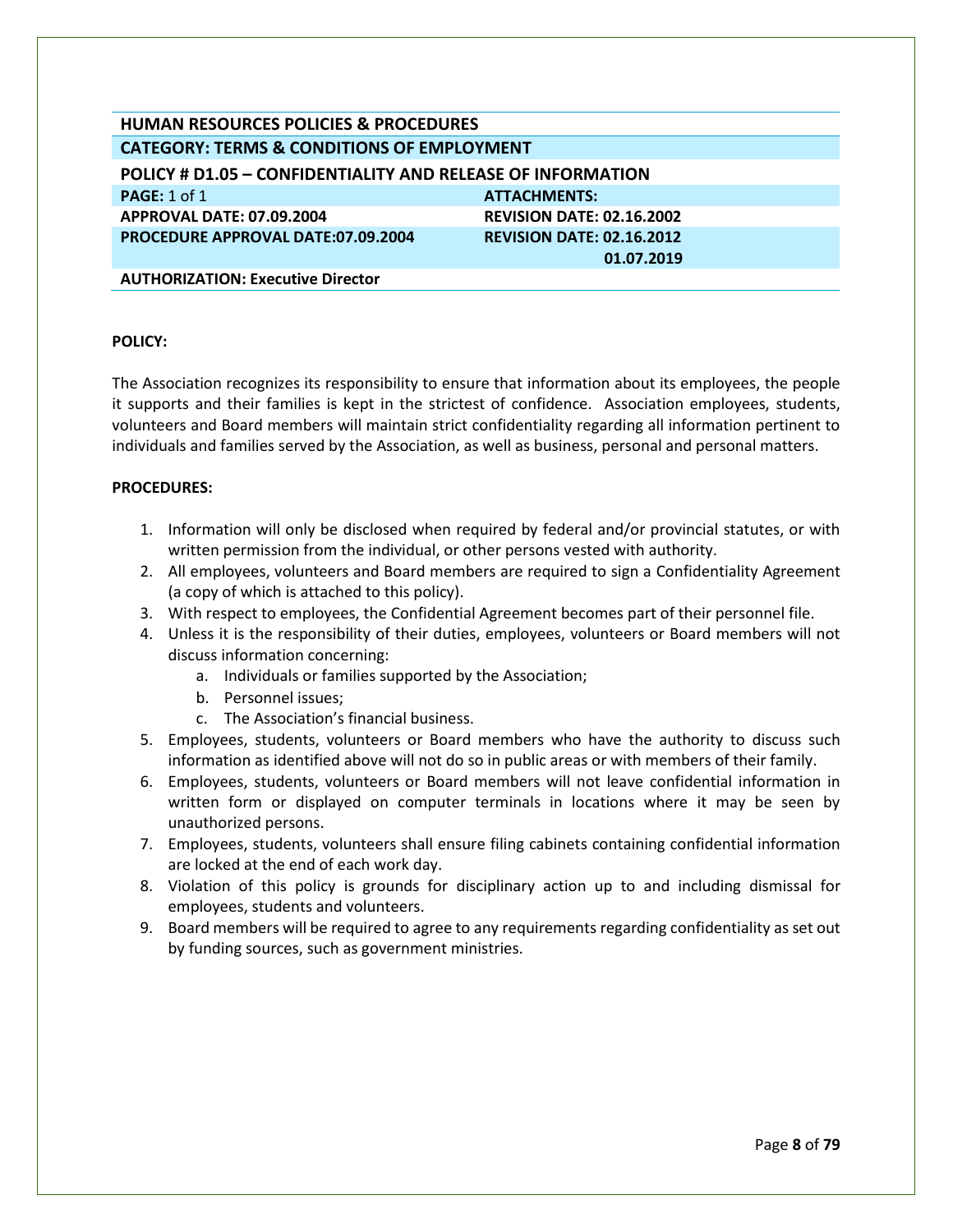<span id="page-9-0"></span>**POLICY # D1.06 – VULNERABLE SECTOR CHECK - EMPLOYEES PAGE:** 1 of 1 **ATTACHMENTS: APPROVAL DATE: 07.09.2006 REVISION DATE: 02.16.2012 PROCEDURE APPROVAL DATE: 07.09.2006 REVISION DATE: 02.16.2012 01.07.2017 01.07.2019**

**AUTHORIZATION: Executive Director**

#### **POLICY:**

Vulnerable Sector Criminal reference checks will be completed on successful candidates for employment, prior to commencement of work.

- 1. Applicants for employment will be informed, prior to an interview, that a Criminal Reference Check is a condition of employment.
- 2. At the time of offer of employment, the successful candidate will be asked to provide a Vulnerable Sector Criminal Reference Check.
- 3. The Vulnerable Sector Criminal Reference Check will have been completed no more than three (3) months prior to commencement of employment. The original copy of the Vulnerable Sector Check must be verified by a Manager. After verification a scan may be taken with the date scanned and Managers signature on the scanned copy.
- 4. Employees shall verify each year on the 'Annual Employee Affirmation' form that there is no change to the results of their original Vulnerable Sector Criminal Reference Check.
- 5. Employees have a duty to notify the employer regarding any criminal charges that may prevent them from doing their job.
- 6. Although disqualification from employment is possible, a previous conviction does not automatically disqualify an applicant from consideration for employment. Based on a variety of factors (e.g., the nature of the position, the nature of the conviction, when the conviction occurred), the candidate may retain eligibility for employment. The association shall review the results of the record check to see if it is relevant to the job. In the event that the results of a record check are not satisfactory for the position, the association will withdraw any conditional offers made.
- 7. If an applicant attempts to withhold information or falsify information pertaining to any previous convictions, the applicant will be disqualified from further employment consideration in any position with the company due to falsification of an application.
- 8. Community Living Association Lanark shall ensure that all applicant information is kept confidential.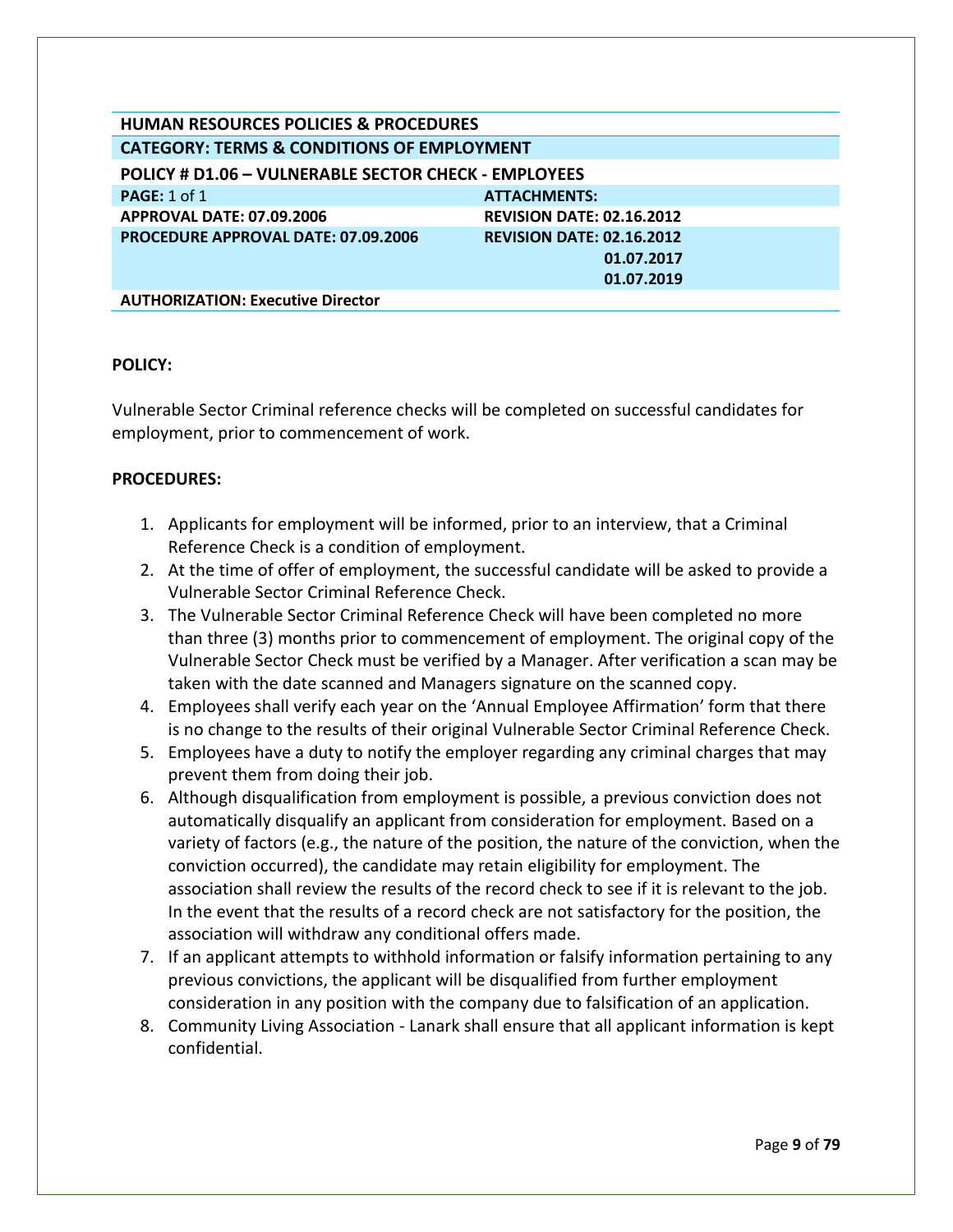<span id="page-10-0"></span>**POLICY # D1.07 – DRIVER'S LICENCE & SUSPENSION, LOSS OF DRIVER'S LICENCE PAGE:** 1 of 1 **ATTACHMENTS: APPROVAL DATE: 07.09.2004 REVISION DATE: 02.16.2002 PROCEDURE APPROVAL DATE: 07.09.2004 REVISION DATE: 02.16.2012 AUTHORIZATION: Executive Director**

#### **POLICY:**

All Association employees shall hold and maintain a valid Class G Driver's License as a minimum requirement**.**

- 1. All potential employees must provide original Class G Driver's License document prior to commencing employment.
- 2. Human Resources Manager will photocopy document and place a copy in the employee's personnel file.
- 3. Any employee who requires a driver's license in the performance of his/her duty either occasionally or on a regular and who has had his/her driver's license suspended must immediately notify his/her Manager with the following information.
	- a. Date of infraction
	- b. Details of infraction
	- c. Copy of summons
	- d. Date of hearing
	- e. Dates and duration of suspension if available
- 4. The Manager shall consult with the Executive Director to determine an appropriate course of action.
- 5. Action taken may be affected according to the circumstances of each incident and re-occurring incidents. Matters to be considered include:
	- a. Requirements for driver's license
	- b. Length of suspension
	- c. Employment record and availability of alternate non-driving positions
	- d. Recurrence of incidents increases degree of discipline
- 6. This policy applies to driving infractions incurred while on or off duty. For infractions incurred while on duty additional disciplinary action may be applied.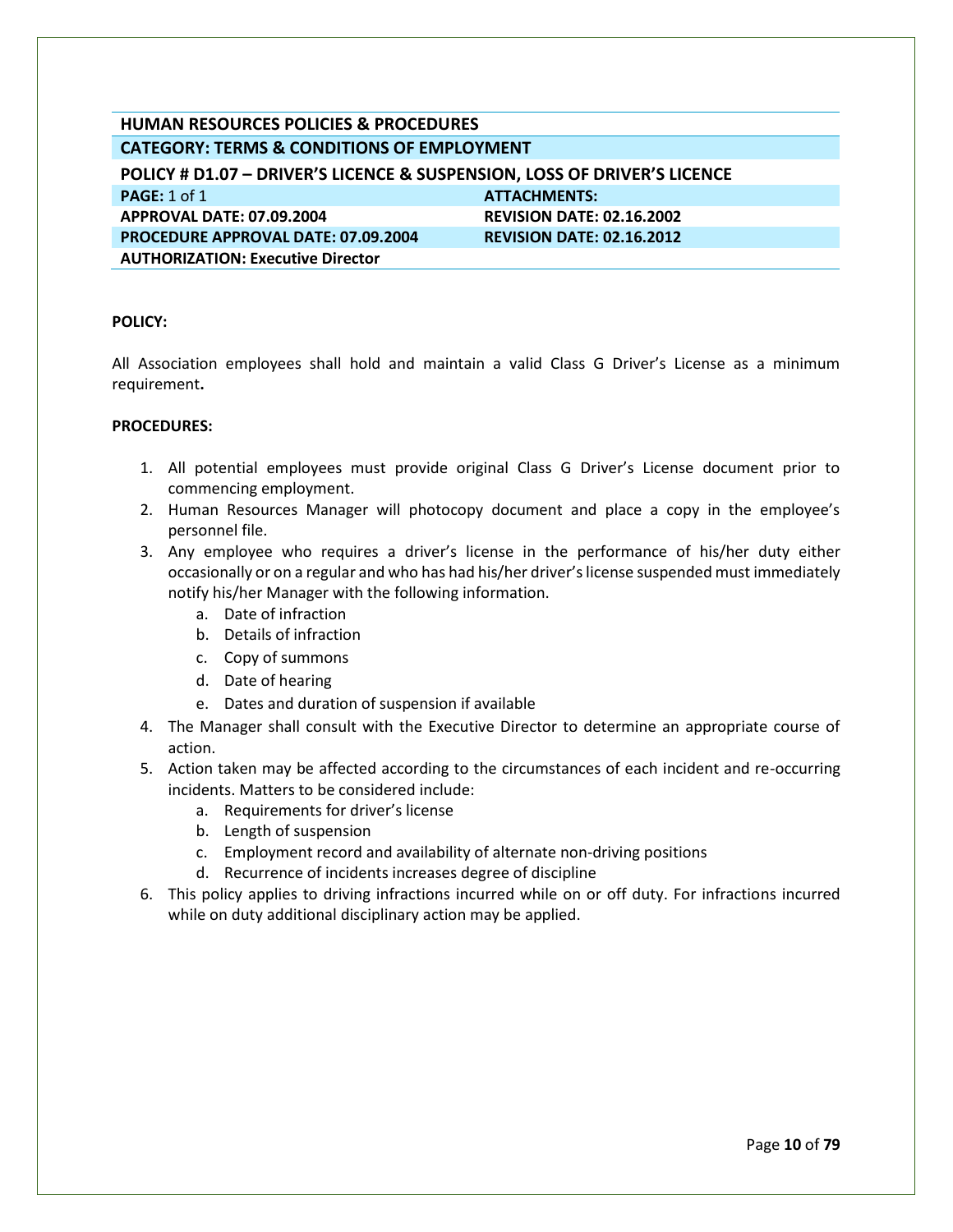<span id="page-11-0"></span>**POLICY # D1.08 – PROBATIONARY PERIOD**

**PAGE:** 1 of 1 **ATTACHMENTS: APPROVAL DATE: 07.09.2004 REVISION DATE: 02.16.2017 PROCEDURE APPROVAL DATE: 07.09.2004 REVISION DATE: 02.16.2017 AUTHORIZATION: Executive Director**

#### **POLICY:**

Newly hired unionized employees shall be on a probationary basis for a period of 910 hours of employment. Newly hired management employees shall be on a probationary basis for a period of six (6) months and shall be removed from probationary status after a satisfactory evaluation.

- 1. During the probationary period, employees shall be entitled to all rights and benefits of the collective agreement, except with respect to discharge.
- 2. Employment and qualifications and expectations are based on Community Living Association (Lanark County) Goal and Vision, Statement of Purpose (Mission), Guiding Principles and Policies and Procedures.
- 3. The employment of such employees may be terminated at any time for any reason during the probationary period, except that the termination may not be discriminatory, as per Employment Standards.
- 4. After completion of the probationary period, seniority shall be effective from the original date of employment.
- 5. The probationary period may be extended by mutual agreement between the Employer and the Union.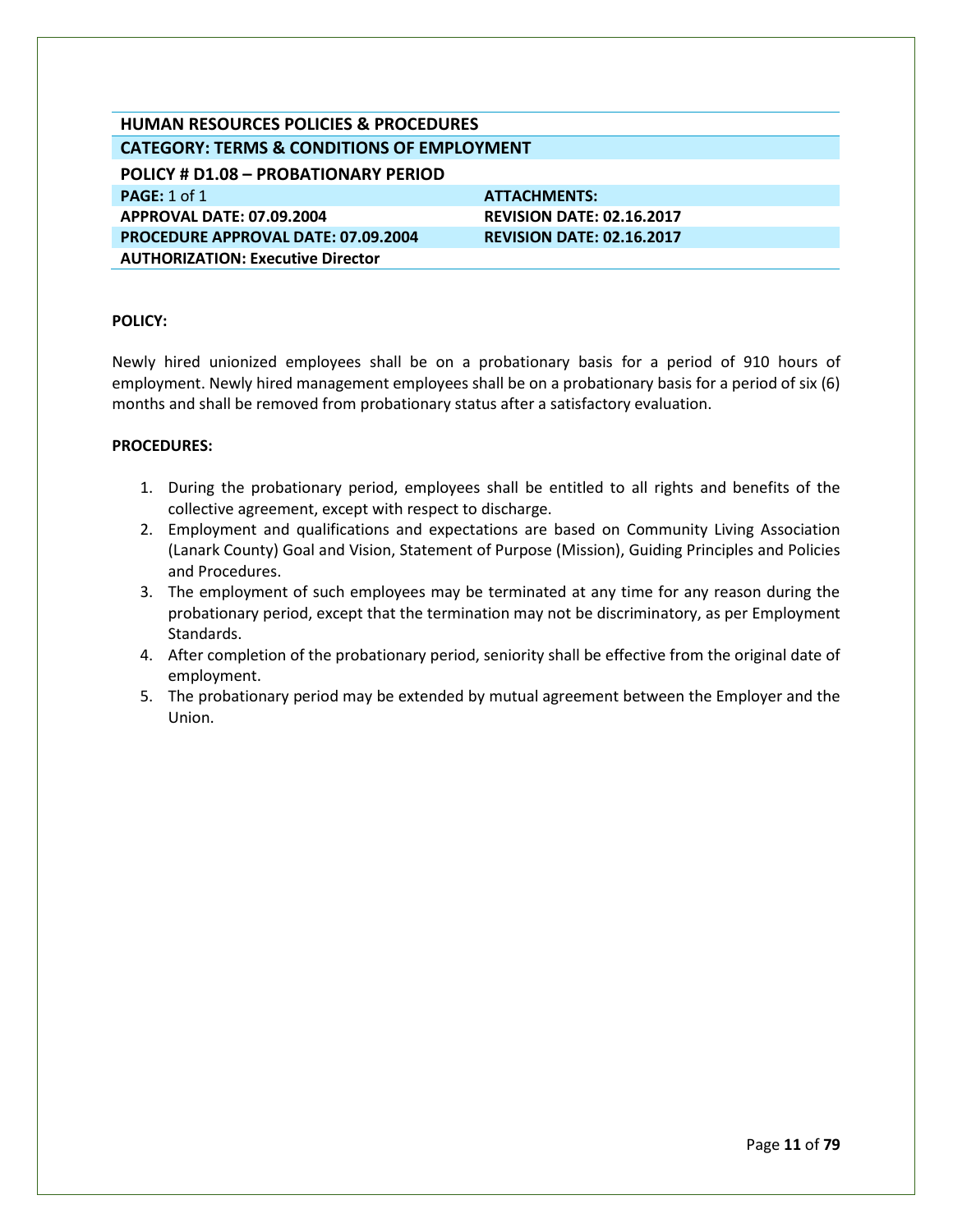<span id="page-12-0"></span>**POLICY # D1.09 – ORIENTATION**

**PAGE:** 1 of 1 **ATTACHMENTS: APPROVAL DATE: 07.09.2004 REVISION DATE: 02.16.2012 PROCEDURE APPROVAL DATE: 07.09.2004 REVISION DATE: 02.16.2017**

 **01.09.2017**

**AUTHORIZATION: Executive Director**

#### **POLICY:**

The Association shall provide a complete and proper orientation for all new employees in a manner that reflects its Goal and Vision, Core Values and Beliefs and Guiding Principles.

- 1. All new employees will complete an Association Orientation and a Service Orientation for each service location that they are assigned.
- 2. Checklists will be completed specific to each orientation. The checklists will be filed in the employee personnel file.
- 3. The purpose of the orientation is:
	- i. To familiarize new employees with the Goal and Vision, Core Values and Beliefs and the Guiding Principles of the Association as well as policies and procedures.
	- ii. To assist new employees to become comfortable in their new environment; and
	- iii. To provide new employees with specifics regarding the operation of the Association's service areas so that employees may meet required standards of performance.
- 4. Employees are encouraged to ask questions and request additional information at any time throughout their orientation period and ongoing employment.
- 5. The Human Resources Manager is responsible for ensuring that each new employee receives an Association Orientation and the Service Manager is responsible to complete the site specific Service Orientation.
- 6. Start date and completion date of all orientation will be clearly marked on the front of the orientation package.
- 7. The Community Services Manager at the service location is responsible for ensuring that each new employee receives a site specific Service Orientation. Upon completion of the orientations the checklist is to be sent to the main office for filing in the employee's personnel file.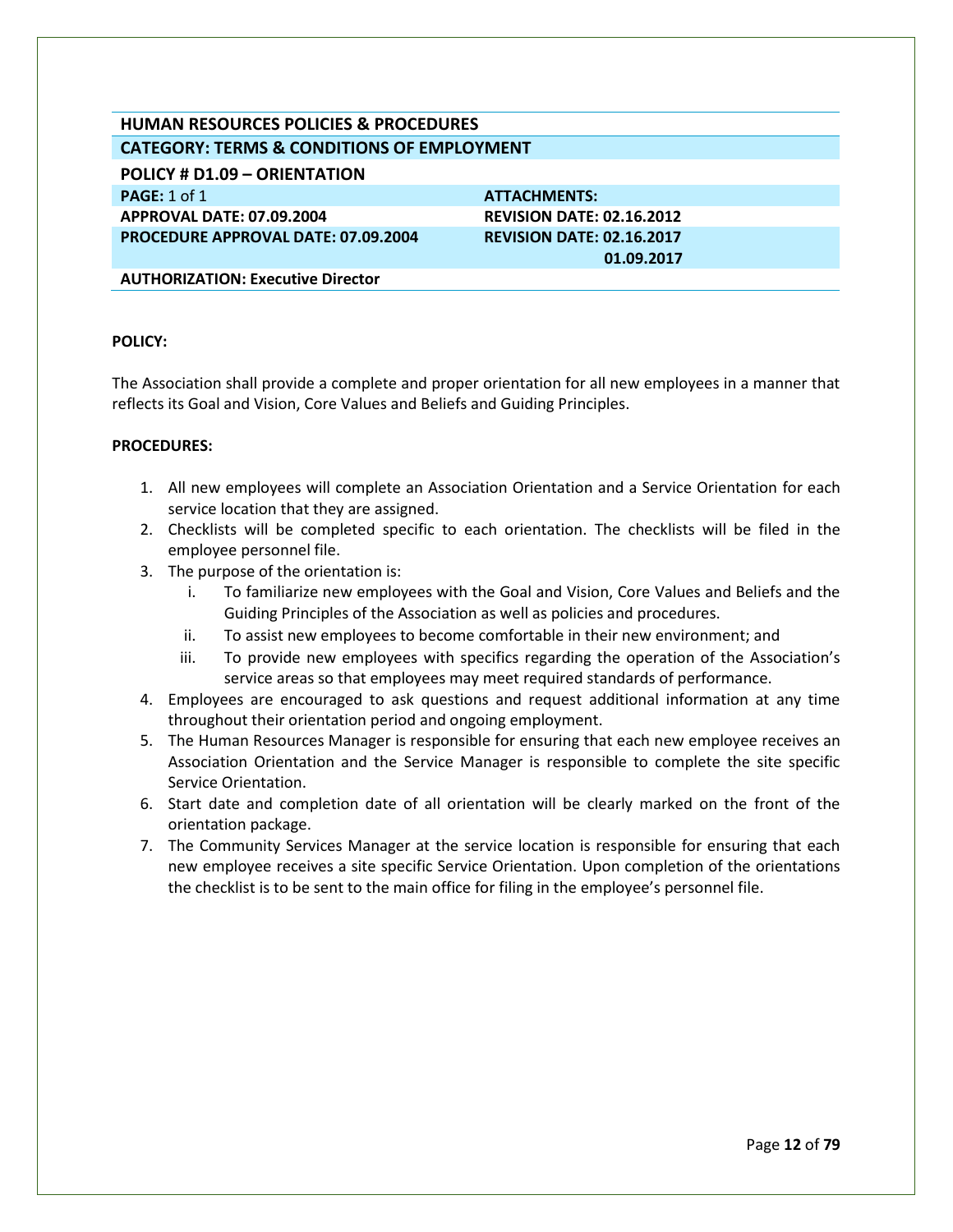<span id="page-13-0"></span>

| <b>HUMAN RESOURCES POLICIES &amp; PROCEDURES</b>      |                                  |  |
|-------------------------------------------------------|----------------------------------|--|
| <b>CATEGORY: TERMS &amp; CONDITIONS OF EMPLOYMENT</b> |                                  |  |
| POLICY # D1.10 - SENIORITY - LENGTH OF EMPLOYMENT     |                                  |  |
| <b>PAGE: 1 of 1</b>                                   | <b>ATTACHMENTS:</b>              |  |
| APPROVAL DATE: 07.09.2004                             | <b>REVISION DATE: 02.16.2012</b> |  |
| <b>PROCEDURE APPROVAL DATE: 07.09.2004</b>            | <b>REVISION DATE:</b>            |  |
| <b>AUTHORIZATION: Executive Director</b>              |                                  |  |

Seniority shall be defined as the length of continuous employment with the Association.

- 1. For full time employees, seniority shall be calculated as the length of service in the bargaining unit from the employee's last date of hire in conjunction with hours worked.
- 2. For part time employees, seniority shall be calculated on the basis of hours paid, with 1820 hours paid representing one year of service.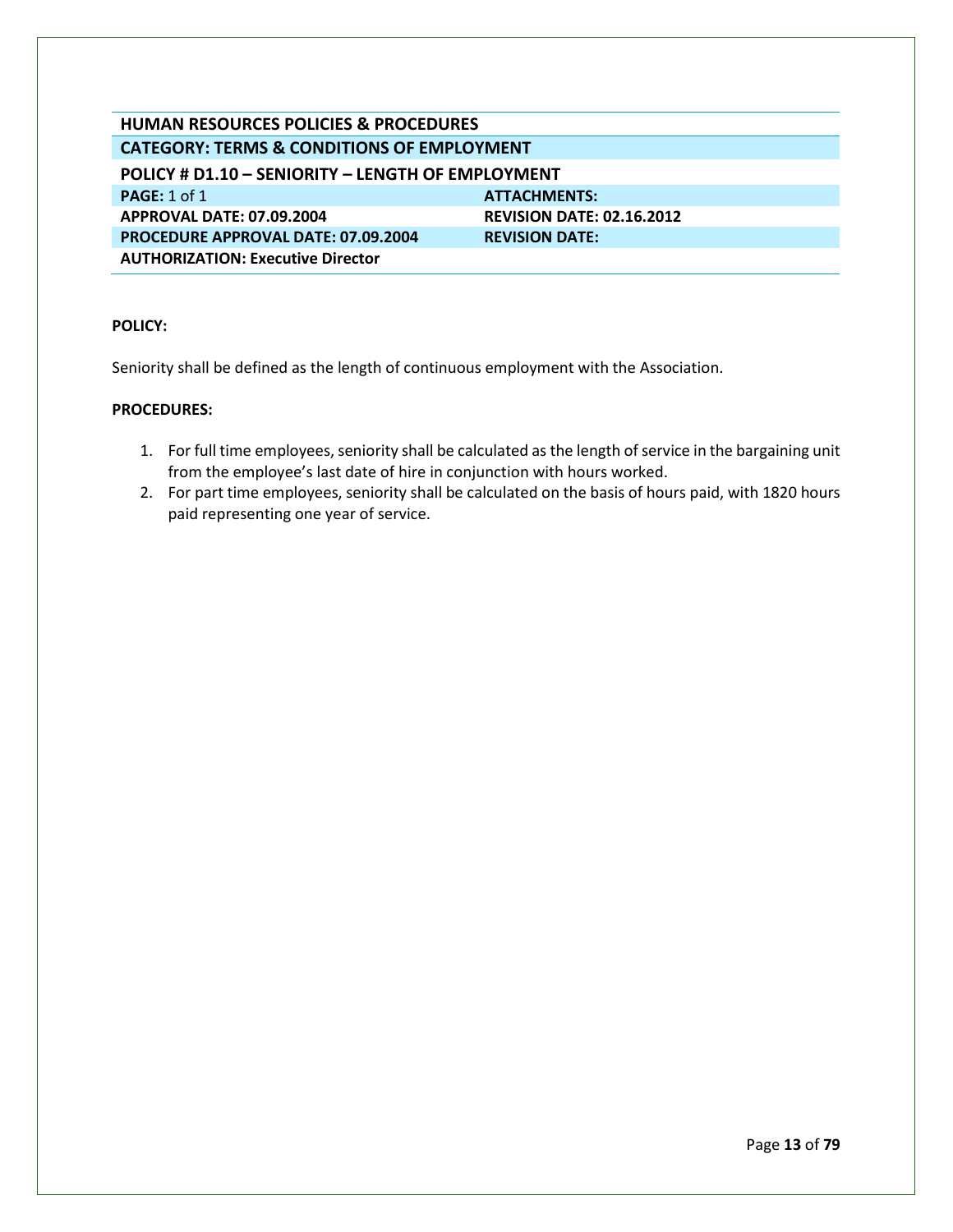<span id="page-14-0"></span>

| <b>HUMAN RESOURCES POLICIES &amp; PROCEDURES</b>      |                                  |  |
|-------------------------------------------------------|----------------------------------|--|
| <b>CATEGORY: TERMS &amp; CONDITIONS OF EMPLOYMENT</b> |                                  |  |
| POLICY # D1.11 - EMPLOYEE CHANGE OF INFORMATION       |                                  |  |
| PAGE: $1$ of $1$                                      | <b>ATTACHMENTS:</b>              |  |
| APPROVAL DATE: 07.09.2004                             | <b>REVISION DATE:</b>            |  |
| <b>PROCEDURE APPROVAL DATE: 07.09.2004</b>            | <b>REVISION DATE: 02.16.2012</b> |  |
| <b>AUTHORIZATION: Executive Director</b>              |                                  |  |

Each employee shall inform his/her Manager immediately of any changes in employee related information.

- 1. For purposes of insurance and taxation, all employees shall ensure that the Human Resources Department with has current information regarding:
	- i. Name
	- ii. Address
	- iii. Marital Status
	- iv. Telephone Number
	- v. Cell phone number
	- vi. Auto Insurance
	- vii. Names and birth dates of any spouse and/or children
	- viii. Email address
	- ix. Emergency contact information
- 2. Where any employment related information of the following nature changes, (marital status, change of address, change of telephone etc.) the employee is required to immediately notify the Manager of Finance and Administration by completing the change of Information form.
- 3. Where the employee makes any banking change, the employee must notify the Executive Assistant of the change, by completing the Change of Information Form and attaching a void cheque (for direct deposit purposes) and submit to the Manager of Finance and Administration with two weeks' notice. Failure to comply will result in delays of receiving pay.
- 4. Where an employee eligible for benefits requests changes in benefit coverage, the employee must notify the Manager of Finance and Administration of the change, by completing the Change of Information Form.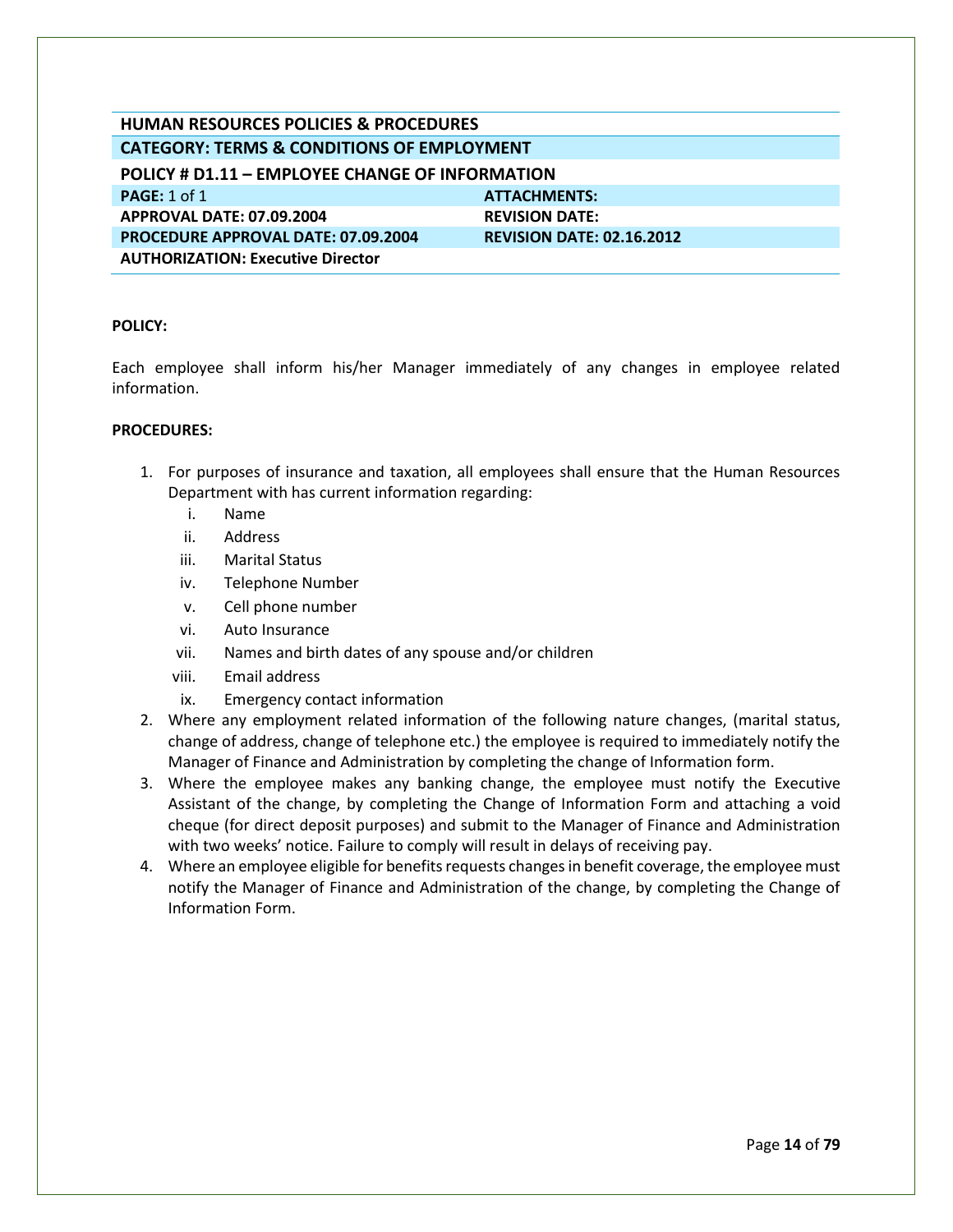#### <span id="page-15-0"></span>**POLICY # D1.12 – REFERENCE CHECKS**

**PAGE:** 1 of 1 **ATTACHMENTS: APPROVAL DATE: 07.09.2004 REVISION DATE: PROCEDURE APPROVAL DATE: 07.09.2004 REVISION DATE: 02.16.2012**

 **01.07.2019**

**AUTHORIZATION: Executive Director**

#### **POLICY:**

All requests for employment reference checks for a current or former employee of the Association shall be forwarded to Human Resources Manager.

- 1. Reference checks will not be completed without consent from applicable former or current employee.
- 2. The Service Manager will complete all requests for employment reference checks and forward to the Human Resource Manager as a condition of employment and filing.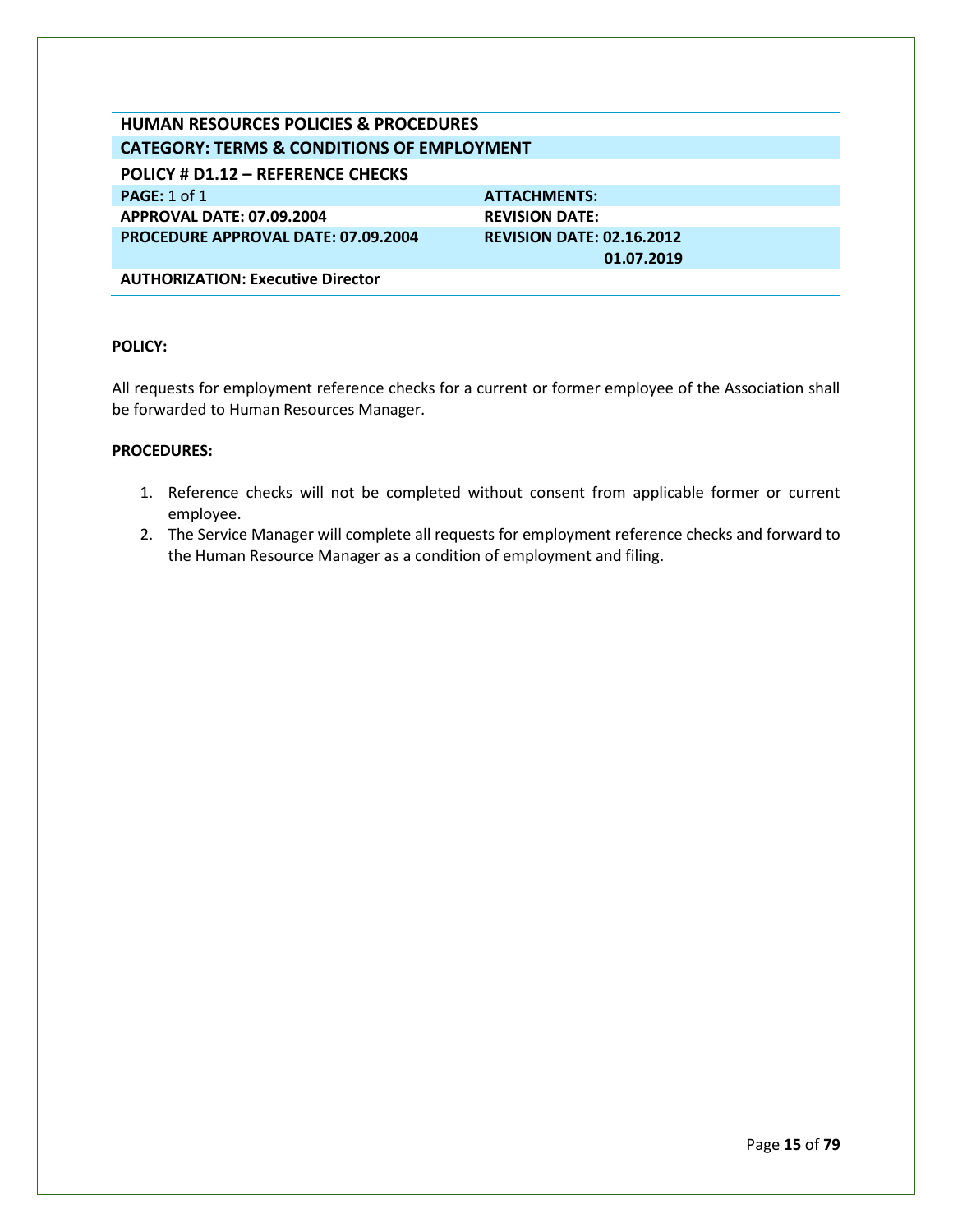<span id="page-16-0"></span>

| <b>HUMAN RESOURCES POLICIES &amp; PROCEDURES</b>         |                                  |  |
|----------------------------------------------------------|----------------------------------|--|
| <b>CATEGORY: TERMS &amp; CONDITIONS OF EMPLOYMENT</b>    |                                  |  |
| <b>POLICY # D1.13 - PERSONAL APPEARANCE - DRESS CODE</b> |                                  |  |
| PAGE: $1$ of $1$                                         | <b>ATTACHMENTS:</b>              |  |
| APPROVAL DATE: 07.09.2004                                | <b>REVISION DATE:</b>            |  |
| <b>PROCEDURE APPROVAL DATE: 07.09.2004</b>               | <b>REVISION DATE: 02.16.2012</b> |  |
| <b>AUTHORIZATION: Executive Director</b>                 |                                  |  |

All Association employees shall adhere to a dress code that reflects positively on the Association.

- 1. All employees will reflect the professionalism of the Association by projecting a neat, clean, professional appearance.
- 2. Halter tops and beach sandals are not permitted.
- 3. Footwear must be worn at all times.
- 4. All employee shall maintain proper hygiene.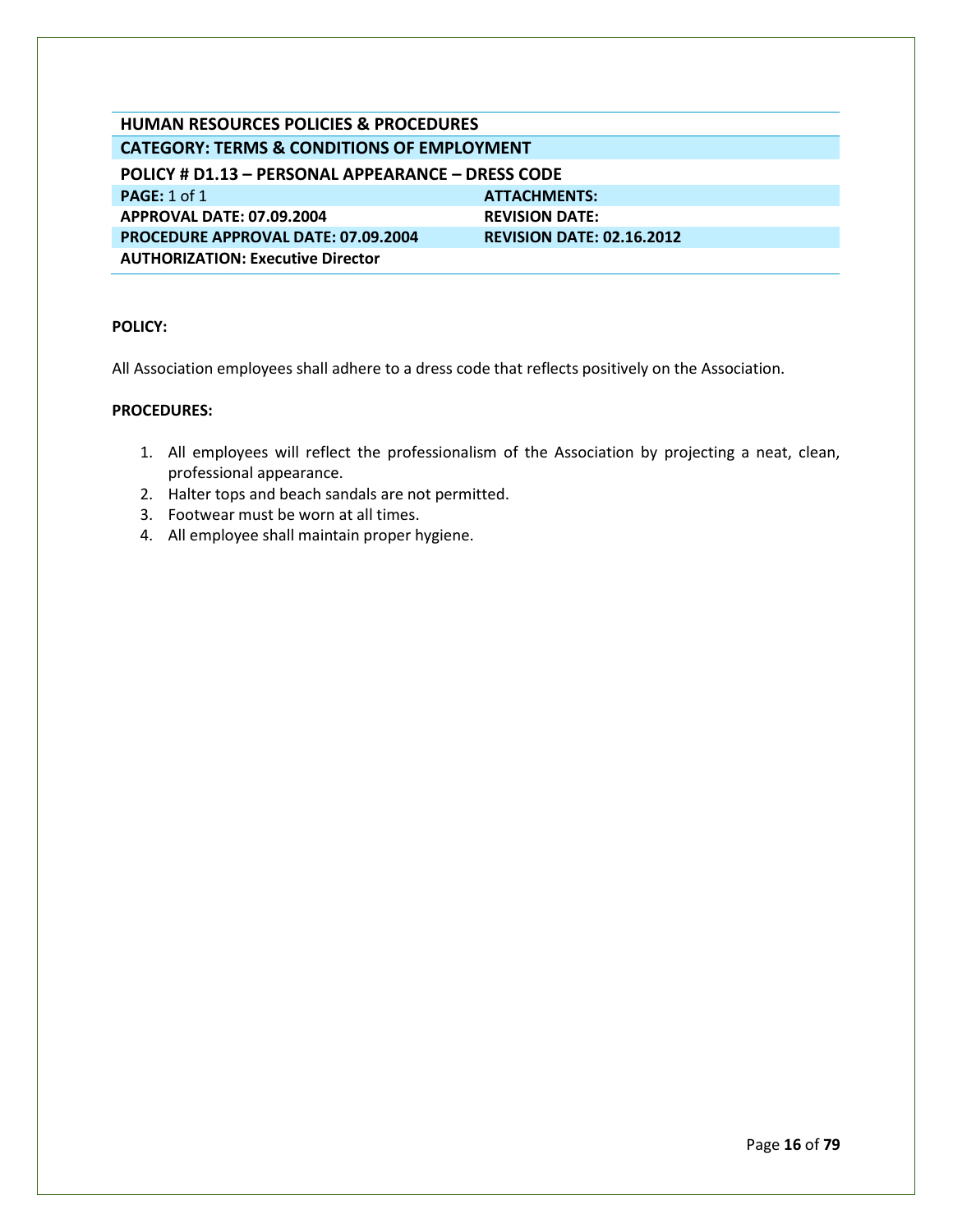<span id="page-17-0"></span>

| <b>HUMAN RESOURCES POLICIES &amp; PROCEDURES</b>      |                                  |  |
|-------------------------------------------------------|----------------------------------|--|
| <b>CATEGORY: TERMS &amp; CONDITIONS OF EMPLOYMENT</b> |                                  |  |
| POLICY # D1.14 - SECONDARY EMPLOYMENT                 |                                  |  |
| PAGE: $1$ of $1$                                      | <b>ATTACHMENTS:</b>              |  |
| <b>APPROVAL DATE: 07.09.2004</b>                      | <b>REVISION DATE:</b>            |  |
| <b>PROCEDURE APPROVAL DATE: 07.09.2004</b>            | <b>REVISION DATE: 02.16.2012</b> |  |
| <b>AUTHORIZATION: Executive Director</b>              |                                  |  |

No Association employee shall engage in secondary or additional employment that is to the detriment of the Association.

- 1. No employee will engage in secondary employment in which there is a conflict of interest or when such employment adversely affects the employee's performance.
- 2. Employees that are considering employment opportunities on their own time are encouraged to discuss the potential for perceived or actual conflict of interest with their Manager. While the Manager may suggest how the organization and community may view the situation, the employee must make his/her own decision as to whether a conflict of interest is being created and bear the consequences of that decision, which may include termination of employment.
- 3. Full time employees and or employees that work more than 30 hours weekly are committed to the association as their principal employer and shall give priority to their job within reasonable expectations.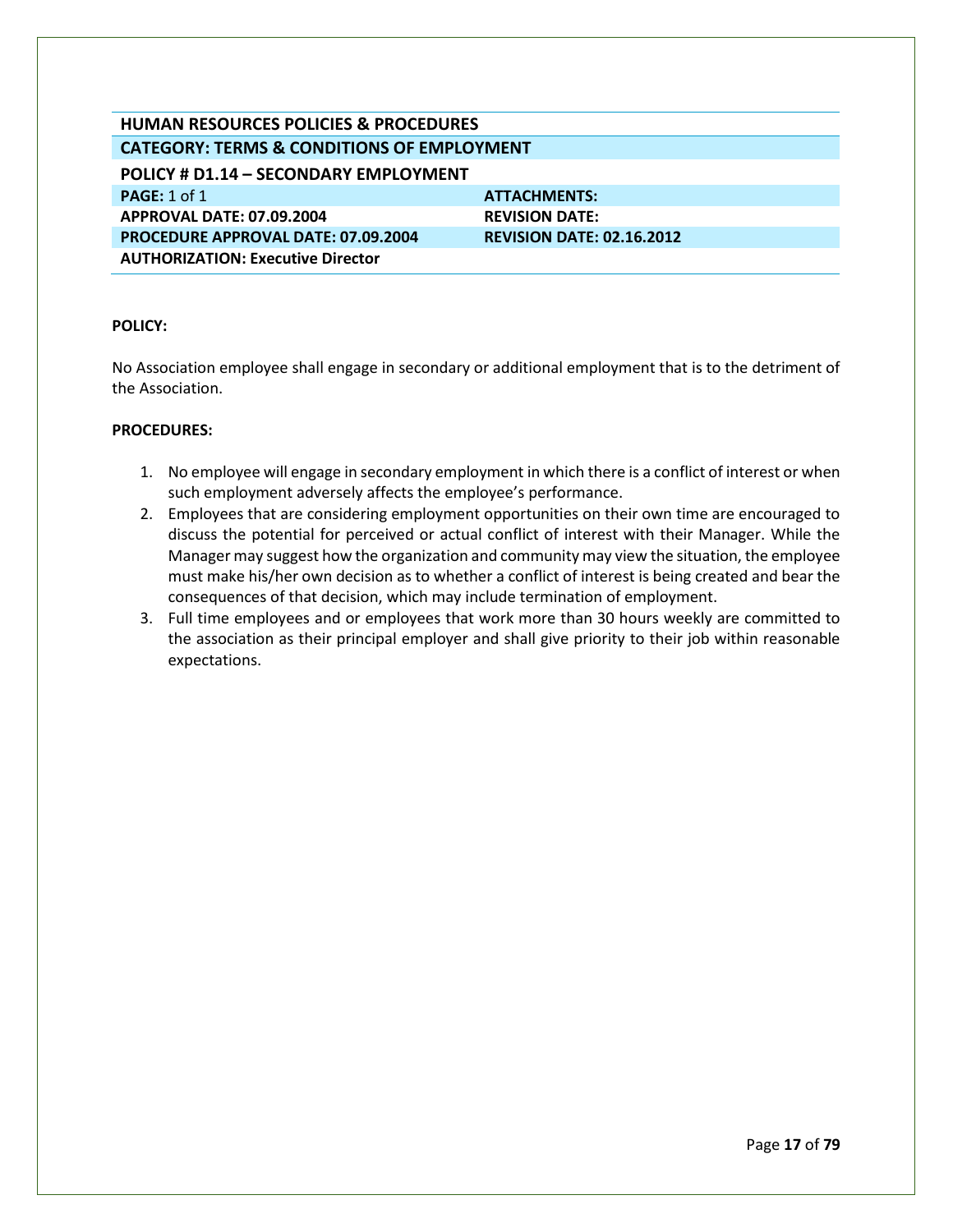<span id="page-18-0"></span>**POLICY # D1.15 – SMOKING**

**PAGE:** 1 of 1 **ATTACHMENTS: APPROVAL DATE: 07.09.2004 REVISION DATE: PROCEDURE APPROVAL DATE: 07.09.2004 REVISION DATE: 02.16.2012 AUTHORIZATION: Executive Director**

# **POLICY:**

The Association, at all its locations and services, shall be a smoke free work place.

- 1. All association properties and vehicles are smoke free.
- 2. Staff providing supports to individuals shall not smoke while providing service or supports.
- 3. Within reason staff shall model healthy behavior and avoid smoking in front of individuals we support.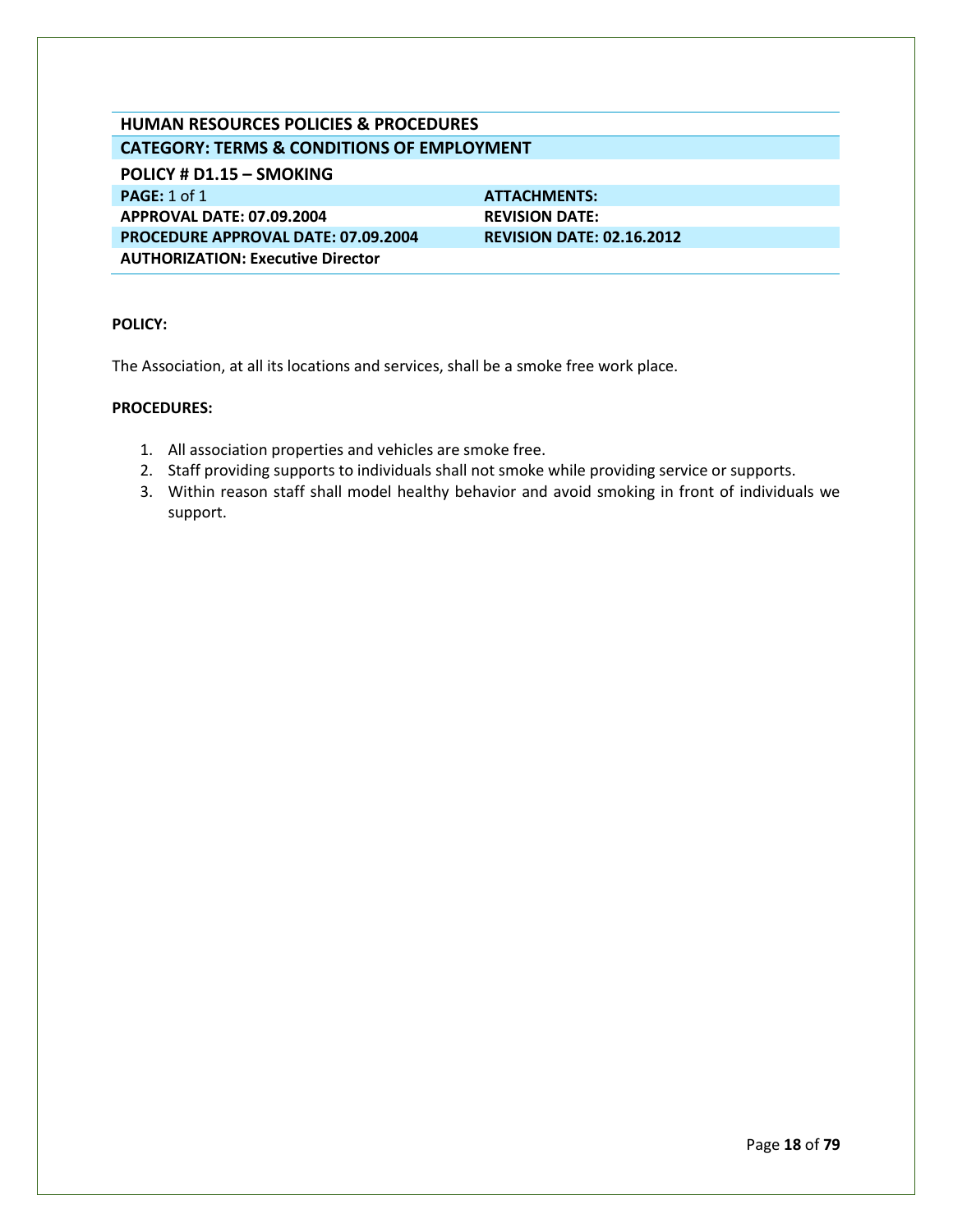<span id="page-19-0"></span>

| <b>POLICY # D1.16 - ANNUAL EMPLOYEE AFFIRMATION</b> |                       |  |
|-----------------------------------------------------|-----------------------|--|
| <b>PAGE:</b> 1 of 1                                 | <b>ATTACHMENTS:</b>   |  |
| <b>APPROVAL DATE: 10.24.2013</b>                    | <b>REVISION DATE:</b> |  |
| <b>PROCEDURE APPROVAL DATE: 10.24.2013</b>          | <b>REVISION DATE:</b> |  |
| <b>AUTHORIZATION: Executive Director</b>            |                       |  |

#### **POLICY:**

The employee should be aware of the required terms and conditions of employment upon hiring and must reaffirm annually that they are aware and still meet those conditions of employment.

The employee shall affirm the following: Banking information

- 1. Requirement to transport Individuals in their personal vehicle if necessary and required.
- 2. Affirmation of personal insurance and personal liability.
- 3. Changes in Vulnerable Persons Check.
- 4. Medical condition
- 5. Requirement to report change in personal information.

- 1. The association requires the employee to affirm that there has been no change in the employment terms and conditions.
- 2. The employee shall sign the affirmation annually on the date required by the employer.
- 3. The signed affirmation shall be filed in the employee's personnel file.
- 4. Employees who do not meet these terms and conditions of employment shall be provided 30 days to meet any necessary terms. In the case of time sensitive information, the employee may be required to meet them in less than thirty days.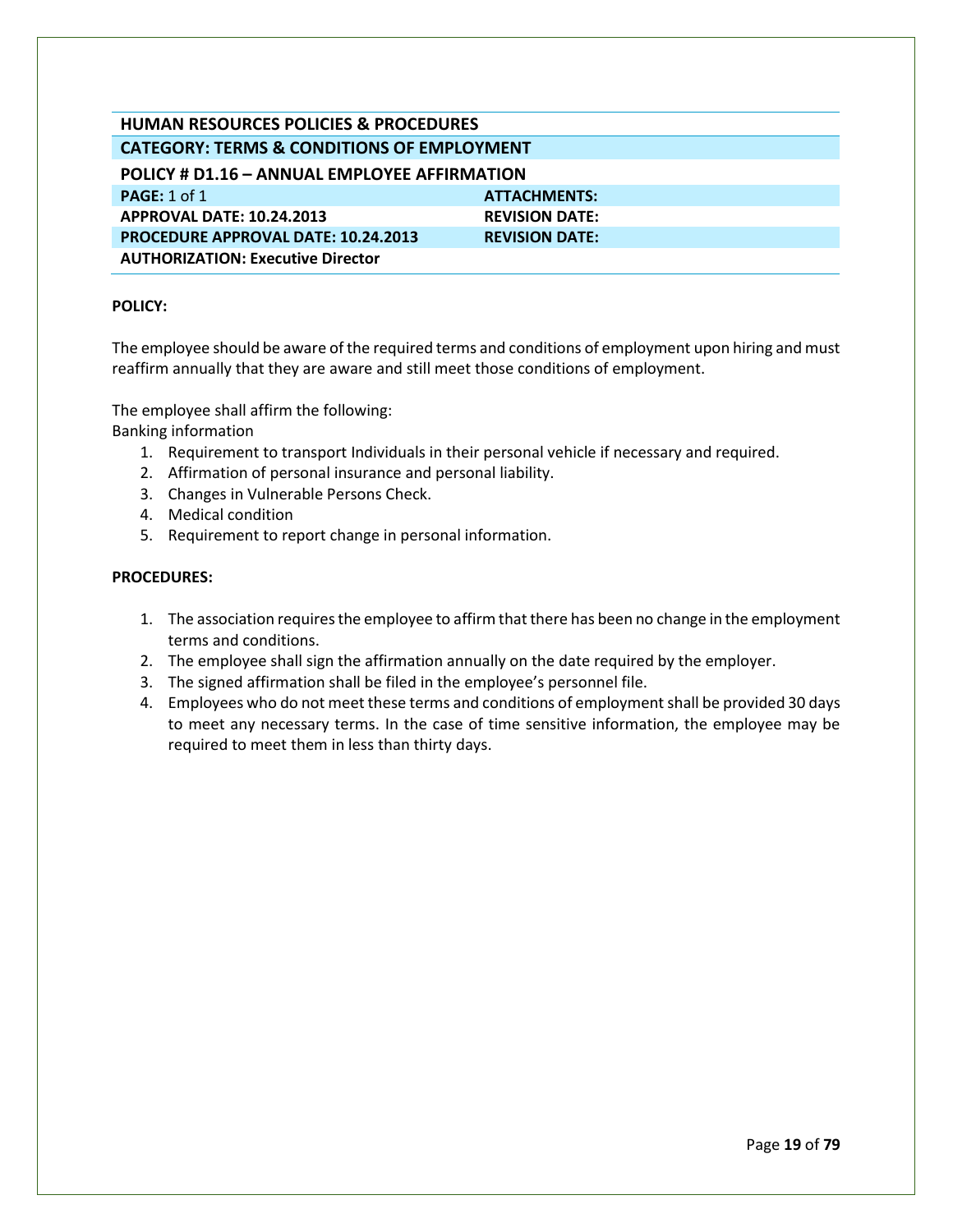<span id="page-20-0"></span>

| HUMAN RESOURCES POLICIES & PROCEDURES                 |                                  |  |
|-------------------------------------------------------|----------------------------------|--|
| <b>CATEGORY: TERMS &amp; CONDITIONS OF EMPLOYMENT</b> |                                  |  |
| POLICY # D1.17 - ATTENDANCE, LATENESS, ABSENTEEISM    |                                  |  |
| <b>PAGE: 1 of 2</b>                                   | <b>ATTACHMENTS:</b>              |  |
| APPROVAL DATE: 09.07.2004                             | <b>REVISION DATE: 02.17.2012</b> |  |
| <b>PROCEDURE APPROVAL DATE: 09.07.2004</b>            | <b>REVISION DATE: 02.17.2012</b> |  |
| <b>AUTHORIZATION: Executive Director</b>              |                                  |  |

The Association shall encourage the effective use of its work force by keeping absenteeism and lateness to a minimum.

#### **PROCEDURES:**

- 1. **Each employee of the Association will have the following responsibilities:** 
	- i. To be at work regularly
	- ii. To be interested in his or her own health and the wellbeing as well as the safety of fellow employees
	- iii. To make every effort to work safely by following rules and procedures and practicing accident prevention
	- iv. To make every effort to schedule personal and medical appointments outside work hours
	- v. To complete time sheets precisely and to accurately record hours worked
	- vi. When unable to attend a scheduled shift must notify their Manager or designate and service work location at the earliest opportunity and provide a reason for his or her inability to work.
	- vii. The employee may be required to provide a medical certificate at any time when requested.

#### 2. **The Association will have the following responsibilities:**

i. Provide a safe and healthy work environment and promote wellness among all employees.

#### 3. **Absenteeism will be defined as follows:**

- i. Innocent Absenteeism refers to absence due to involuntary conditions including: personal illness, family illness, and medical appointments. Appropriate documentation may be required.
- ii. Controllable Absenteeism refers to lateness or absence for which the employee is responsible because it is within his or her power to address and correct. This includes but is not limited to lateness, leaving early, failure to notify, absence without leave, abuse of leave. Controllable absenteeism will be dealt with through disciplinary procedures.
- iii. An employee absent from work on four (4) or more occasions totaling in excess of eight (8) days in a twelve-month period will meet with his or her Manager to jointly set attendance goals and discuss methods of the employee achieving these goals. Documentation from such meetings will be kept on the employee's personnel file.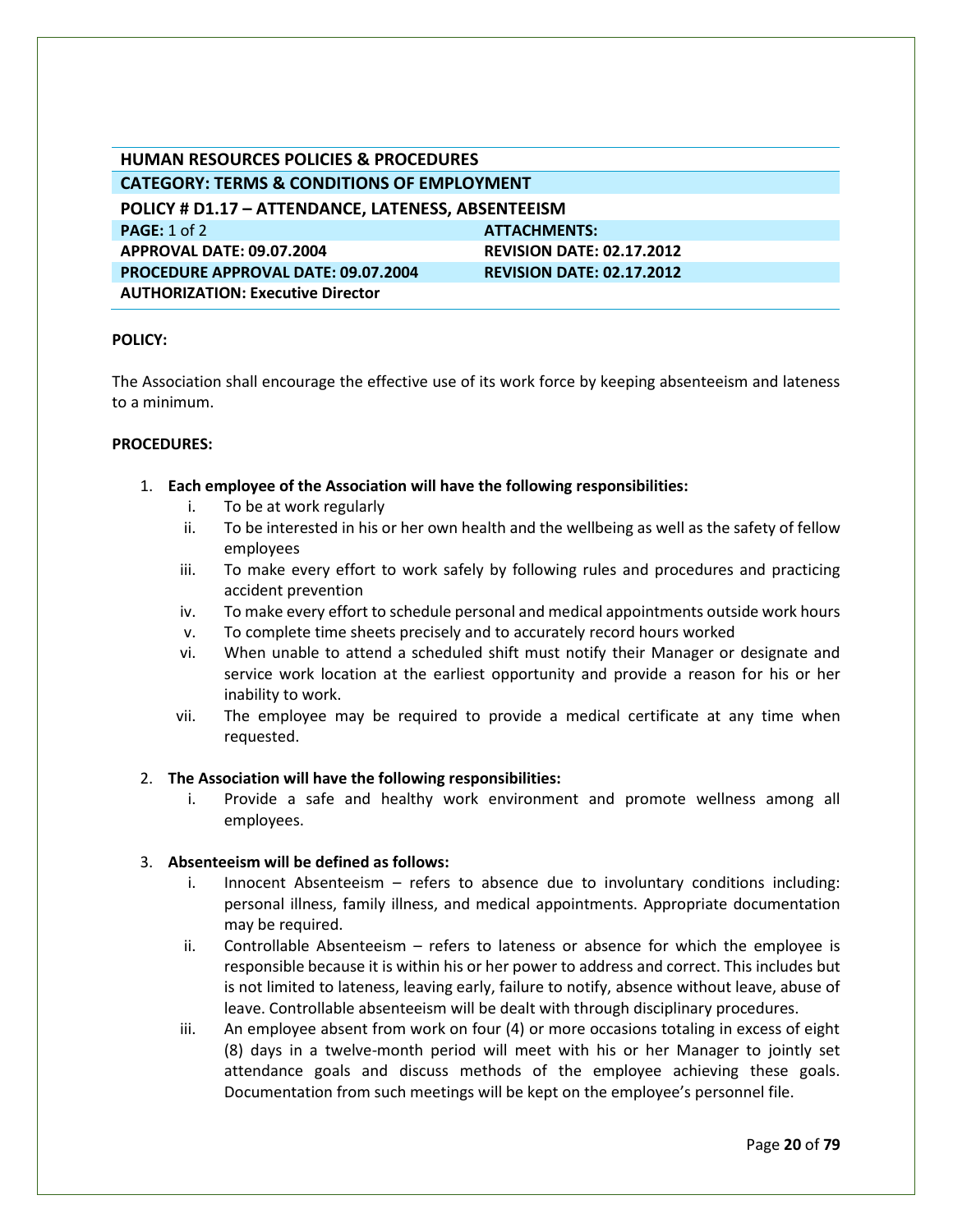# **HUMAN RESOURCES POLICIES & PROCEDURES CATEGORY: TERMS & CONDITIONS OF EMPLOYMENT POLICY # D1.17 – ATTENDANCE, LATENESS, ABSENTEEISM PAGE:** 2 of 2 **ATTACHMENTS: ATTACHMENTS:**

#### **4. Sick Days**

i. Sick Days are intended to provide the employees with income protection in case of short term and prolonged illness and should not be used to augment holiday entitlement or time off. Please refer to Sick Leave in section D. 3.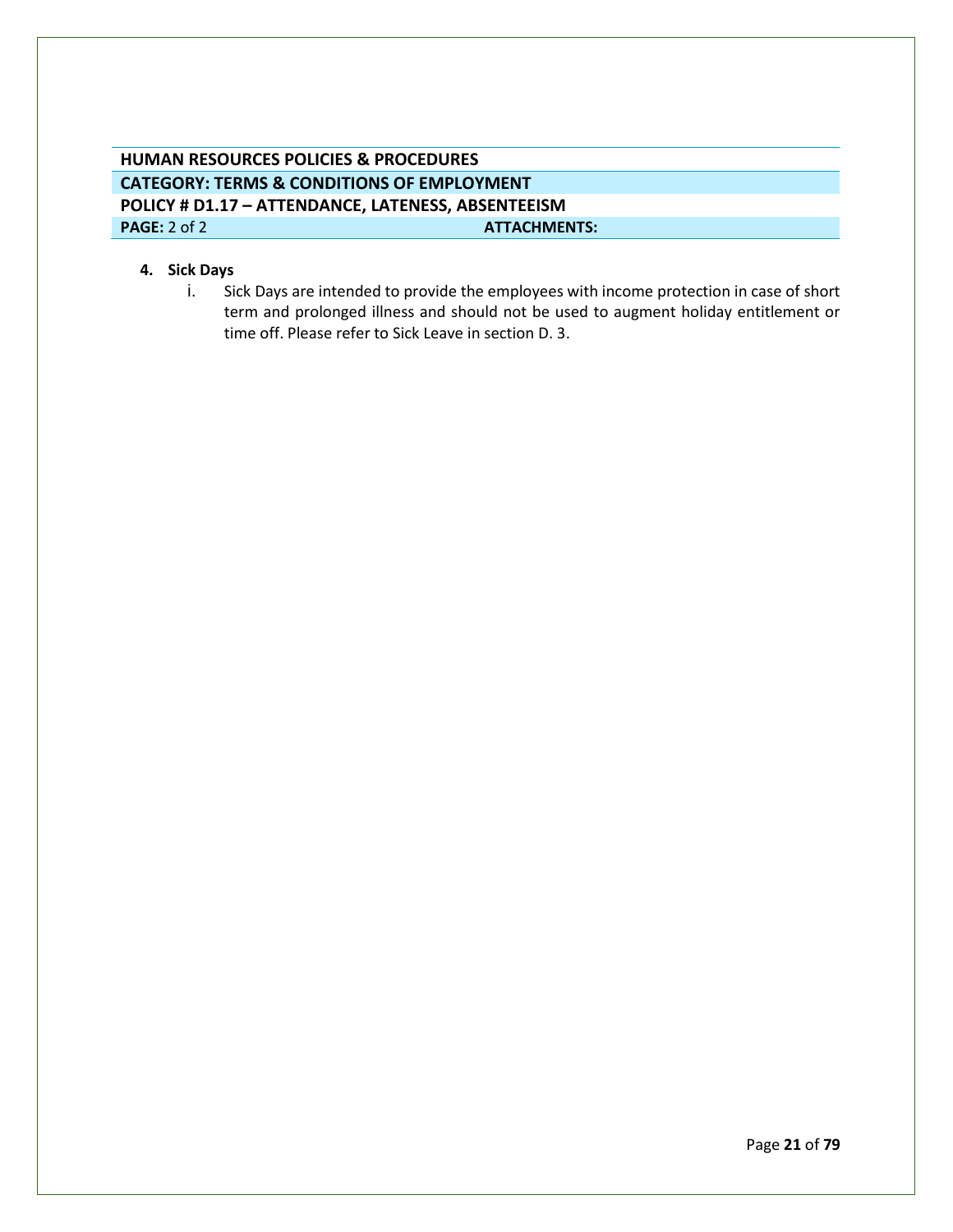<span id="page-22-0"></span>**POLICY # D1.18 – CONFLICT OF INTEREST**

**PAGE:** 1 of 2 **ATTACHMENTS: ATTACHMENTS: APPROVAL DATE: 09.07.2004 REVISION DATE: 02.16.2012 PROCEDURE APPROVAL DATE: 09.07.2004 REVISION DATE: 02.16.2012 AUTHORIZATION: Executive Director**

#### **POLICY:**

The Association recognizes the need to address potential conflicts of interest while protecting the Association and preserving the rights of the people to participate as private citizens in the life of the community.

- 1. As the employer-employee relationship is founded on trust and commitment to strive for mutual benefits, it is expected that the employee's time/labour/skill and attention will be devoted to the business of the Association as specified by the employment contract.
- 2. The Association's property, materials and services will be utilized only as requested or authorized by the employment contract.
- 3. Participation of the employee in other business, organizations or activities that compromise the employment relationship or disadvantages the Association will be considered conflict of interest.
- 4. Managers shall be responsible for identifying potential conflict of interest of employees. Where an employee persists in activities that may disadvantage the Association, the Executive Director is to be informed.
- 5. Employees must consult with their Manager prior to engaging in any activities that may be seen as conflict of interest, such as, but not limited to:
	- i. Having a vested interest in an external business which may provide materials or service to the Association.
	- ii. Being offered services or materials as a result of employment or position with the Association.
	- iii. Making use of a position with the agency to solicit services or materials for personal gain;
	- iv. Utilizing Association equipment, services or materials for an external business;
	- v. Pursuing personal gain over the wellbeing of needs of people supported.
- 6. Employees who fail to honour the provisions of this policy will be considered to be in breach of the employment contract with the Association and may be subject to disciplinary action up to and including termination of employment.
- 7. Members of the Board of Directors shall disclose to the board, prior to engaging in any activities that may be seen as conflict of interest, such as, but not limited to:
	- a. having a vested interest in an external business which may provide materials or service to the Association
	- b. being offered services or materials as a result of employment or position with the Association;
	- c. making use of a position with the agency to solicit services or materials for personal gain; utilizing Association equipment, services or materials for an external business;
- 8. Pursuing personal gain over the wellbeing or needs of people supported.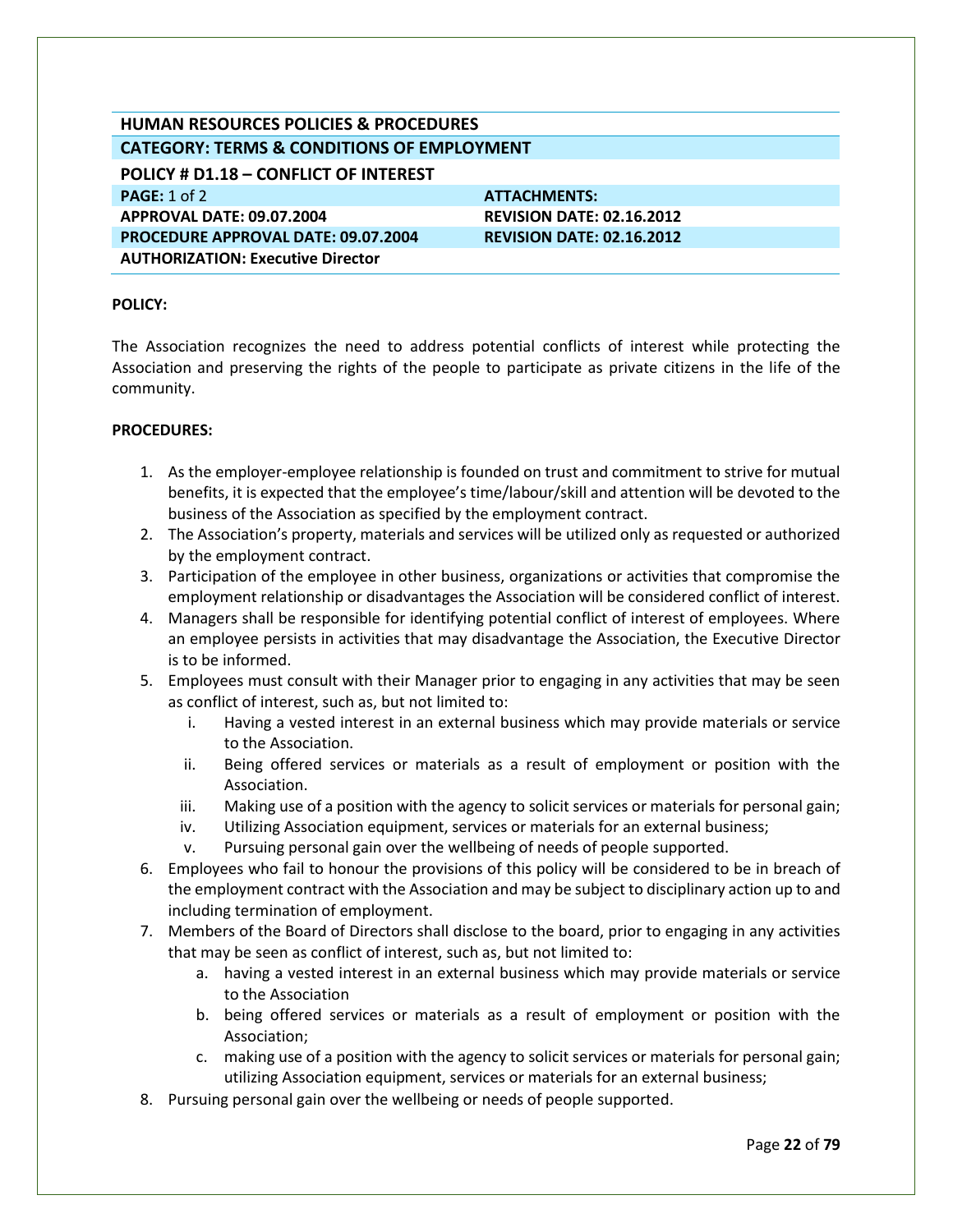# **HUMAN RESOURCES POLICIES & PROCEDURES CATEGORY: TERMS & CONDITIONS OF EMPLOYMENT POLICY # D1.18 – CONFLICT OF INTEREST PAGE:** 2 of 2 **ATTACHMENTS:**

- 9. Non-compliance of this policy and procedures and the By-Law pertaining to conflict of interest on the part of the Board members shall constitute cause for removal from the Board.
- 10. Board members shall confirm in writing that they have received and read this policy and procedure at the first meeting of the board of directors that they attend following their election.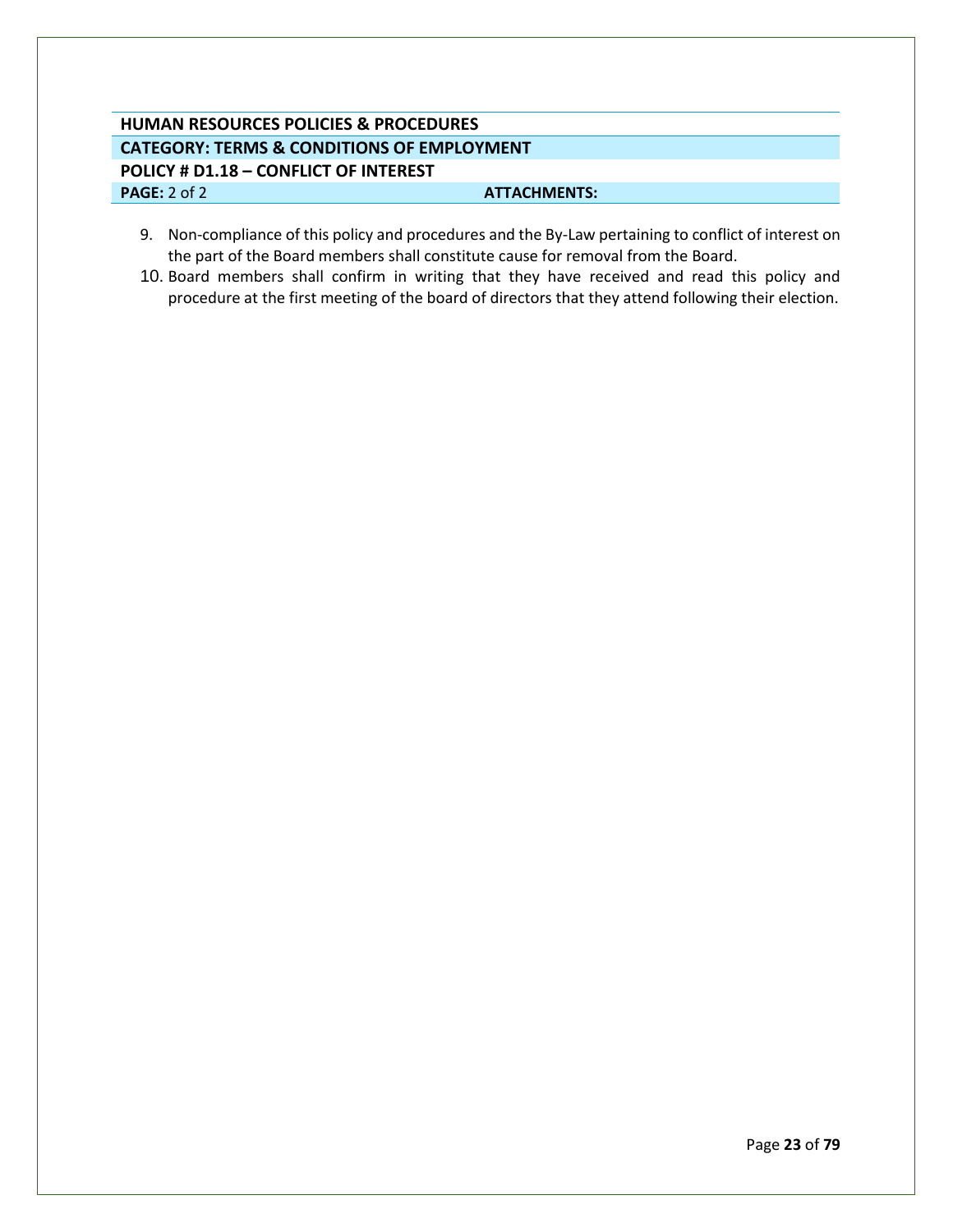<span id="page-24-0"></span>

| <b>HUMAN RESOURCES POLICIES &amp; PROCEDURES</b>      |                       |
|-------------------------------------------------------|-----------------------|
| <b>CATEGORY: TERMS &amp; CONDITIONS OF EMPLOYMENT</b> |                       |
| POLICY # D1.19 - EMPLOYMENT EQUITY                    |                       |
| PAGE: 1 of 1                                          | <b>ATTACHMENTS:</b>   |
| APPROVAL DATE: 09.07.2004                             | <b>REVISION DATE:</b> |
| <b>PROCEDURE APPROVAL DATE: 09.07.2004</b>            | <b>REVISION DATE:</b> |
| <b>AUTHORIZATION: Executive Director</b>              |                       |

The Association is committed to employment equity by providing equal treatment and equal opportunities to all employees. Except where identified as a bona fide occupational requirement, discrimination is prohibited on the grounds of age, sex, race, color, religion, creed, national origin, citizenship, language, marital status, family status, pregnancy/childbirth, sexual orientation, mental or physical handicap, political belief or any other prohibited grounds of discrimination.

- 1. The Association is committed to identifying and removing all barriers to employment and advancement in such barriers exist, especially with respect to "designated groups" women, aboriginal people, persons with disabilities and persons who are, because of their race and color, in a visible minority in Canada.
- 2. Decisions about employment will be made based on the essential skills, capabilities, knowledge and experience required on the job.
- 3. Decisions about promotions will be based on seniority, education and performance in the current position, as well as the essential skills, capability, knowledge and experience required.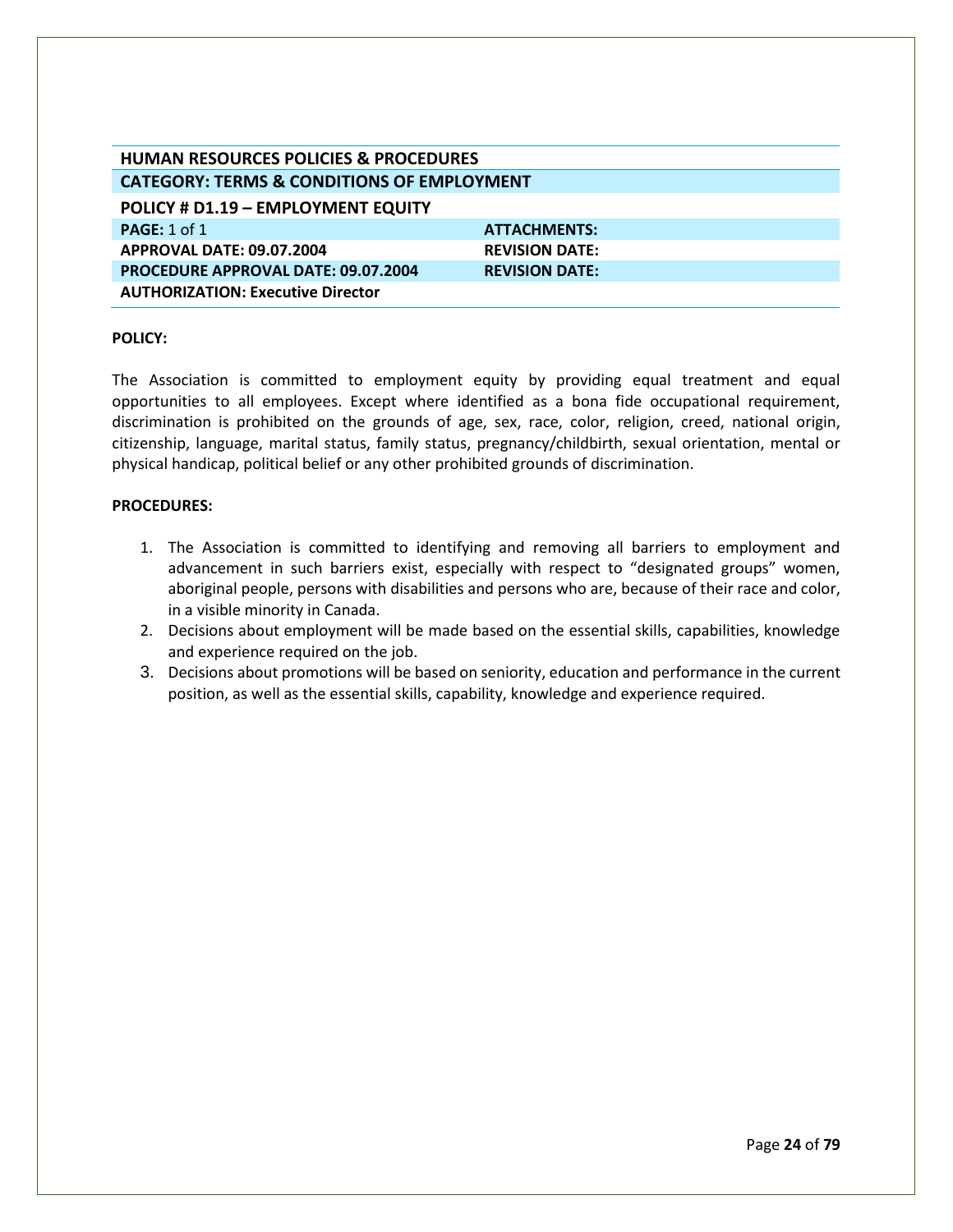<span id="page-25-1"></span><span id="page-25-0"></span>

| <b>HUMAN RESOURCES POLICIES &amp; PROCEDURES</b> |                       |  |
|--------------------------------------------------|-----------------------|--|
| CATEGORY: EMPLOYEE SELECTION AND ASSIGNMENT      |                       |  |
| POLICY # D2.01 - NOTIFICATION OF INTERVIEWED     |                       |  |
| <b>PAGE: 1 of 1</b>                              | <b>ATTACHMENTS:</b>   |  |
| APPROVAL DATE: 07.09.2004                        | <b>REVISION DATE:</b> |  |
| <b>PROCEDURE APPROVAL DATE: 07.09.2004</b>       | <b>REVISION DATE:</b> |  |
| <b>AUTHORIZATION: Executive Director</b>         |                       |  |

Successful and unsuccessful interviewed candidates for employment shall be notified of the results of their applications.

# **PROCEDURES:**

1. The Service or Human Resources Manager will notify all of the candidates interviewed within seven (7) days of the interview.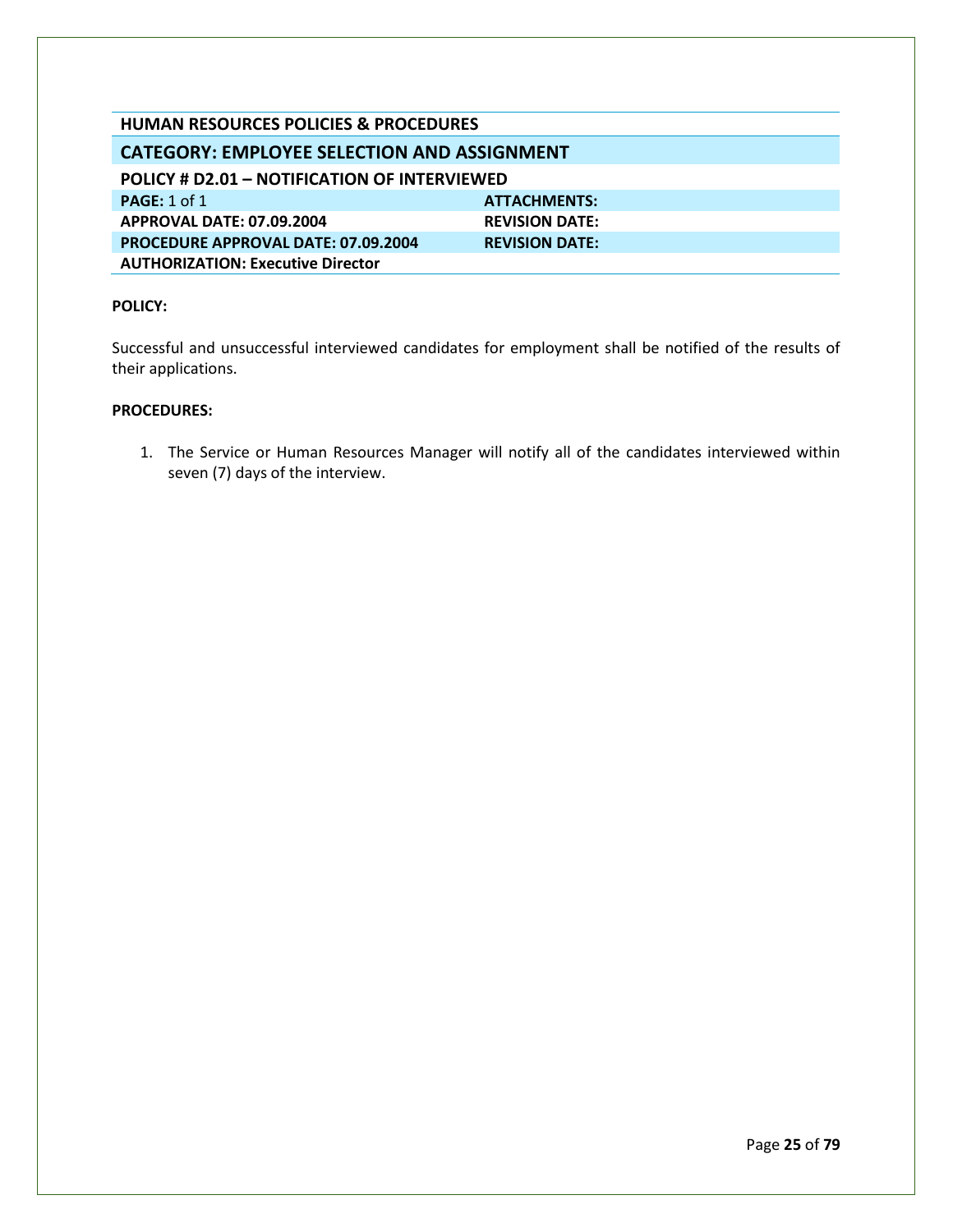# <span id="page-26-0"></span>**HUMAN RESOURCES POLICIES & PROCEDURES CATEGORY: EMPLOYEE SELECTION AND ASSIGNMENT POLICY # D2.02 – EMPLOYMENT STATUS PAGE:** 1 of 1 **ATTACHMENTS: APPROVAL DATE: 07.09.2004 REVISION DATE: PROCEDURE APPROVAL DATE: 07.09.2004 REVISION DATE: 01.07.2019 AUTHORIZATION: Executive Director**

#### **POLICY:**

The Association shall employee people as either Contract, Permanent Full Time, Permanent Part Time or On Call employees.

- 1. Permanent Full Time Employee is an employee who is regularly scheduled to work 35 or more hours per week, 52 weeks per year.
- 2. Permanent Part Time Employee is an employee who is regularly scheduled to work regularly scheduled hours on a continuous basis less than 35 hours per week.
- 3. On Call Employee is an employee who works on an as needed basis and does not have regularly scheduled hours minimally accepting and working shifts every 60 days.
- 4. Contract Employee is an employee who is hired for a specific time limited period.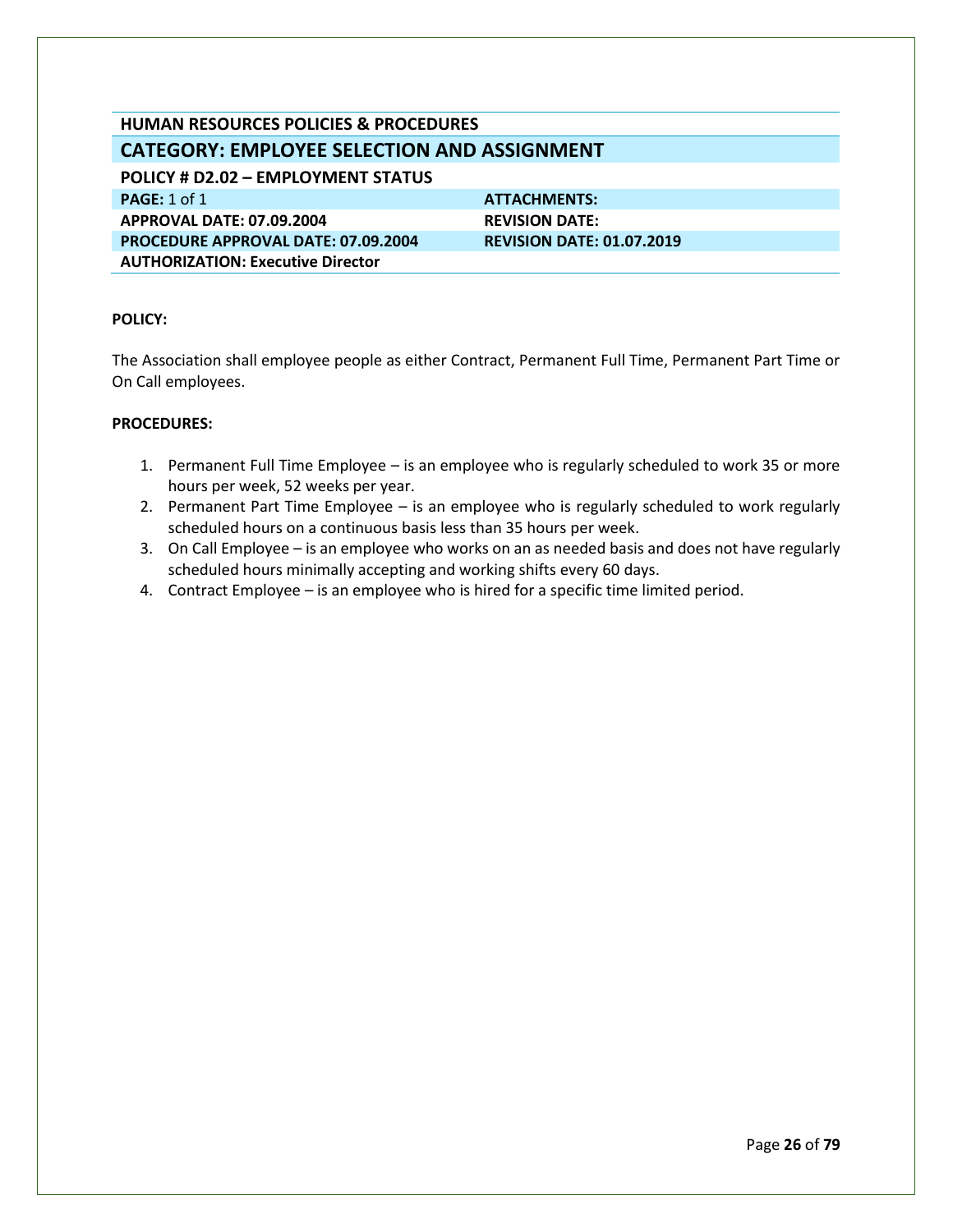# **HUMAN RESOURCES POLICIES & PROCEDURES CATEGORY: EMPLOYEE SELECTION AND ASSIGNMENT**

<span id="page-27-0"></span>**POLICY # D2.03 – HOURS OF WORK**

**PAGE:** 1 of 2 **ATTACHMENTS: ATTACHMENTS: APPROVAL DATE: 07.09.2004 REVISION DATE: 01.17.2012 PROCEDURE APPROVAL DATE: 07.09.2004 REVISION DATE: 01.17.2012** 

 **01.07.2019**

**AUTHORIZATION: Executive Director**

#### **POLICY:**

Hours of work shall be as consistent and predictable as possible in order to provide a basis for calculating overtime and shall not constitute a guarantee of either hour per day or per week, or working schedules. The provision of this article are intended to provide a basis for calculating overtime and shall not constitute a guarantee of either hour per day or per week, or working schedules.

- 1. **Full time Residential Services**  The normal hours of work for employees in residential services shall be seventy (70) hours worked in each two-week period. All hours worked in excess of this shall be overtime. The employer shall prepare and publish monthly shift schedules seven (7) calendar days in advance of the first day of the month for all employees employed in Residential Services. No employee's shifts will be scheduled to exceed more than forty-three (40) hours in any week. No employee will be required by the Employer to work more than five (5) consecutive calendar days. Each employee shall receive at least two (2) consecutive days off in each seven (7) day period, unless the employee consents Facilitators 1 and Facilitators 2shall have at least every second weekend off. An Employee called back to work after their scheduled hours shall receive callback pay at overtime rates.
- 2. **Full time Non Residential Services**  The normal hours of work for full time Employees in nonresidential services shall be seventy (70) hours in a two-week period. All Employees' hours shall be scheduled by the Manager in consultation with the employee. Normal daily hours of work are seven (7) consecutive hours and are scheduled between the hour off 0800 am and 11:00 pm, unless the employee consents. No employee will be required by the employer to work more than five (5) consecutive calendar days. Each employee shall receive at least two (2) consecutive days off in every seven (7) day period, unless the Employee consents. Employees shall have at least every second weekend off. An Employee called back to work after their scheduled hours shall receive callback pay at overtime rates. Management shall have the right to schedule one CSS employee per CSS for each Saturday and/or Sunday as required.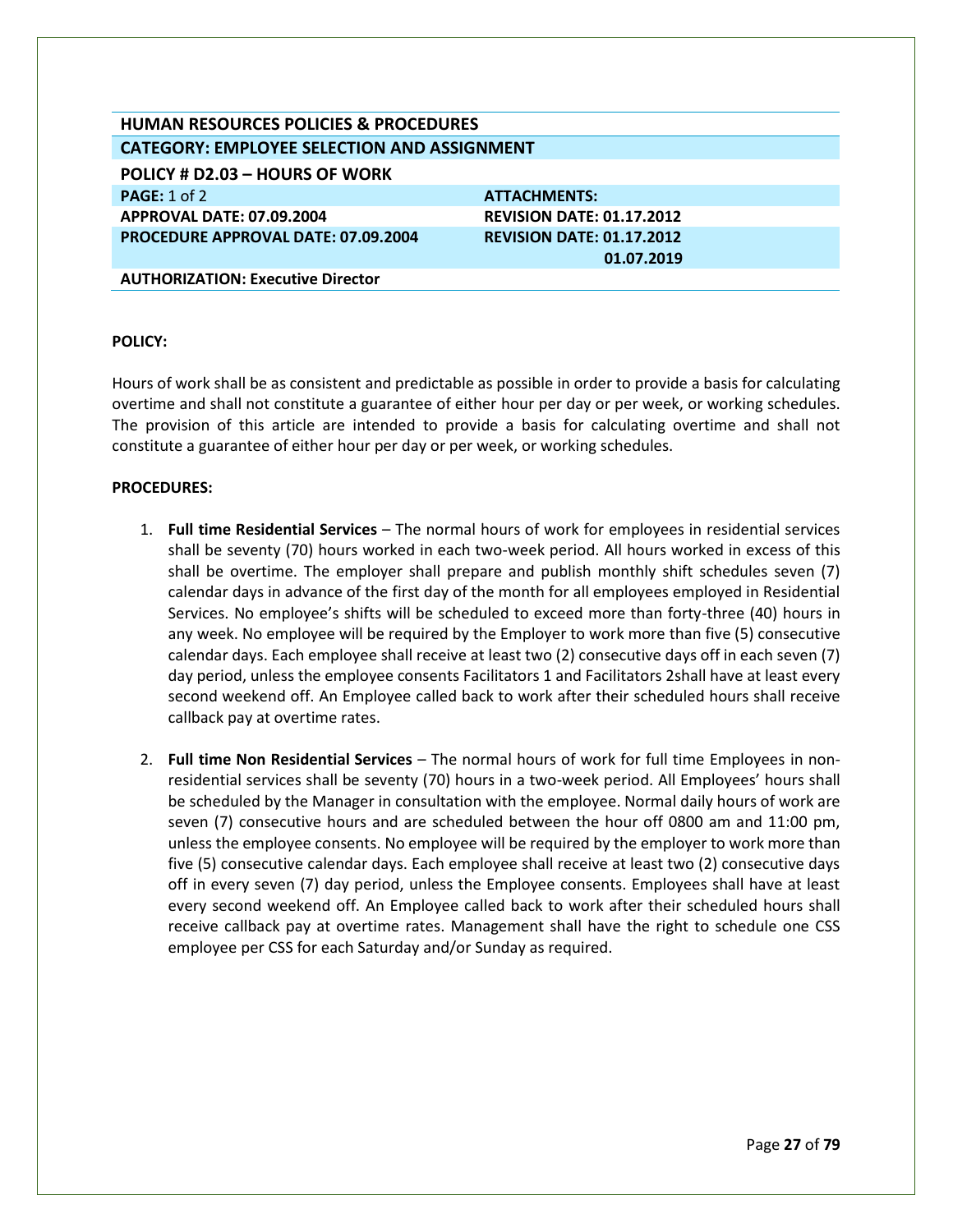# **HUMAN RESOURCES POLICIES & PROCEDURES CATEGORY: EMPLOYEE SELECTION AND ASSIGNMENT POLICY # D2.03 – HOURS OF WORK PAGE:** 2 of 2 **ATTACHMENTS: ATTACHMENTS:**

- 3. **On Call Employees**  work as needed and do not have regularly scheduled hours of work. An employee will lose his or her employment and be deemed to have voluntarily resigned employment with the Association effective immediately when:
	- a. The employee does not accept and work shifts for a consecutive 60-day period.
	- b. The employee voluntarily terminates or abandons his or her position of On Call employment.
	- c. The employee is no longer available for On Call work.
	- d. If conditions of availability change.
	- e. Refer to the CBA for procedure in the assignment and acceptance of Shifts.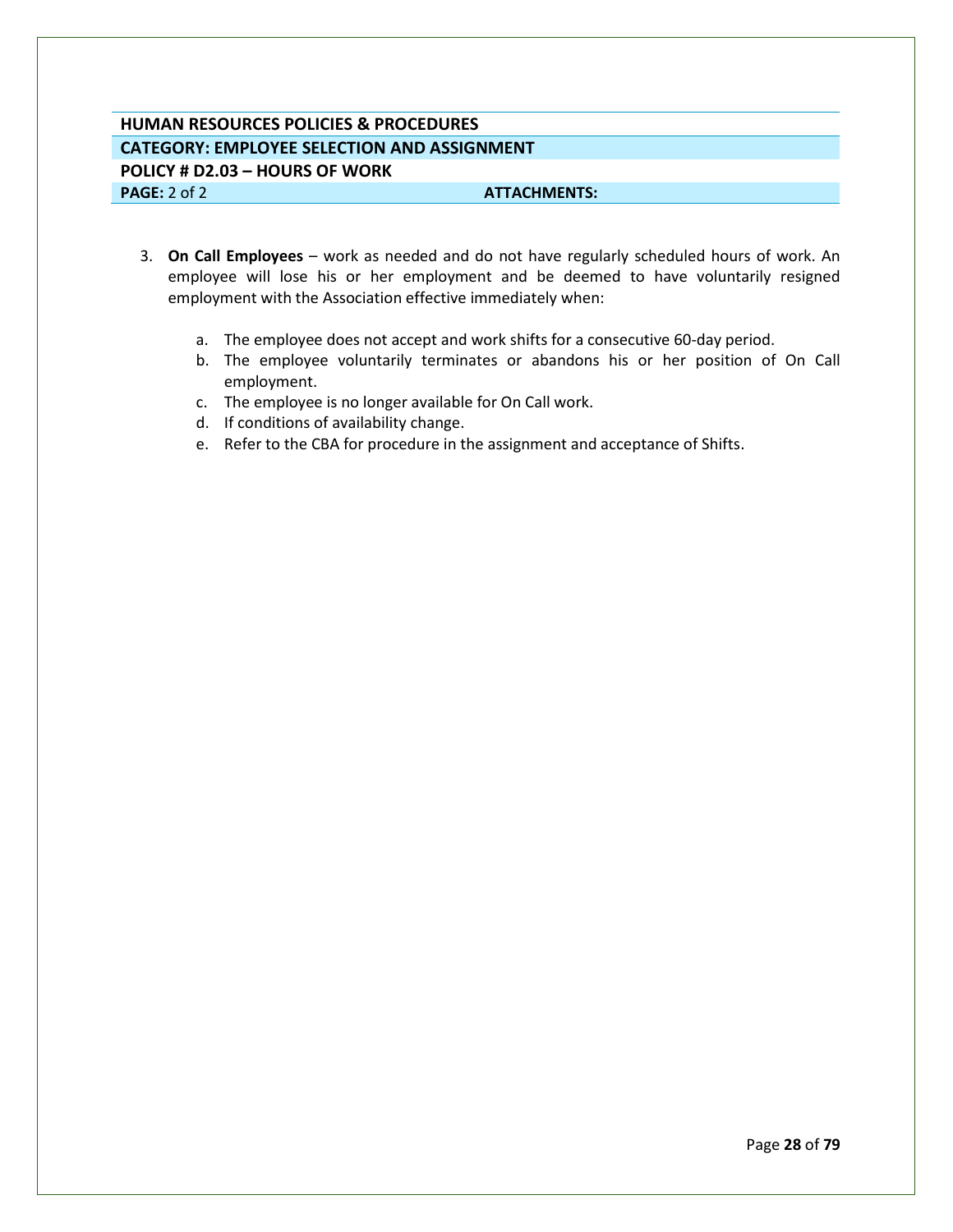# **HUMAN RESOURCES POLICIES & PROCEDURES CATEGORY: EMPLOYEE SELECTION AND ASSIGNMENT**

<span id="page-29-0"></span>**POLICY # D2.04 – PERFORMANCE APPRAISAL**

**PAGE:** 1 of 1 **ATTACHMENTS: APPROVAL DATE: 07.09.2004 REVISION DATE: 01.17.2012 PROCEDURE APPROVAL DATE: 07.09.2004 REVISION DATE: 01.17.2012 AUTHORIZATION: Executive Director**

# **POLICY:**

To assist the Association to achieve its Goal and Vision, performance appraisal shall be used to evaluate employee work performance, provide feedback and set targets for improvement as necessary.

- 1. Performance Appraisal is a continuous process conducted to provide the employee with:
	- i. Opportunities for communication
	- ii. Feedback
	- iii. Coaching
	- iv. Support
	- v. Guidance towards meeting expected standards; and
	- vi. Training need identification
- 2. Performance appraisal compels Community Living Association (Lanark County):
	- i. To ensure that employees understand job performance expectations
	- ii. To provide positive feedback and an honest evaluation of performance.
	- iii. To provide sufficient direction and training so that employees are able to perform their jobs, and
	- iv. To develop a plan of action/goals for improvement as required
- 3. Performance appraisal has four evaluation areas:
	- v. Evaluation of Competencies
	- vi. Evaluation of Job Performance based on the Job Description
	- vii. Evaluation of annual goals and objectives
	- viii. Evaluation of values and Ethics
- 4. Performance appraisal has three components:
	- i. Manager and Employee complete the appraisal form independently.
	- ii. Evaluation Meeting: Employee and the manager meet to discuss the performance. This is discussion of the rating on the performance evaluation.
	- iii. Performance Goal Setting and Employee Development Plan.
- 5. All employees are to have a formal performance review:
	- i. If it is necessary to extend the probationary period, a performance appraisal is required prior to the end of the extended period.
	- ii. Annually or whenever a supervisor in consultation with the Executive Director feels a performance review is warranted either by commendable of deficient performance.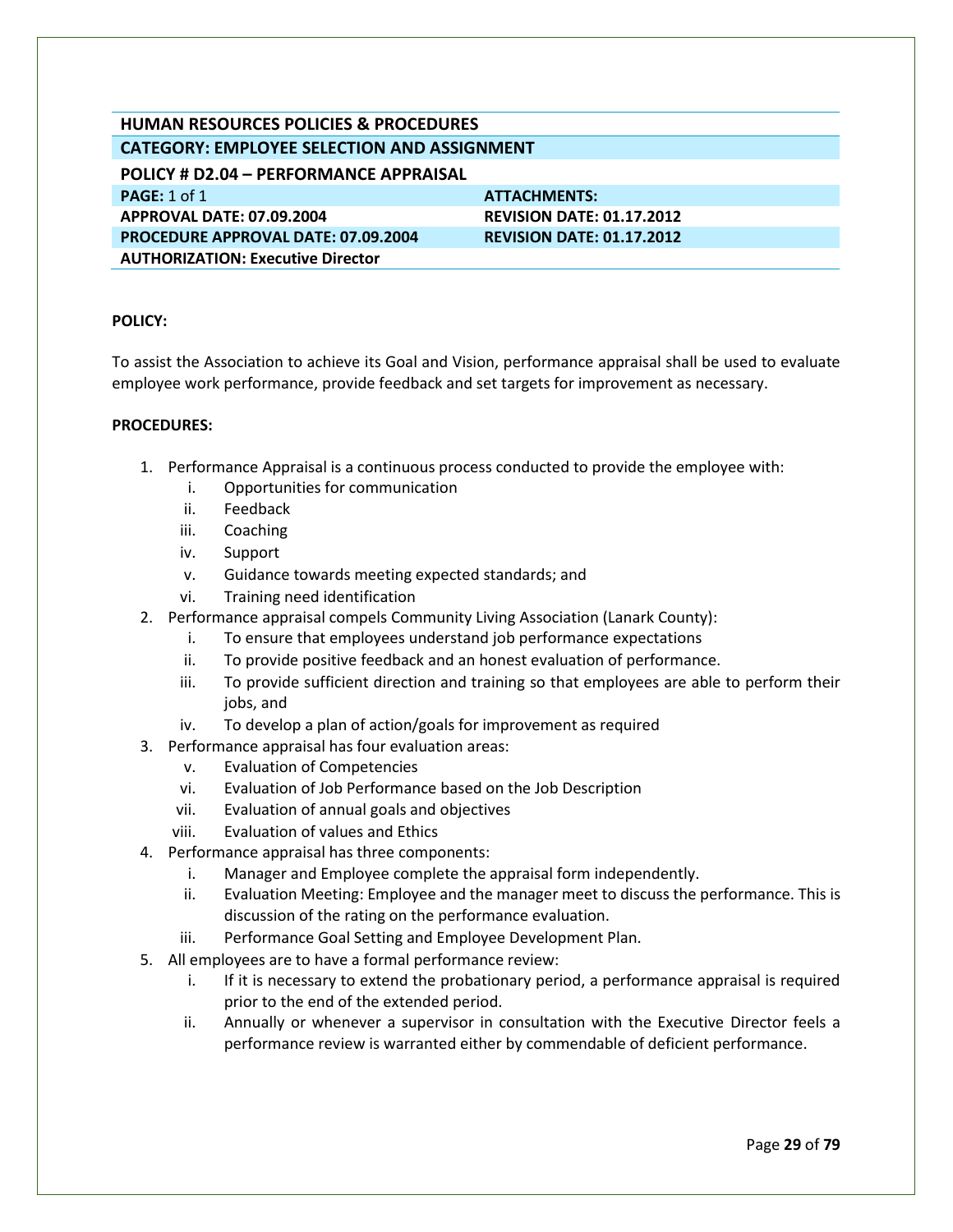# **HUMAN RESOURCES POLICIES & PROCEDURES CATEGORY: EMPLOYEE SELECTION AND ASSIGNMENT**

<span id="page-30-0"></span>

| POLICY # D2.05 - ATTENDANCE, LATENESS, ABSENTEEISM |                                  |
|----------------------------------------------------|----------------------------------|
| <b>PAGE:</b> 1 of 2                                | <b>ATTACHMENTS:</b>              |
| <b>APPROVAL DATE: 07.09.2004</b>                   | <b>REVISION DATE: 01.17.2012</b> |
| <b>PROCEDURE APPROVAL DATE: 07.09.2004</b>         | <b>REVISION DATE: 01.17.2012</b> |
| <b>AUTHORIZATION: Executive Director</b>           |                                  |

#### **POLICY:**

The Association shall encourage the effective use of its work force by keeping absenteeism and lateness to a minimum.

- 1. Each employee of the Association will have the following responsibilities:
	- i. To be at work regularly
	- ii. To be interested in his or her own health and the well being as well as the safety of fellow employees
	- iii. To make every effort to work safely by following rules and procedures and practicing accident prevention
	- iv. To make every effort to schedule personal and medical appointments outside work hours
	- v. To complete time sheets precisely and to accurately record hours worked
	- vi. When unable to attend a scheduled shift must notify their Manager or designate and service work location at the earliest opportunity and provide a reason for his or her inability to work
	- vii. The employee may be required to provide a medical certificate at any time when requested
	- viii. The Association will have the following responsibilities:
	- ix. Provide a safe and healthy work environment and promote wellness among all employees.
- 2. Absenteeism will be defined as follows:
	- i. Innocent Absenteeism refers to absence due to involuntary conditions including: personal illness, family illness, and medical appointments. Appropriate documentation may be required.
	- ii. Controllable Absenteeism refers to lateness or absence for which the employee is responsible because it is within his or her power to address and correct. This includes but is not limited to lateness, leaving early, failure to notify, absence without leave, abuse of leave. Controllable absenteeism will be dealt with through disciplinary procedures.
- 3. An employee absent from work on four (4) or more occasions totaling in excess of eight (8) days in a twelve-month period will meet with his or her Manager to jointly set attendance goals and discuss methods of the employee achieving these goals. Documentation from such meetings will be kept on the employee's personnel file.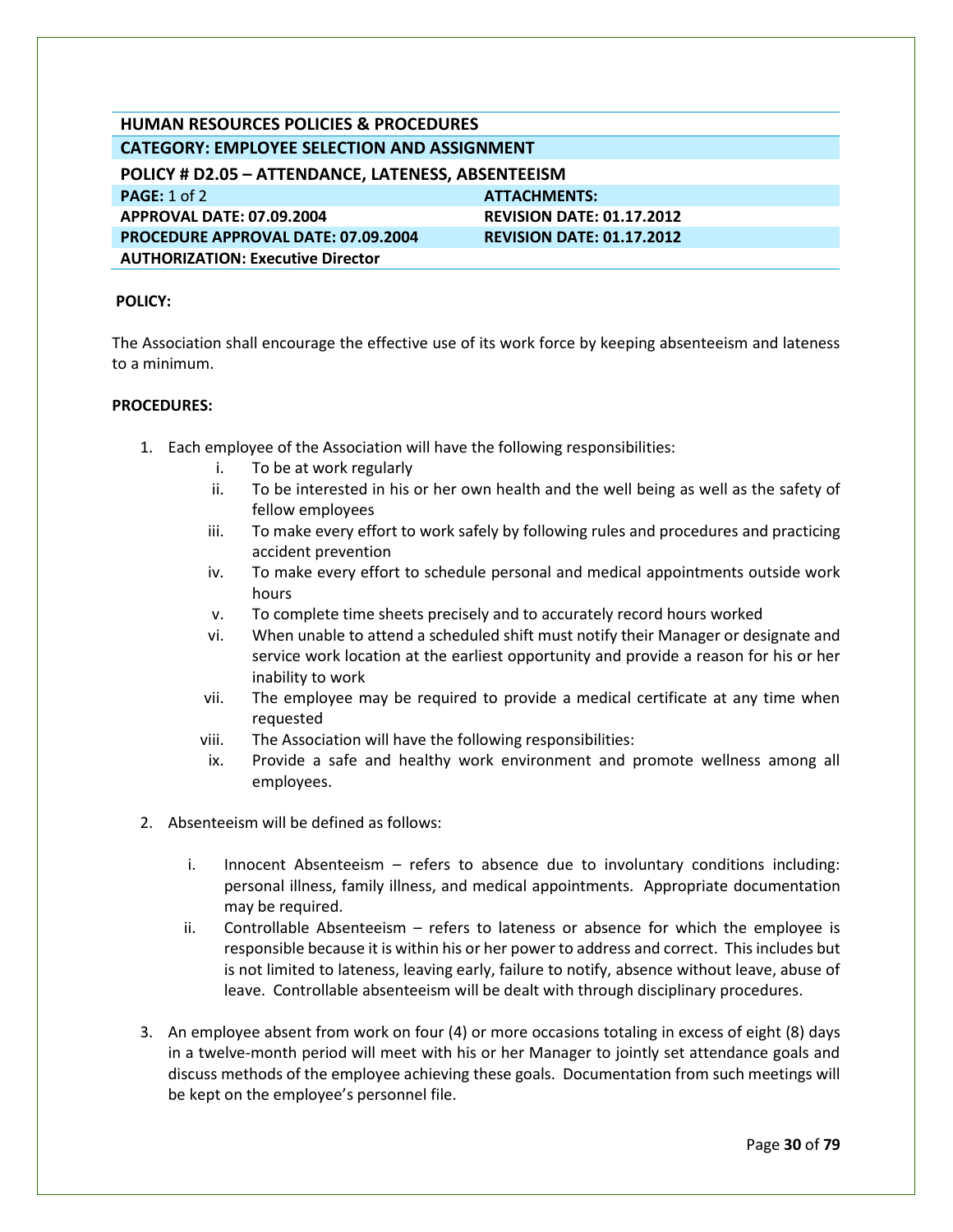# **HUMAN RESOURCES POLICIES & PROCEDURES CATEGORY: EMPLOYEE SELECTION AND ASSIGNMENT POLICY # D2.05 – ATTENDANCE, LATENESS, ABSENTEEISM PAGE:** 2 of 2 **ATTACHMENTS: ATTACHMENTS:**

# Sick Days

Sick Days are intended to provided the employees with income protection in case of short term and prolonged illness and should not be used to augment holiday entitlement or time off. Please refer to Sick Leave in section D. 3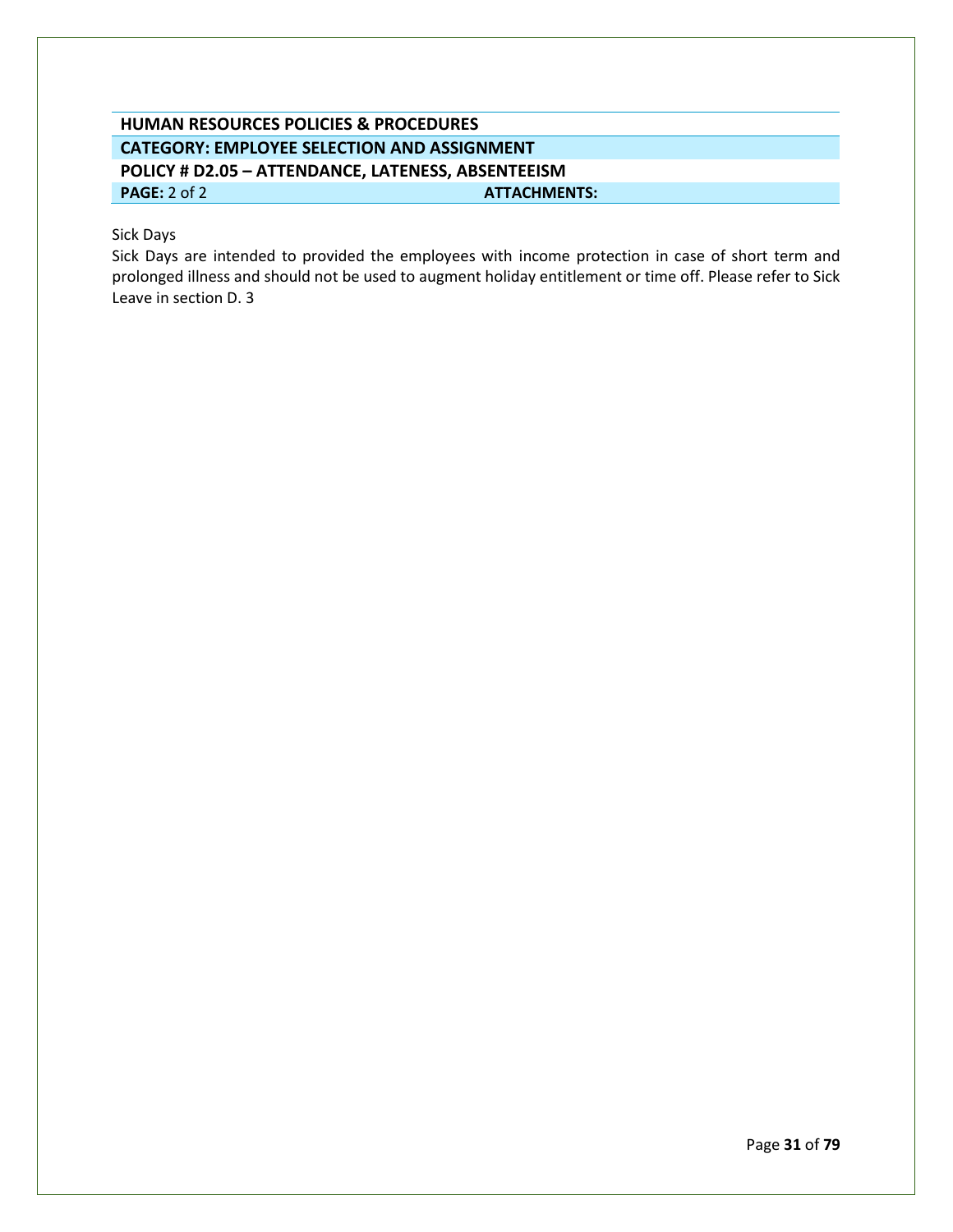# **HUMAN RESOURCES POLICIES & PROCEDURES CATEGORY: EMPLOYEE SELECTION AND ASSIGNMENT**

<span id="page-32-0"></span>**POLICY # D2.06 – CONFLICT OF INTEREST**

**PAGE:** 1 of 2 **ATTACHMENTS: ATTACHMENTS: APPROVAL DATE: 07.09.2004 REVISION DATE: 01.17.2012 PROCEDURE APPROVAL DATE: 07.09.2004 REVISION DATE: 01.17.2012 AUTHORIZATION: Executive Director**

#### **POLICY:**

The Association recognizes the need to address potential conflicts of interest while protecting the Association and preserving the rights of the people to participate as private citizens in the life of the community.

- 1. As the employer-employee relationship is founded on trust and commitment to strive for mutual benefits, it is expected that the employee's time/labour/skill and attention will be devoted to the business of the Association as specified by the employment contract. The Association's property, materials and services will be utilized only as requested or authorized by the employment contract.
- 2. Participation of the employee in other business, organizations or activities that compromise the employment relationship or disadvantages the Association will be considered conflict of interest.
- 3. Managers shall be responsible for identifying potential conflict of interest of employees. Where an employee persists in activities that may disadvantage the Association, the Executive Director is to be informed.
- 4. Employees must consult with their Manager prior to engaging in any activities that may be seen as conflict of interest, such as, but not limited to:
	- i. Having a vested interest in an external business which may provide materials or service to the Association.
	- ii. Being offered services or materials as a result of employment or position with the Association.
	- iii. Making use of a position with the agency to solicit services or materials for personal gain;
	- iv. Utilizing Association equipment, services or materials for an external business;
	- v. Pursuing personal gain over the well being of needs of people supported.
- 5. Employees who fail to honour the provisions of this policy will be considered to be in breach of the employment contract with the Association and may be subject to disciplinary action up to and including termination of employment.
- 6. Members of the Board of Directors shall disclose to the board, prior to engaging in any activities that may be seen as conflict of interest, such as, but not limited to:
	- i. having a vested interest in an external business which may provide materials or service to the Association being offered services or materials as a result of employment or position with the Association;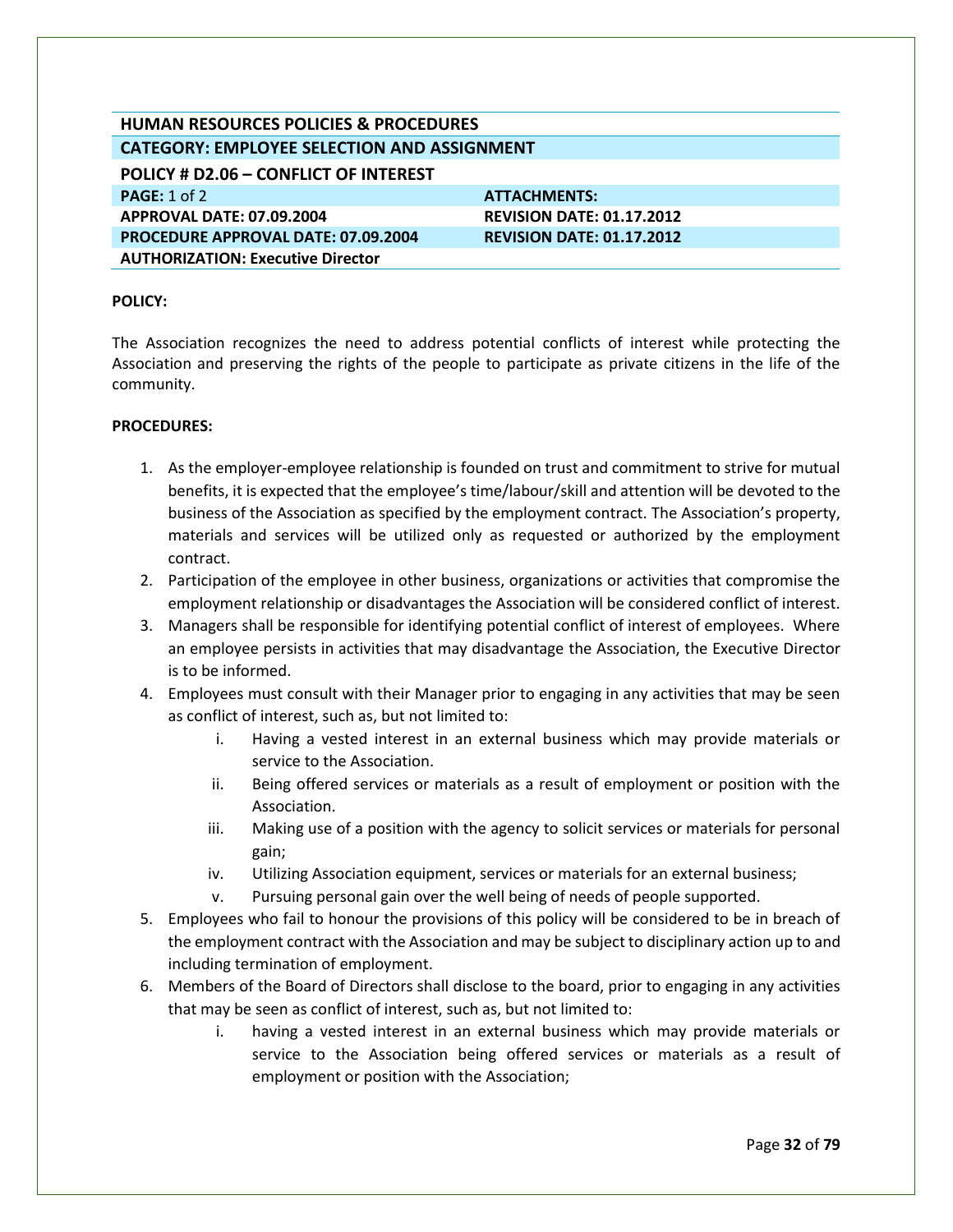# **HUMAN RESOURCES POLICIES & PROCEDURES CATEGORY: EMPLOYEE SELECTION AND ASSIGNMENT POLICY # D2.06 – CONFLICT OF INTEREST PAGE:** 2 of 2 **ATTACHMENTS: ATTACHMENTS:**

- ii. making use of a position with the agency to solicit services or materials for personal gain;
- iii. utilizing Association equipment, services or materials for an external business;
- iv. Pursuing personal gain over the well being or needs of people supported.
- 7. Noncompliance of this policy and procedures and the By-Law pertaining to conflict of interest on the part of the Board members shall constitute cause for removal from the Board.
- 8. Board members shall confirm in writing that they have received and read this policy and procedure at the first meeting of the board of directors that they attend following their election.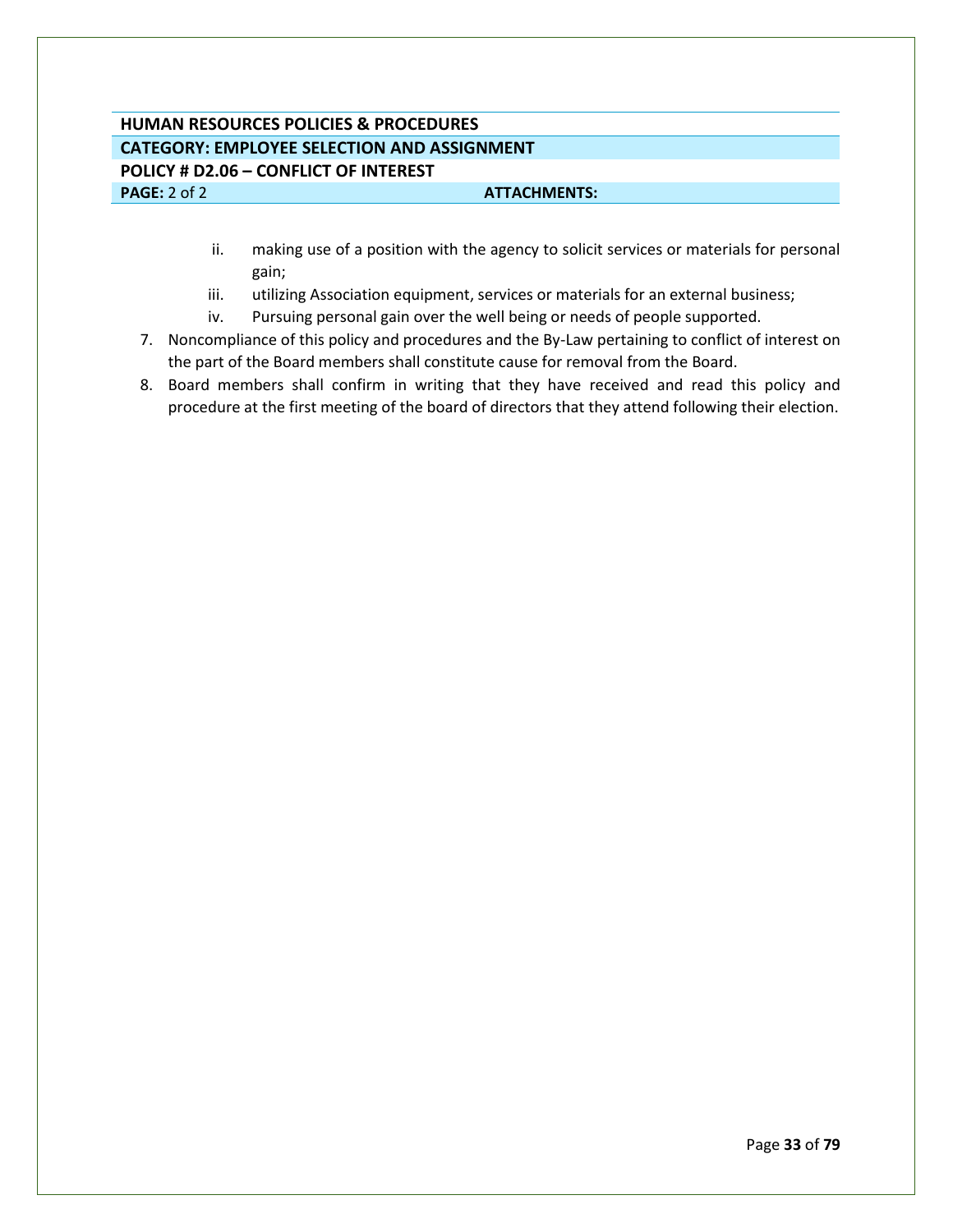# **HUMAN RESOURCES POLICIES & PROCEDURES CATEGORY: EMPLOYEE SELECTION AND ASSIGNMENT**

<span id="page-34-0"></span>**POLICY # D2.07 – EMPLOYMENT EQUITY**

**PAGE:** 1 of 1 **ATTACHMENTS: APPROVAL DATE: 07.09.2004 REVISION DATE: 01.17.2012 PROCEDURE APPROVAL DATE: 07.09.2004 REVISION DATE: 01.17.2012 AUTHORIZATION: Executive Director**

#### **POLICY:**

The Association is committed to employment equity by providing equal treatment and equal opportunities to all employees. Except where identified as a bona fide occupational requirement, discrimination is prohibited on the grounds of age, sex, race, color, religion, creed, national origin, citizenship, language, marital status, family status, pregnancy/childbirth, sexual orientation, mental or physical handicap, political belief or any other prohibited grounds of discrimination.

- 1. The Association is committed to identifying and removing all barriers to employment and advancement in such barriers exist, especially with respect to "designated groups" women, aboriginal people, persons with disabilities and persons who are, because of their race and color, in a visible minority in Canada.
- 2. Decisions about employment will be made based on the essential skills, capabilities, knowledge and experience required on the job.
- 3. Decisions about promotions will be based on seniority, education and performance in the current position, as well as the essential skills, capability, knowledge and experience required.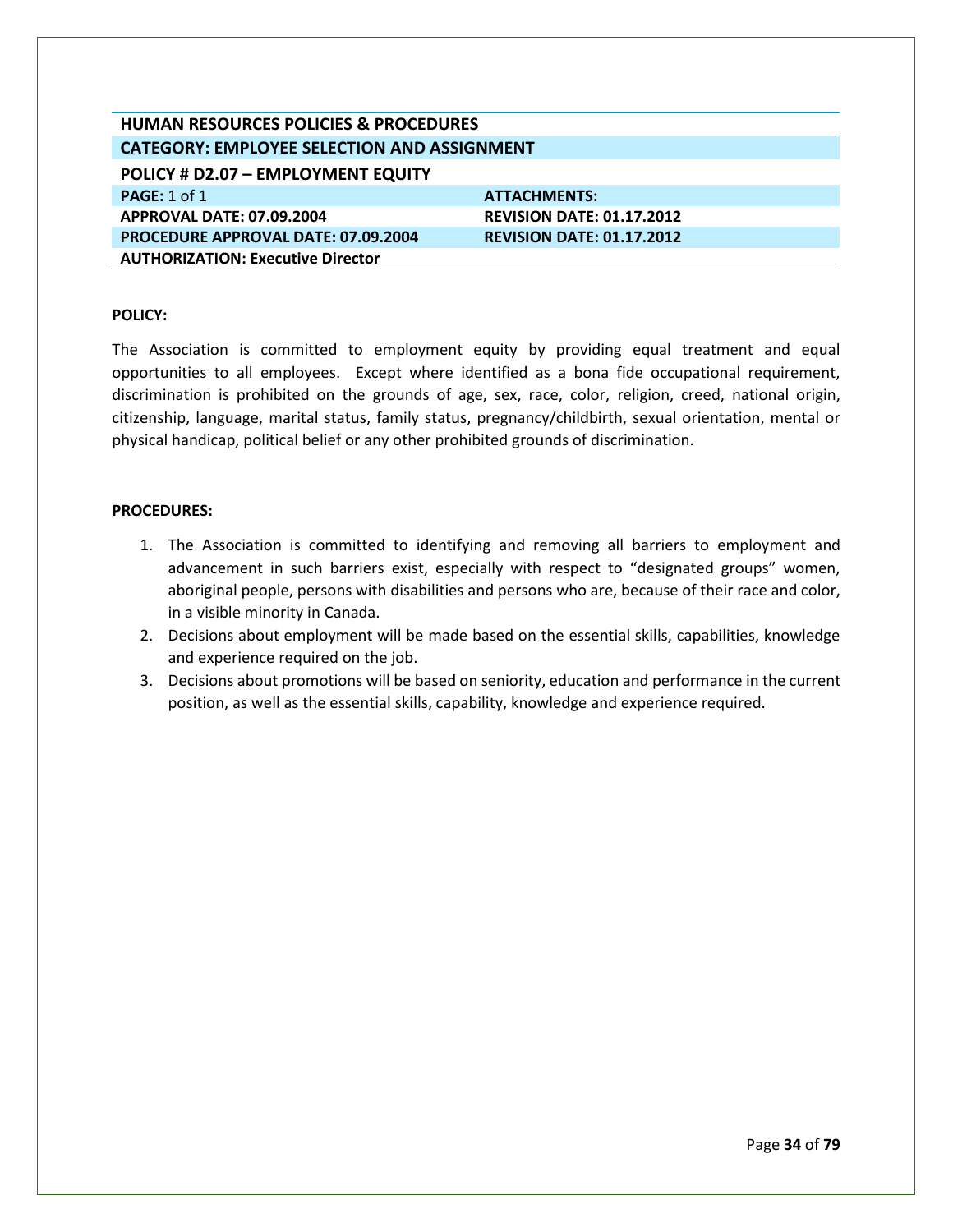# **HUMAN RESOURCES POLICIES & PROCEDURES CATEGORY: EMPLOYEE SELECTION AND ASSIGNMENT**

<span id="page-35-0"></span>**POLICY # D2.08 – EMPLOYEE STATUS PAGE:** 1 of 1 **ATTACHMENTS:** 

**APPROVAL DATE: 07.09.2004 REVISION DATE: 01.17.2012 PROCEDURE APPROVAL DATE: 07.09.2004 REVISION DATE: 01.17.2012**

**AUTHORIZATION: Executive Director**

# **POLICY:**

The Association shall employee people as either Contract, Permanent Full Time, Permanent Part Time or On Call employees.

- 1. Permanent Full Time Employee is an employee who is regularly scheduled to work 35 or more hours per week, 52 weeks per year.
- 2. Permanent Part Time Employee is an employee who is regularly scheduled to work regularly scheduled hours on a continuous basis less than 35 hours per week.
- 3. On Call Employee is an employee who works on an as needed basis and does not have regularly scheduled hours minimally accepting and working shifts every 60 days.
- 4. Contract Employee is an employee who is hired for a specific time limited period.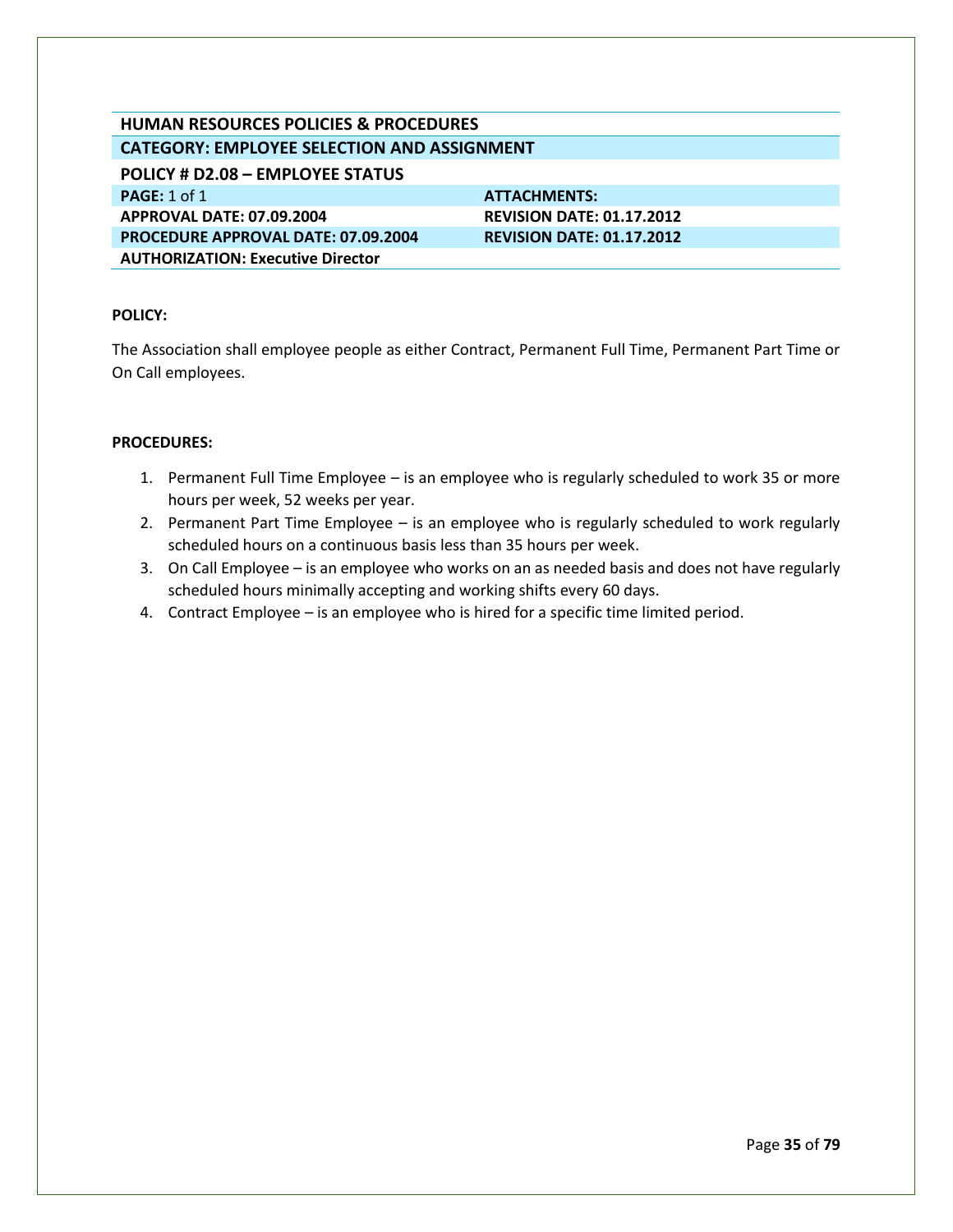# **HUMAN RESOURCES POLICIES & PROCEDURES CATEGORY: EMPLOYEE SELECTION AND ASSIGNMENT**

**POLICY # D2.09 – JOB SHARING**

**PAGE:** 1 of 2 **ATTACHMENTS: ATTACHMENTS: APPROVAL DATE: 07.09.2004 REVISION DATE: 01.17.2012 PROCEDURE APPROVAL DATE: 07.09.2004 REVISION DATE: 01.17.2012 AUTHORIZATION: Executive Director**

## **POLICY:**

The Association supports the concept of job sharing.

### **DEFINITION:**

Job sharing is defined as an arrangement where two employees voluntary share the hours of work of one permanent full-time position on a 50/50 basis.

- 1. Any decision to approve or reject a job share proposal or to cancel a job sharing arrangement shall be at the sole discretion of the Executive Director and shall not be made in a discriminatory manner. When a job share proposal is rejected the reasons shall be stated in writing to the applicants.
- 2. In approving requests for job sharing, consideration shall be given, as appropriate, to the following criteria:
	- i. the continuity/consistency of support provided to the individuals supported by the Association;
	- ii. the safe and efficient operation of the Association;
	- iii. the cost of salaries and benefits provided shall not exceed the current cost of the full time position being shared.
- 3. Positions eligible for designation for job sharing positions are and shall remain permanent fulltime positions.
- 4. Proposals shall be limited to the filling of an existing permanent full-time position.
- 5. Participation by employees in job sharing projects shall be on a voluntary basis and may only be initiated by the interested employees, one of whom shall occupy the permanent full-time position being considered.
- 6. Requests for job sharing shall include suggested division of time and responsibilities.
- 7. Requests for job sharing shall be submitted in writing to the Executive Director.
- 8. Each job sharing arrangement shall be initially for a six-month trial period with a review at the end. Continuation of the arrangement may be made permanent at the discretion of the Executive Director based on the outlined criteria.
- 9. During the six-month trial period, a position made vacant by this arrangement shall be filled on a contract basis.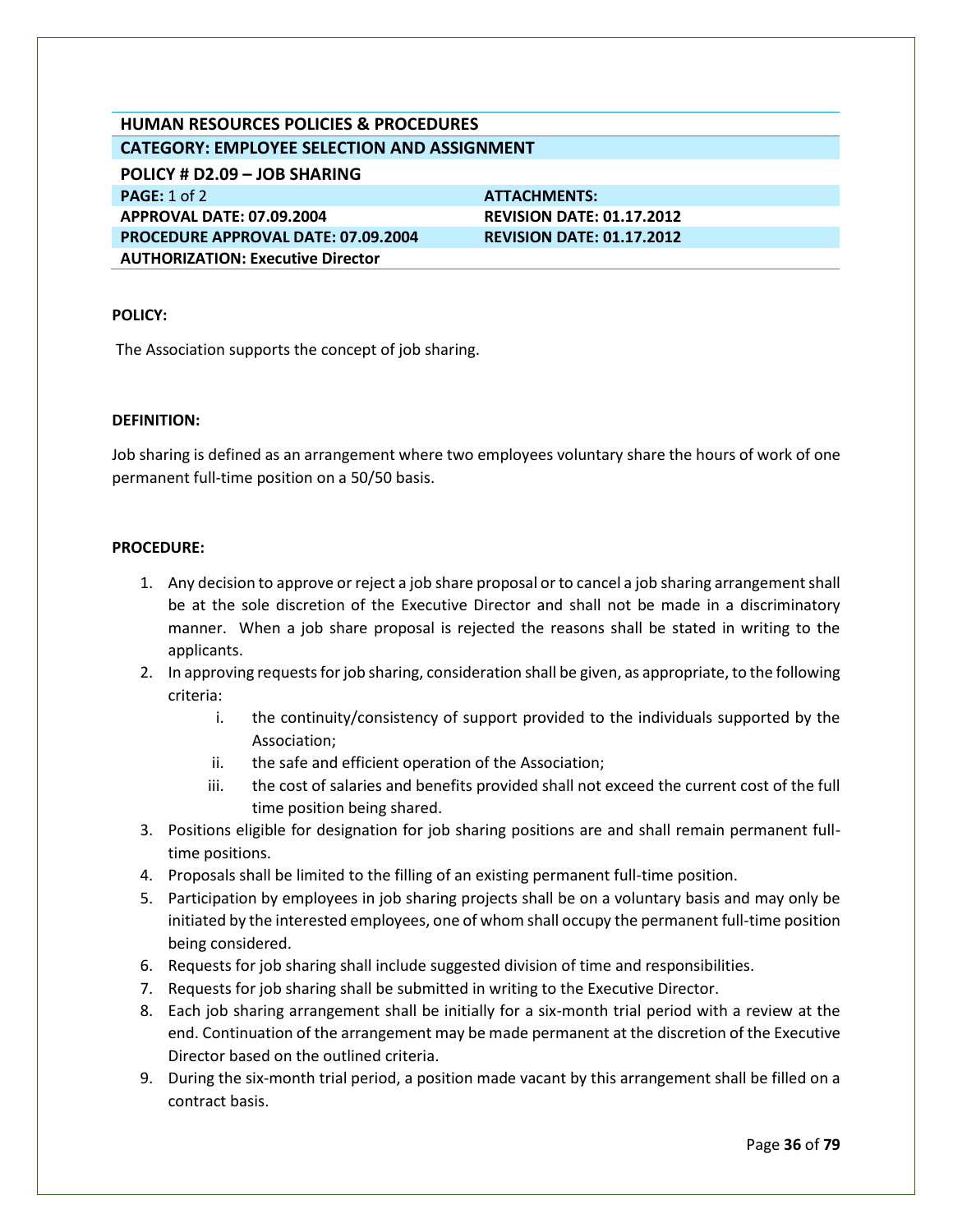# **HUMAN RESOURCES POLICIES & PROCEDURES CATEGORY: EMPLOYEE SELECTION AND ASSIGNMENT POLICY # D2.09 – JOB SHARING PAGE:** 2 of 2 **ATTACHMENTS: ATTACHMENTS:**

10. If, at the end of the trial period, the incumbent, the job sharer, or the Executive Director (in writing) chooses to end the job sharing, the incumbent and the job sharer shall revert back to their previous status. The job sharing arrangement shall be cancelled. The incumbent shall have the right to initiate a new job sharing arrangement.

- 11. If, at the end of the trial period, the job sharers decide to continue with the job sharing, they relinquish any rights to the positions vacated for the arrangement.
- 12. If, at any time following the trial period, either of the sharers leaves the arrangement, the other sharer shall be offered the position on a full-time basis. By refusing the offer, the person shall be considered to have resigned, but shall be eligible for an on-call residential aid position and shall maintain seniority.
- 13. Cancellation of a job sharing arrangement shall require a thirty (30) day notice in writing. Such cancellation shall be final.
- 14. If a job sharing arrangement is cancelled, the resulting full-time position shall be offered to the job sharer with most seniority. By refusing the position, the person shall be considered to have resigned, but shall be eligible for on-call residential aid position and shall maintain seniority.
- 15. The position shall then be offered to the other job sharer subject to the above conditions. If that person refuses the full time position shall be posted.
- 16. Subject to the approval of the Executive Director, employees in job sharing arrangement may make arrangements to "top up" the costs of benefits if such costs would exceed the current costs of benefits of the full time position being shared.
- 17. The work schedule of a job-shared position shall remain the same as if the position were not job shared. Job sharers shall submit to the Manager an outline of their proposed hours of work in time for the Manager to include the job sharers division of hours prior to the posting of the work schedule.
- 18. Both job sharers shall cover each other's absences at the request of the Manager, including incidental illnesses and vacations. Job sharers are not required to cover for their partners in the case of prolonged or extended absences but may be offered the opportunity to do so.
- 19. In cases where there is conflict between these procedures and the Collective Agreement, the procedures shall apply. When an issue is not addressed by these procedures the Collective Agreement shall apply.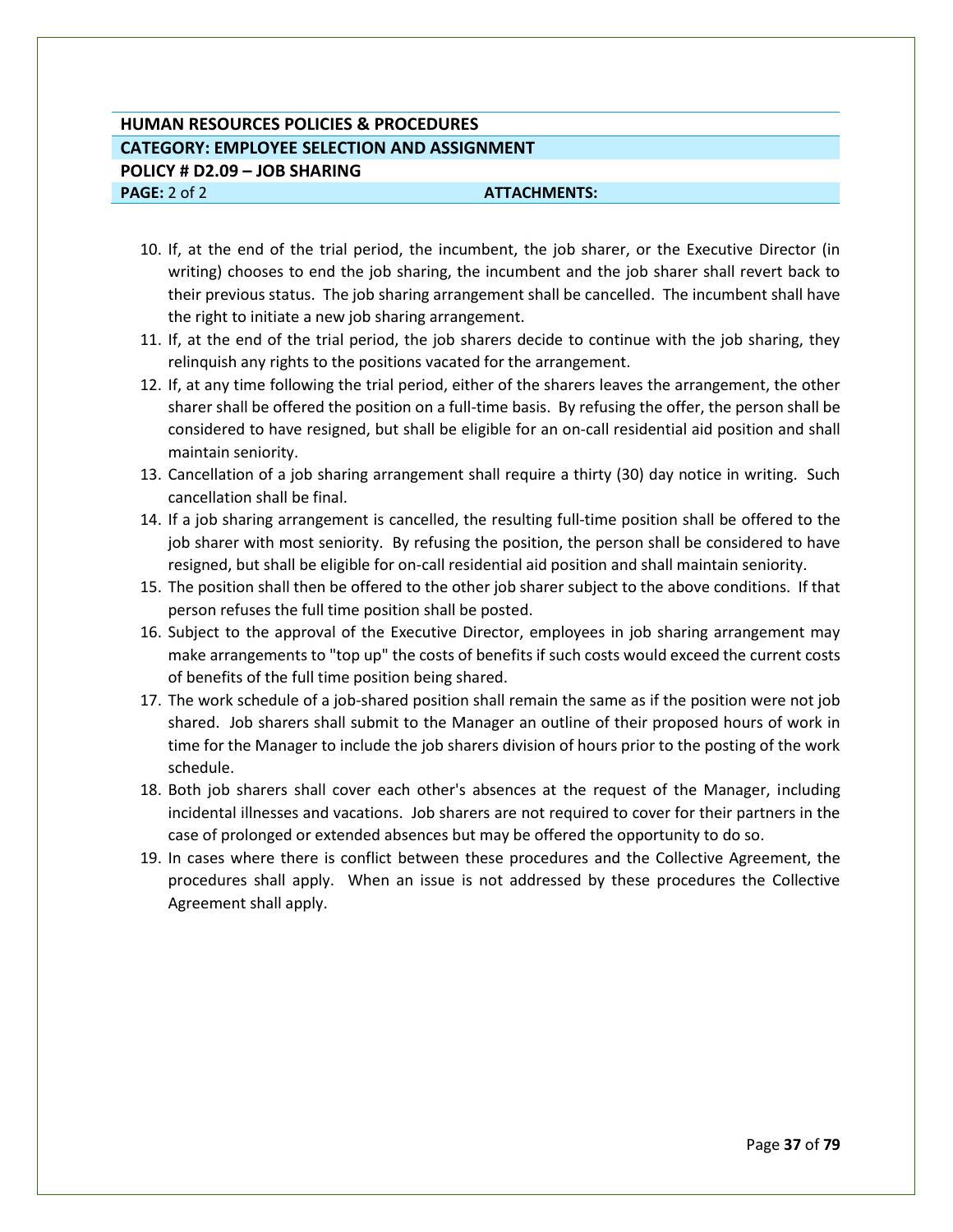# **HUMAN RESOURCES POLICIES & PROCEDURES CATEGORY: EMPLOYEE SELECTION AND ASSIGNMENT**

| <b>POLICY # D2.10 - EMPLOYMENT OF RELATIVES</b> |                                  |  |
|-------------------------------------------------|----------------------------------|--|
| PAGE: 1 of 1                                    | ATTACHMENTS:                     |  |
| APPROVAL DATE: 07.09.2004                       | <b>REVISION DATE: 01.17.2012</b> |  |
| <b>PROCEDURE APPROVAL DATE: 07.09.2004</b>      | <b>REVISION DATE: 01.17.2012</b> |  |
| <b>AUTHORIZATION: Executive Director</b>        |                                  |  |

# **POLICY:**

With respect to hiring immediate relatives of current employees or Board members, the Association may do so, subject to certain restrictions, in order to reduce the potential for conflict of interest.

- 1. Immediate relatives include spouse, common law spouse, parent or child.
- 2. The immediate relative will not work on the same team as the current employee.
- 3. The immediate relative and the current employee will not work in a supervisory relationship with each other.
- 4. This policy does not apply to contract employment lasting less than three months.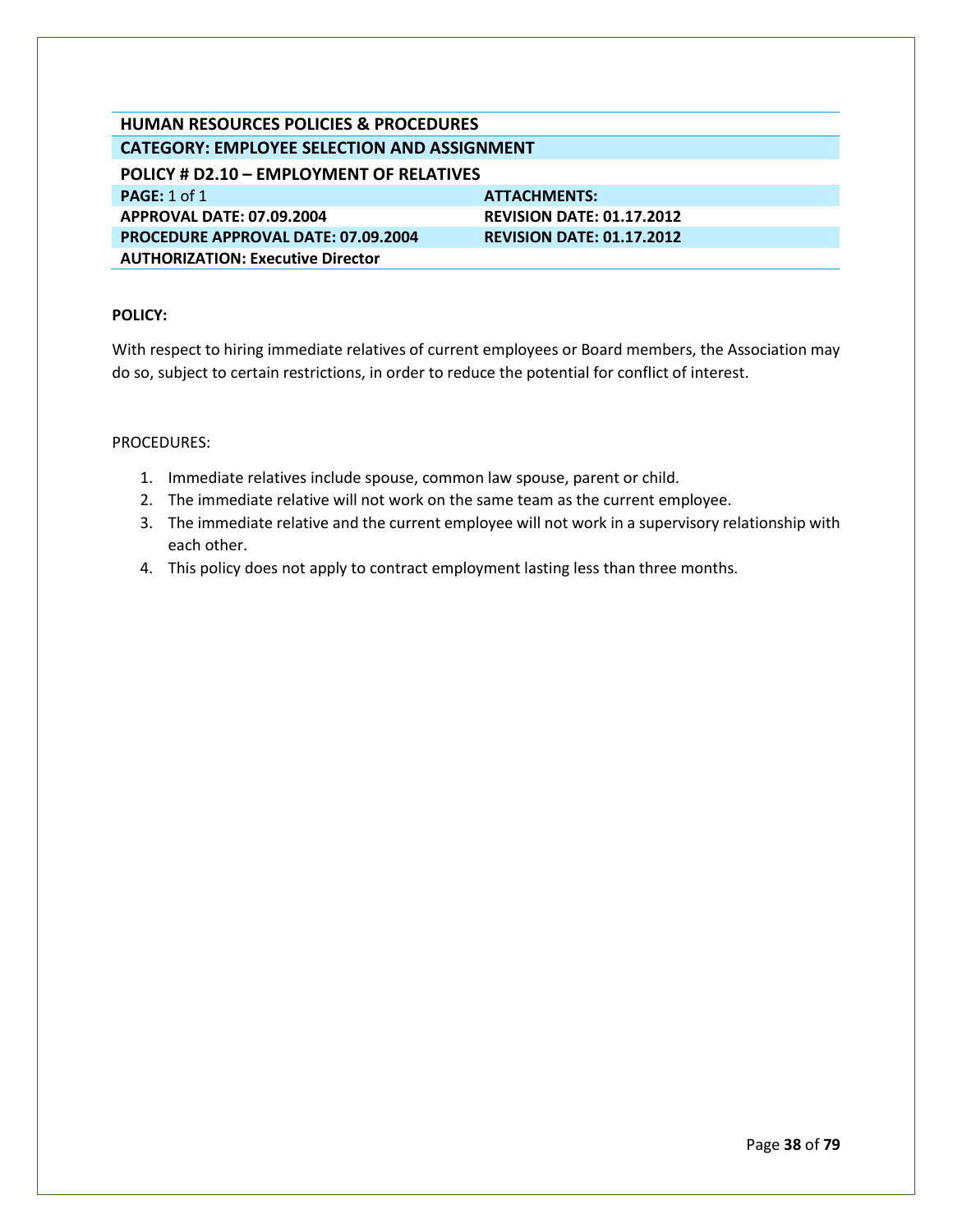# **HUMAN RESOURCES POLICIES & PROCEDURES**

# **CATEGORY: COMPENSATION, BENEFITS AND ADMINISTRATION**

| POLICY # D3.01 - TIME KEEPING              |                                                |
|--------------------------------------------|------------------------------------------------|
| <b>PAGE:</b> 1 of 1                        | ATTACHMENTS:                                   |
| <b>APPROVAL DATE: 07.09.2004</b>           | <b>REVISION DATE: 01.17.2012</b><br>01.24.2019 |
| <b>PROCEDURE APPROVAL DATE: 07.09.2004</b> | <b>REVISION DATE: 01.17.2012</b>               |
| <b>AUTHORIZATION: Executive Director</b>   | 01.24.2019                                     |

#### **POLICY**:

Each employee of the Association shall be responsible to keep track of and verify working hours.

- 1. All employees will utilize the Employee Self Serve portal to punch in and out on each shift.
- 2. Each employee is responsible for submitting time off requests through the portal.
- 3. Each employee is responsible for approving their time sheet after their last shift of that pay period.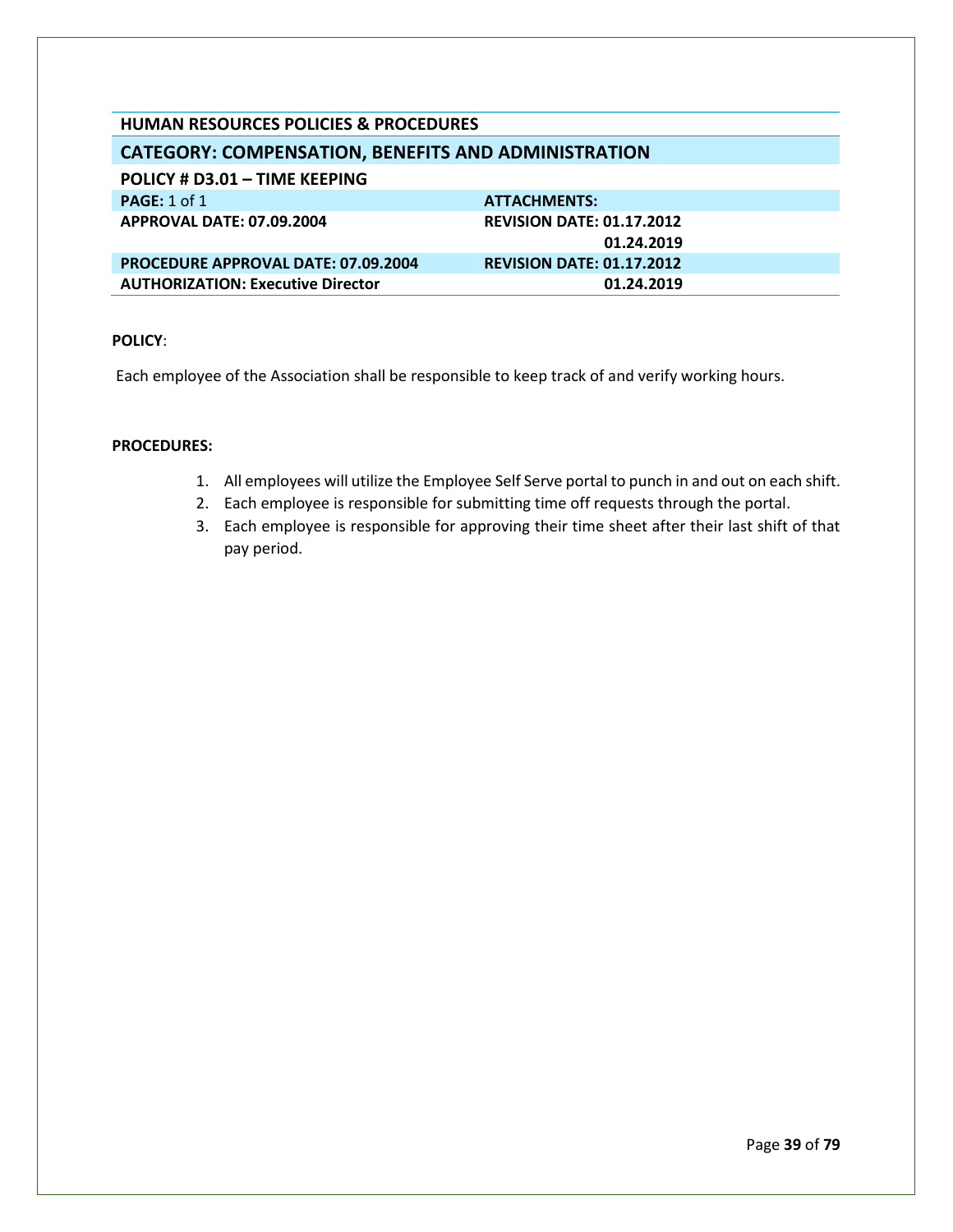# **HUMAN RESOURCES POLICIES & PROCEDURES CATEGORY: COMPENSATION, BENEFITS AND ADMINISTRATION POLICY # D3.02 – PAY EQUITY AND WAGE PARITY**

**PAGE:** 1 of 1 **ATTACHMENTS: APPROVAL DATE: 07.09.2004 REVISION DATE: 01.17.2012 PROCEDURE APPROVAL DATE: 07.09.2004 REVISION DATE: 01.17.2012 AUTHORIZATION: Executive Director**

# **POLICY:**

The Association is committed to attaining and maintaining fair salaries to all employees, based on the value of work performed regardless of gender.

- 1. A Pay Equity Plan has been implemented by the Association in accordance with the Pay Equity Act and shall be monitored on a continuing basis.
- 2. The Association shall develop and maintain a current evaluation of all jobs in the association.
- 3. All new positions shall be evaluated using the Job Evaluation system.
- 4. The Association shall survey local and sector salaries every 3 years to ensure that it is paying fair wages compared to the sector and local market.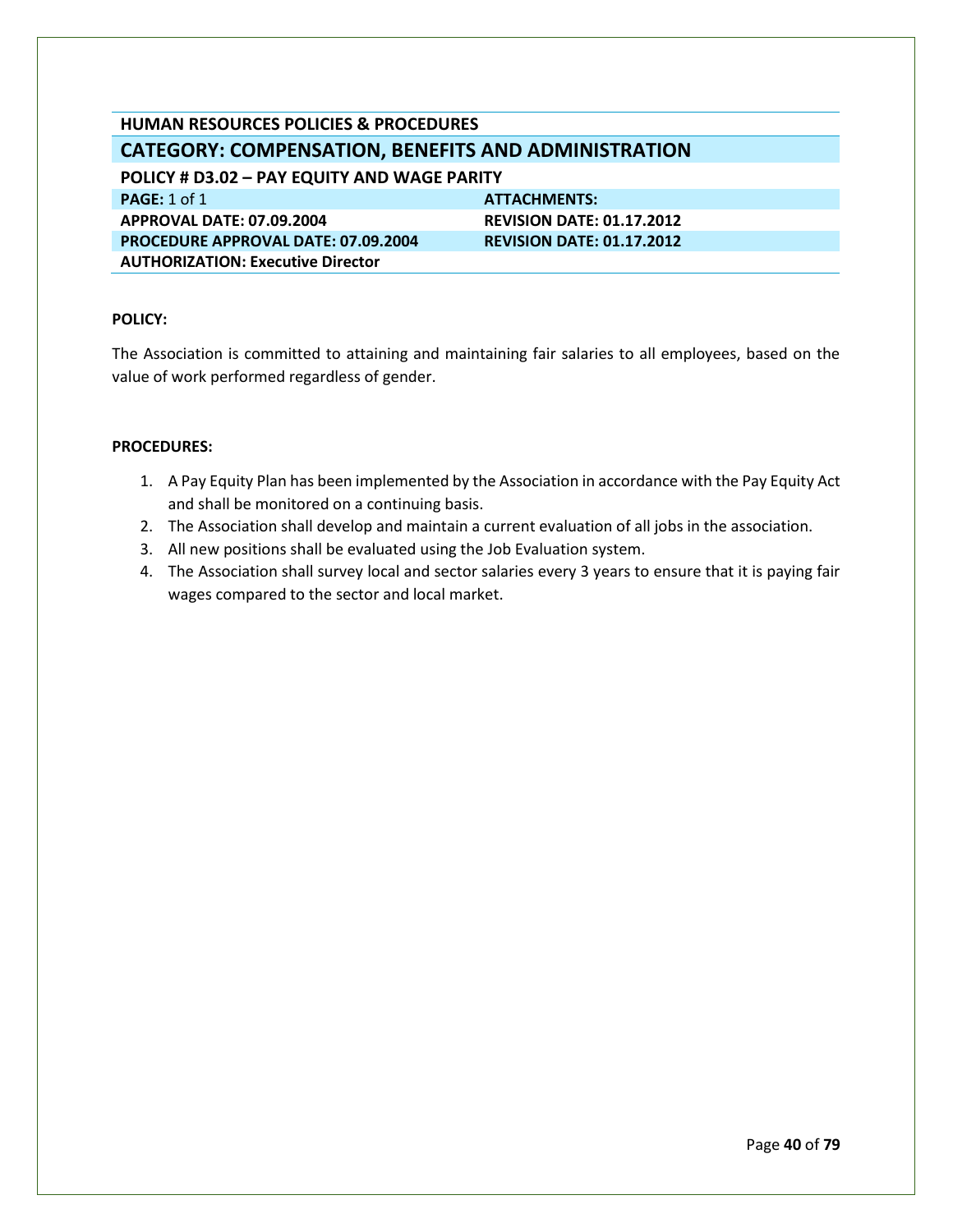| HUMAN RESOURCES POLICIES & PROCEDURES                      |  |  |
|------------------------------------------------------------|--|--|
| <b>CATEGORY: COMPENSATION, BENEFITS AND ADMINISTRATION</b> |  |  |
| POLICY # D3.03 - REGISTERED RETIREMENT SAVINGS PLAN        |  |  |
| <b>ATTACHMENTS:</b>                                        |  |  |
| <b>REVISION DATE: 02/13/06</b>                             |  |  |
| <b>REVISION DATE: 02/13/06</b>                             |  |  |
|                                                            |  |  |
|                                                            |  |  |

All permanent full-time employees and permanent part-time and on-call employees are eligible for membership in Association Group Registered Retirement Savings Plan.

- 1. The Association shall match the permanent full-time employees and permanent part-time employees' contribution to the group RRSP to a maximum of 5% of the permanent full-time employees' annual non-overtime salary (as per article 25.03 of the collective agreement).
- 2. All Part-Time Employees are entitled to join the Employer RRSP Plan.
- 3. The employer shall abide by all legislation requiring notification of employees.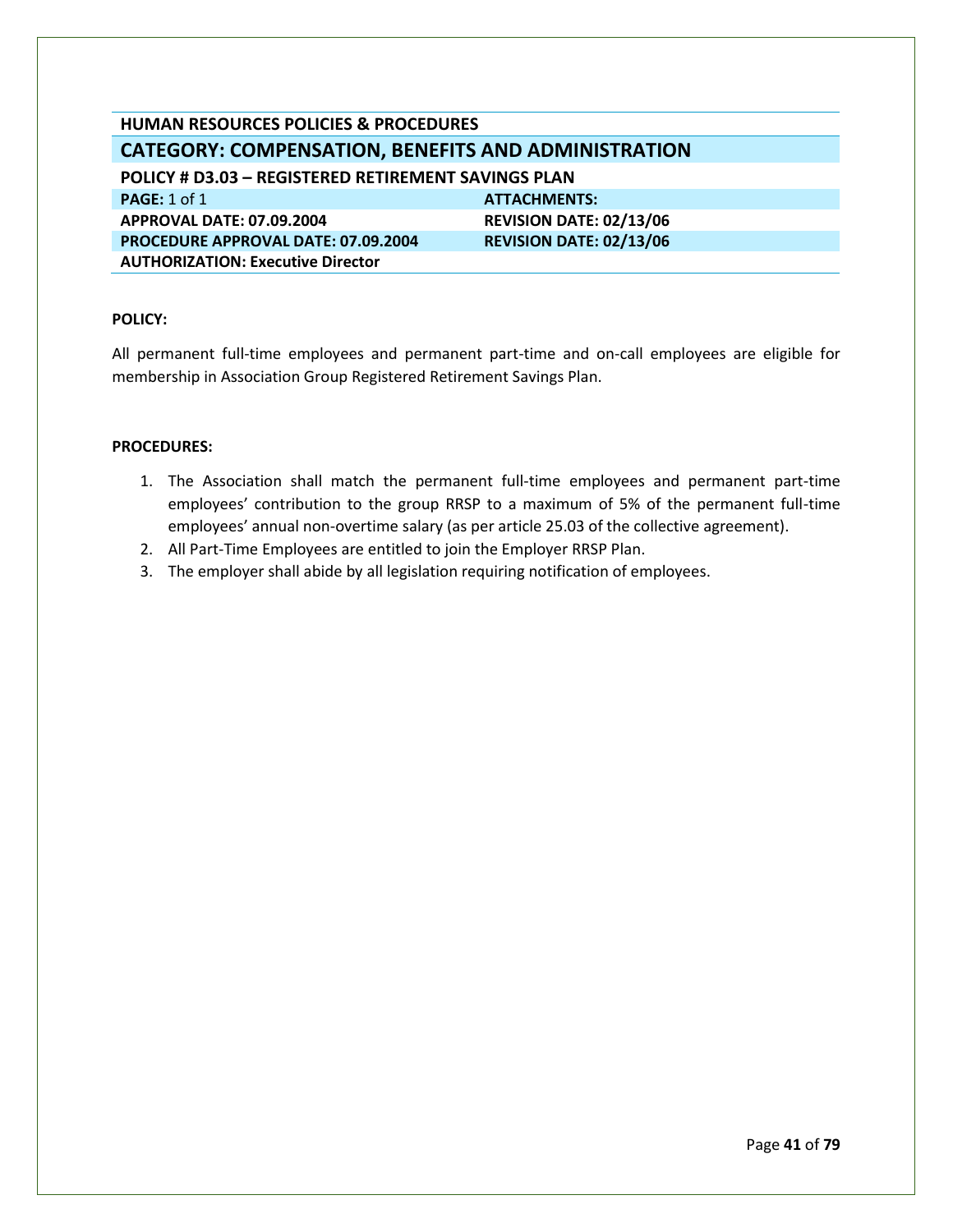# **HUMAN RESOURCES POLICIES & PROCEDURES CATEGORY: COMPENSATION, BENEFITS AND ADMINISTRATION POLICY # D3.04 – VACATION ENTITLEMENT**

**PAGE:** 1 of 1 **ATTACHMENTS: APPROVAL DATE: 07.09.2004 REVISION DATE: PROCEDURE APPROVAL DATE: 07.09.2004 REVISION DATE: AUTHORIZATION: Executive Director**

# **POLICY:**

Permanent full-time employees shall receive an annual vacation with pay in accordance with credited seniority as per Collective Agreement Article 20.

- 1. Full-time employees who have worked less than one (1) year will receive one (1) day per month, not to exceed ten (10) working days.
- 2. Full-time employees who have worked more than one (1) year will receive one and one quarter (1 ¼) days per month, not to exceed fifteen (15) working days.
- 3. Full-time employees who have worked more than five (5) years will receive one and two thirds (1 2/3) days per month, not to exceed 20 working days.
- 4. Full-time employees who have worked more than ten (10) years will receive two point nine (2.09) days per month, not to exceed 25 working days.
- 5. Full-time employees who have worked more than twenty (20) years will receive two point five (2.5) days per month, not to exceed thirty (30) working days.
- 6. Full-time employees may carry up to ten (10) days of their vacation into the next vacation period. For the purposes of recording vacations, the vacation period shall be from April 1st – March 31st.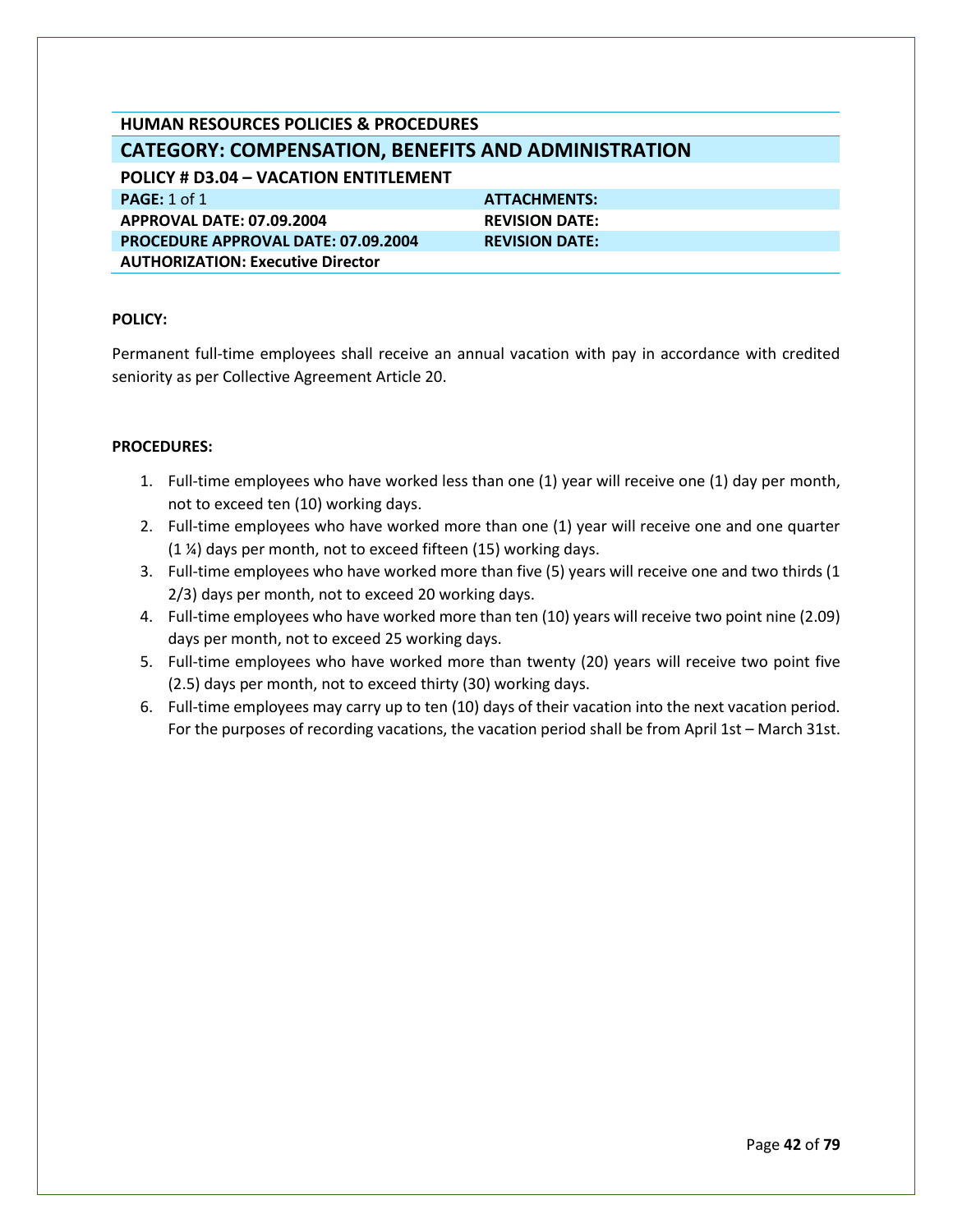| <b>HUMAN RESOURCES POLICIES &amp; PROCEDURES</b>           |                       |  |
|------------------------------------------------------------|-----------------------|--|
| <b>CATEGORY: COMPENSATION, BENEFITS AND ADMINISTRATION</b> |                       |  |
| POLICY # D3.05- SICK LEAVE FOR FULL TIME EMPLOYEES         |                       |  |
| <b>PAGE: 1 of 1</b>                                        | <b>ATTACHMENTS:</b>   |  |
| APPROVAL DATE: 13.03.06                                    | <b>REVISION DATE:</b> |  |
| <b>PROCEDURE APPROVAL DATE: 13.03.06</b>                   | <b>REVISION DATE:</b> |  |
| <b>AUTHORIZATION: Executive Director</b>                   |                       |  |
|                                                            |                       |  |

Full time employees shall be entitled to 18 sick leave days per year, earned at 1½ days for every month of employment. Sick days can be accumulated to a maximum of 120 days. Accumulation of Sick days is intended to provide employees with short term protection in case of long term illness.

- 1. Sick leave means the period of time a full-time employee is absent from work by virtue of being sick or disabled, exposed to a contagious disease, or due to an accident for which compensation is not payable under the Workers Compensation Act (as per article 21.01 in collective agreement).
- 2. In case of illness of an immediate family member where no one, other than the employee can provide the family members needs, the full-time employee shall be entitled after notifying the Manager of the service, to use a maximum of five (5) accumulated sick leave days per year for this purpose (as per article 21.04 in the collective agreement).
- 3. A full-time employee may be required to produce a certificate from a medical practitioner for any illness, including excess of three (3) consecutive working days certifying that the employee is unable to carry out employee's duties due to illness (as per article 21.06 in the collective agreement).
- 4. The employer may request a doctor's note from the employee if it detects a pattern of abuse of sick leave.
- 5. Employees who abuse sick leave privileges will meet with their manager as per policy D.05.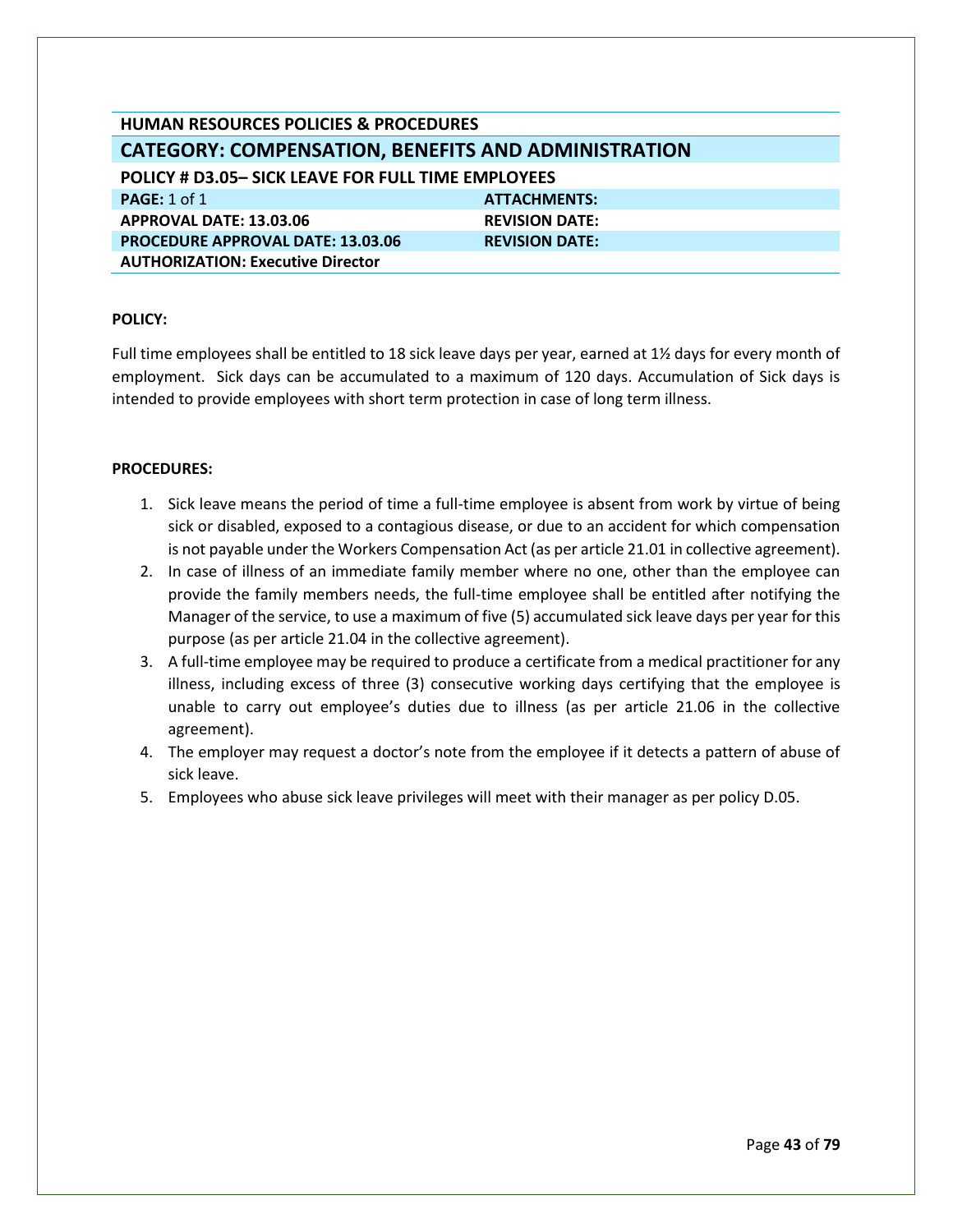| <b>HUMAN RESOURCES POLICIES &amp; PROCEDURES</b>           |                       |  |
|------------------------------------------------------------|-----------------------|--|
| <b>CATEGORY: COMPENSATION, BENEFITS AND ADMINISTRATION</b> |                       |  |
| <b>POLICY # D3.06 - SICK LEAVE FOR PART TIME EMPLOYEES</b> |                       |  |
| PAGE: $1$ of $1$                                           | <b>ATTACHMENTS:</b>   |  |
| APPROVAL DATE: 13.03.06                                    | <b>REVISION DATE:</b> |  |
| <b>PROCEDURE APPROVAL DATE: 13.03.06</b>                   | <b>REVISION DATE:</b> |  |
| <b>AUTHORIZATION: Executive Director</b>                   |                       |  |
|                                                            |                       |  |

Part-time employees shall be entitled to 5 sick leave days per year, earned at .44 days for every month of employment. Sick days can be accumulated to a maximum of 120 days.

- 1. Sick leave means the period of time a part-time employee is absent from work by virtue of being sick or disabled, exposed to a contagious disease, or due to an accident for which compensation is not payable under the Workers Compensation Act (as per article 21.01 in collective agreement).
- 2. In case of illness of an immediate family member where no one, other than the employee can provide the family members needs, the part-time employee shall be entitled after notifying the Manager of the service, to use a maximum of five (5) accumulated sick leave days per year for this purpose (as per article 21.04 in the collective agreement).
- 3. A part-time employee may be required to produce a certificate from a medical practitioner for any illness, including excess of three (3) consecutive working days certifying that the employee is unable to carry out employee's duties due to illness (as per article 21.06 in the collective agreement).
- 4. Employees who abuse sick day provisions may be subjected to attendance management programs as outlined in Policy D.05.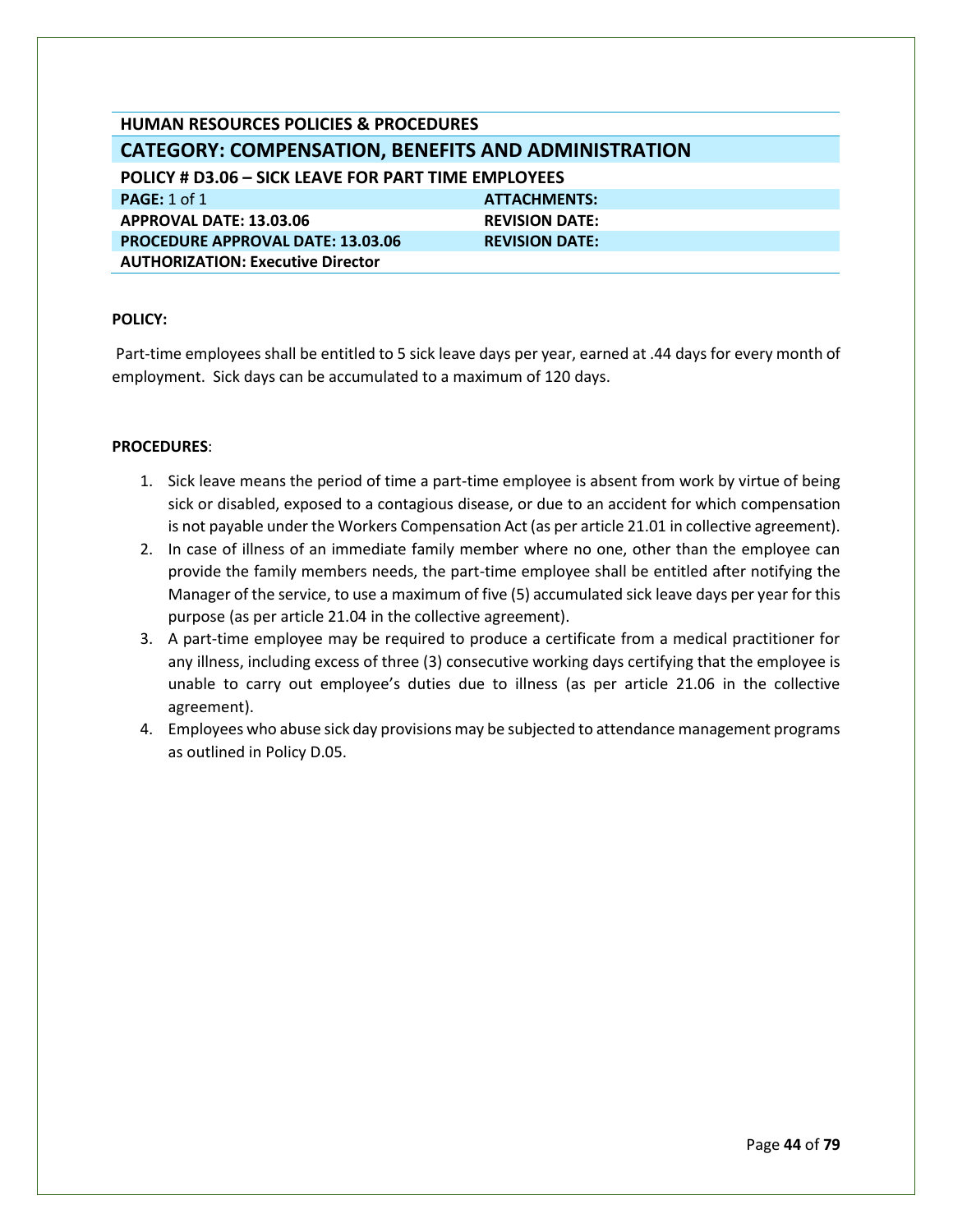# **HUMAN RESOURCES POLICIES & PROCEDURES CATEGORY: COMPENSATION, BENEFITS AND ADMINISTRATION POLICY # D3.07 – SUMMARY OF BENEFITS – FULL TIME EMPLOYEES PAGE:** 1 of 1 **ATTACHMENTS: ATTACHMENTS: APPROVAL DATE: 07.09.2004 REVISION DATE: 17.12.2012 PROCEDURE APPROVAL DATE:** REVISION DATE: **AUTHORIZATION: Executive Director**

# **POLICY:**

The Association shall maintain a Group Benefits package for all permanent Full-Time employees.

- 1. Group Benefits will include: Group Life and Dependent Insurance, Extended Health Care Insurance, Dental Insurance and Long Term Disability Insurance.
- 2. All permanent, full-time employees may participate in these plans following the completion of 6 months of active employment. If an employee or their spouse/children are ensured for Dependent Life, Extended Health Care and/or Dental Insurance under another Group policy, they may refuse to be insured for such benefits under the Association's policy. This will be documented in writing with a copy to the employee's personnel file.
- 3. The Association Pays for the following benefits:
	- i. Group Insurance 100%
	- ii. Long Term disability -0%
	- iii. Extended Health Care -100%
	- iv. Dental Plan -100%
	- v. Vision Care \$300 every 24 months.
- 4. Employees continue to be eligible for Association subsidy when on authorized leave of absence for reasons of maternity and paid sick leave. Employees on an authorized unpaid leave of absence are eligible for Association subsidy for ten (10) working days only. The employee shall assume responsibility for full payment of group benefits on the eleventh (11th) day of any unpaid leave of absence.
- 5. The Association will continue to provide benefit entitlement for a twenty-four (24) month period during which an employee receives Long Term Disability Benefits under the Association's Insurance Plan. During this period the Association will continue to provide its subsidy based on the following: 1 month of subsidy for every year of service up to a maximum of 18 months (seniority lists will be used to determine years of service). The employee will be responsible for full payment of group benefits for the portion of the twenty-four (24) months which is not eligible for Association subsidy.
- 6. Coverage under the Association's Group Benefit Plan ceases when an employee terminates his/her employment.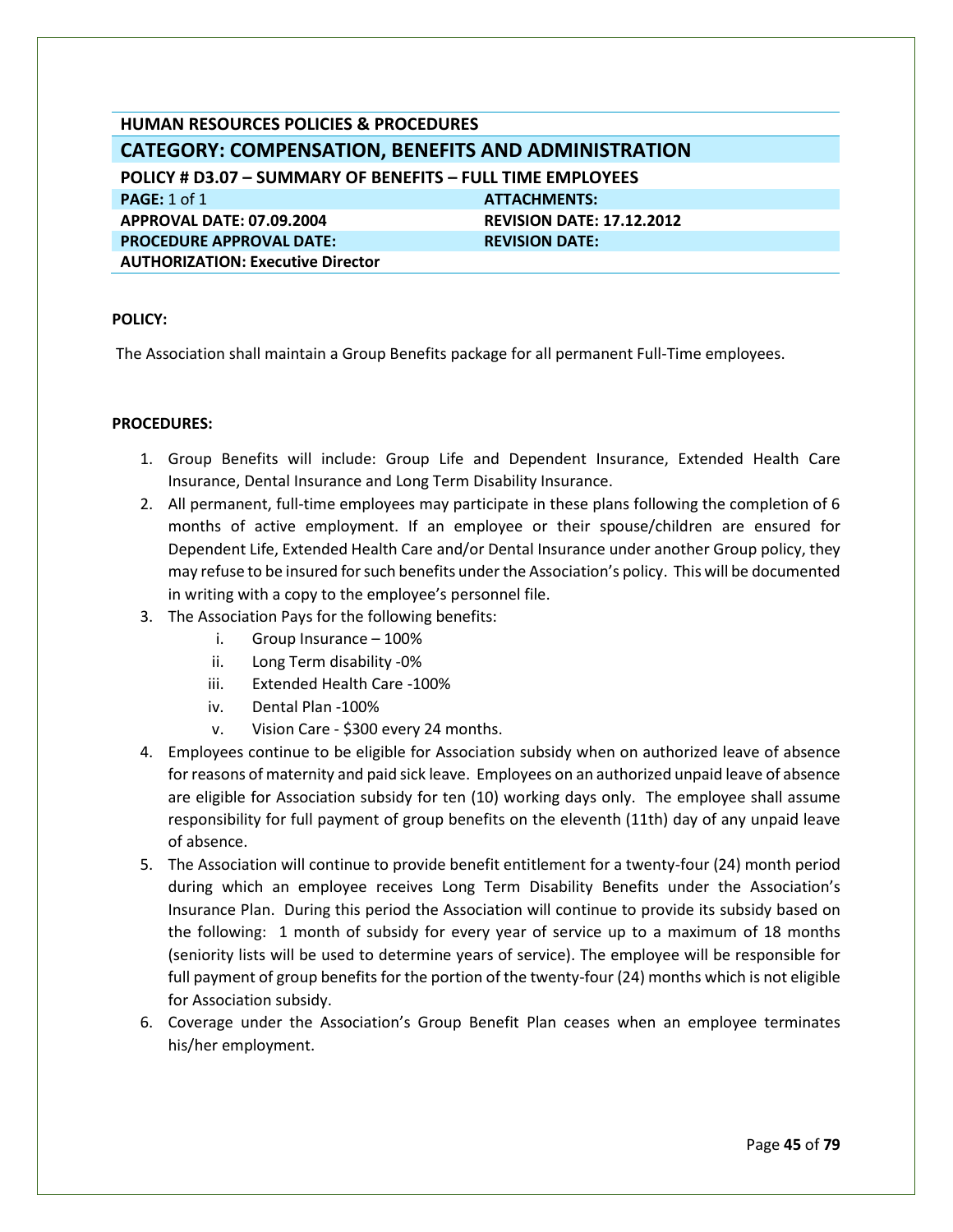# **HUMAN RESOURCES POLICIES & PROCEDURES CATEGORY: COMPENSATION, BENEFITS AND ADMINISTRATION**

**POLICY # D3.08 – LEAVES OF ABSENCE PAGE:** 1 of 1 **ATTACHMENTS: APPROVAL DATE: 07.09.04 REVISION DATE: PROCEDURE APPROVAL DATE: 07.09.04 REVISION DATE: AUTHORIZATION: Executive Director**

# **POLICY:**

All employees shall be entitled to leave of absences to support their family and personal lives.

- 1. Pregnancy and Parental Leave as per the ESA. Employees are requested to provide notice and intention of the leave as far as possible in advance. At least 2 weeks' notice should be given if possible.
- 2. Employee's Marriage 3 working days
- 3. Marriage of Employee's child the day of the wedding if it falls on a regular work day.
- 4. Birth or adoption of employee's child 3 days
- 5. Serious fire or flood in one's home 3days
- 6. Moving Household 1 day per calendar year.
- 7. Snowstorm 2 days per calendar year.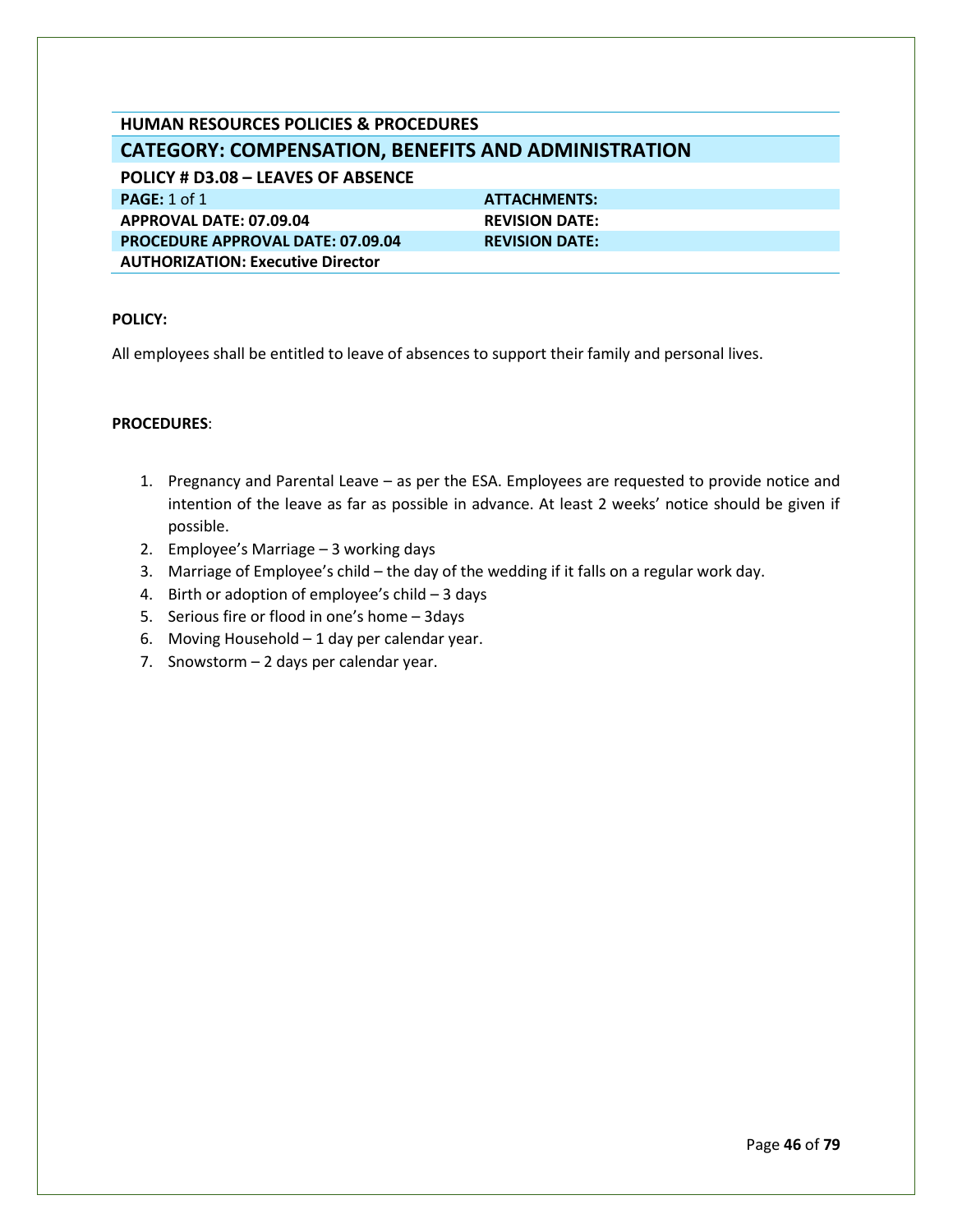# **HUMAN RESOURCES POLICIES & PROCEDURES CATEGORY: COMPENSATION, BENEFITS AND ADMINISTRATION**

# **POLICY # D3.09 – OVERTIME**

**PAGE:** 1 of 1 **ATTACHMENTS: APPROVAL DATE: 07.09.04 REVISION DATE: PROCEDURE APPROVAL DATE: 07.09.04 REVISION DATE: AUTHORIZATION: Executive Director**

# **POLICY:**

The Association shall compensate employees for authorized overtime worked as per the Employment Standards Act and Regulations and the Collective Agreement.

- 1. All overtime must be pre-authorized.
- 2. A Pre-Authorization of Overtime must be completed.
- 3. All overtime must be used within 30 calendar days from date overtime was actually worked; according to the Collective Agreement, Article 18:01.
- 4. This form is to be submitted to payroll.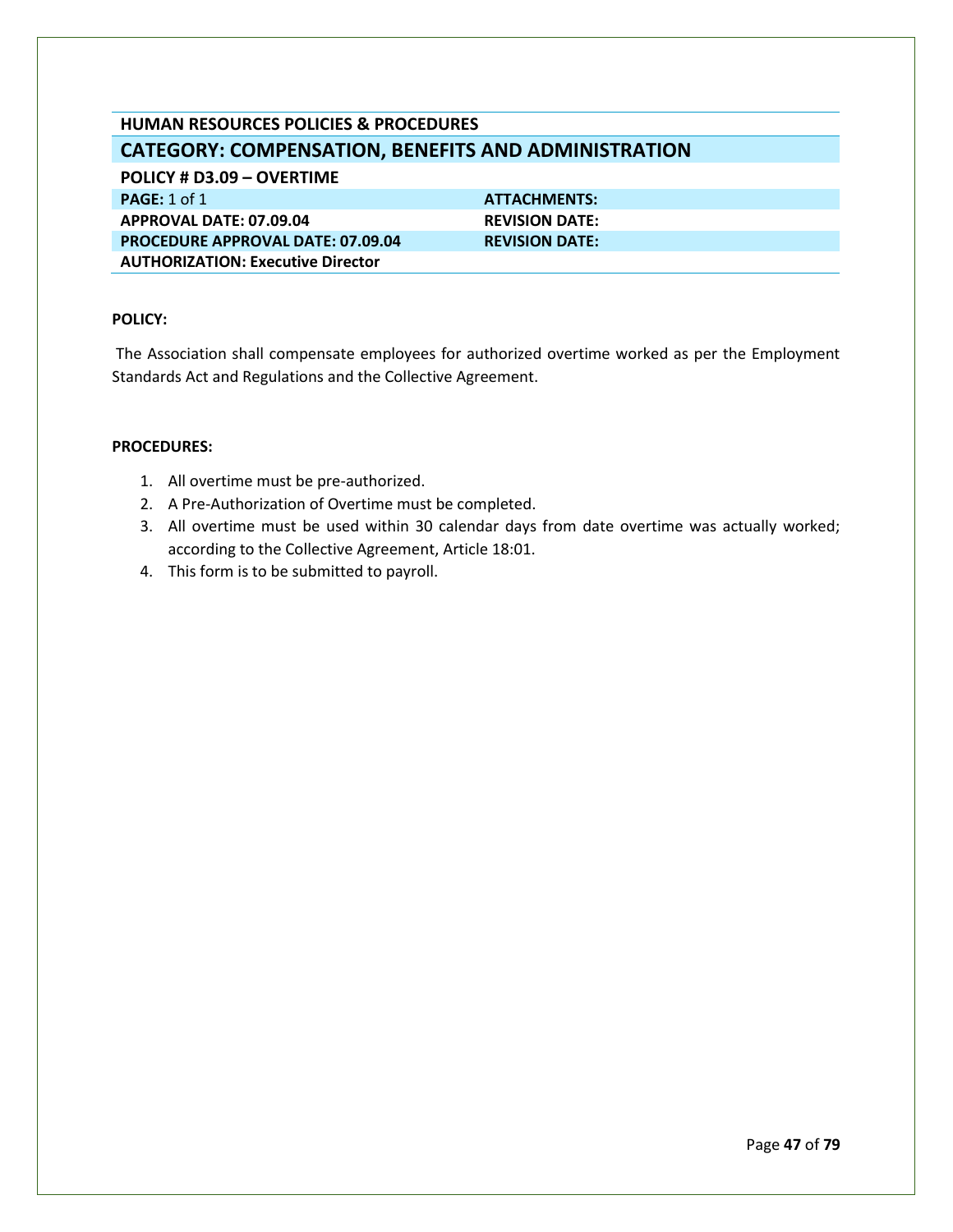| <b>HUMAN RESOURCES POLICIES &amp; PROCEDURES</b>           |                       |  |
|------------------------------------------------------------|-----------------------|--|
| <b>CATEGORY: COMPENSATION, BENEFITS AND ADMINISTRATION</b> |                       |  |
| POLICY # D3.10 - EMPLOYMENT RELATED TRAVEL EXPENSES        |                       |  |
| PAGE: $1$ of $1$                                           | <b>ATTACHMENTS:</b>   |  |
| APPROVAL DATE: 07.09.04                                    | <b>REVISION DATE:</b> |  |
| <b>PROCEDURE APPROVAL DATE: 07.09.04</b>                   | <b>REVISION DATE:</b> |  |
| <b>AUTHORIZATION: Executive Director</b>                   |                       |  |
|                                                            |                       |  |

The Association shall reimburse employees and volunteers for authorized travel expenses incurred while on Association business.

### **PROCEDURES:**

- 1. Employees and volunteers are to receive approval from their Manager prior to making expenditures on behalf of the Association. (See "Authorization for Expenditures" for general procedures.)
- 2. Application for reimbursement of travel expenses is made on the Association Expense Form and must be signed by the employee and his/her Manager to indicate approval for payment.
- 3. Receipts are to be submitted with the Association Expense Form.
- 4. The Expense Form is submitted to the Head Office at the end of each month.

#### **GENERAL GUIDELINES**

#### **Mileage Rates:**

The mileage rate, approved by the Board of Directors of Community Living Association is set annually and will reflect the sector practice.

#### **Meal Allowances**

- 1. Receipts must accompany all claims.
- 2. For out of town one day workshops or conferences, the maximum reimbursement will be \$10.00 for lunch and \$20.00 for supper (excluding alcoholic beverages) b) For out of town workshops lasting longer than one day, the maximum food allowance will be \$40.00 per day (excluding alcoholic beverages).

# **Accommodations**

- 1. Reimbursement is made for costs associated to lodging for employees and volunteers who are directed to perform Association business out of town.
- 2. Employees and Volunteers are expected to obtain the best rates possible for such accommodations.
- 3. Expenses Related to supporting Individuals that we work for.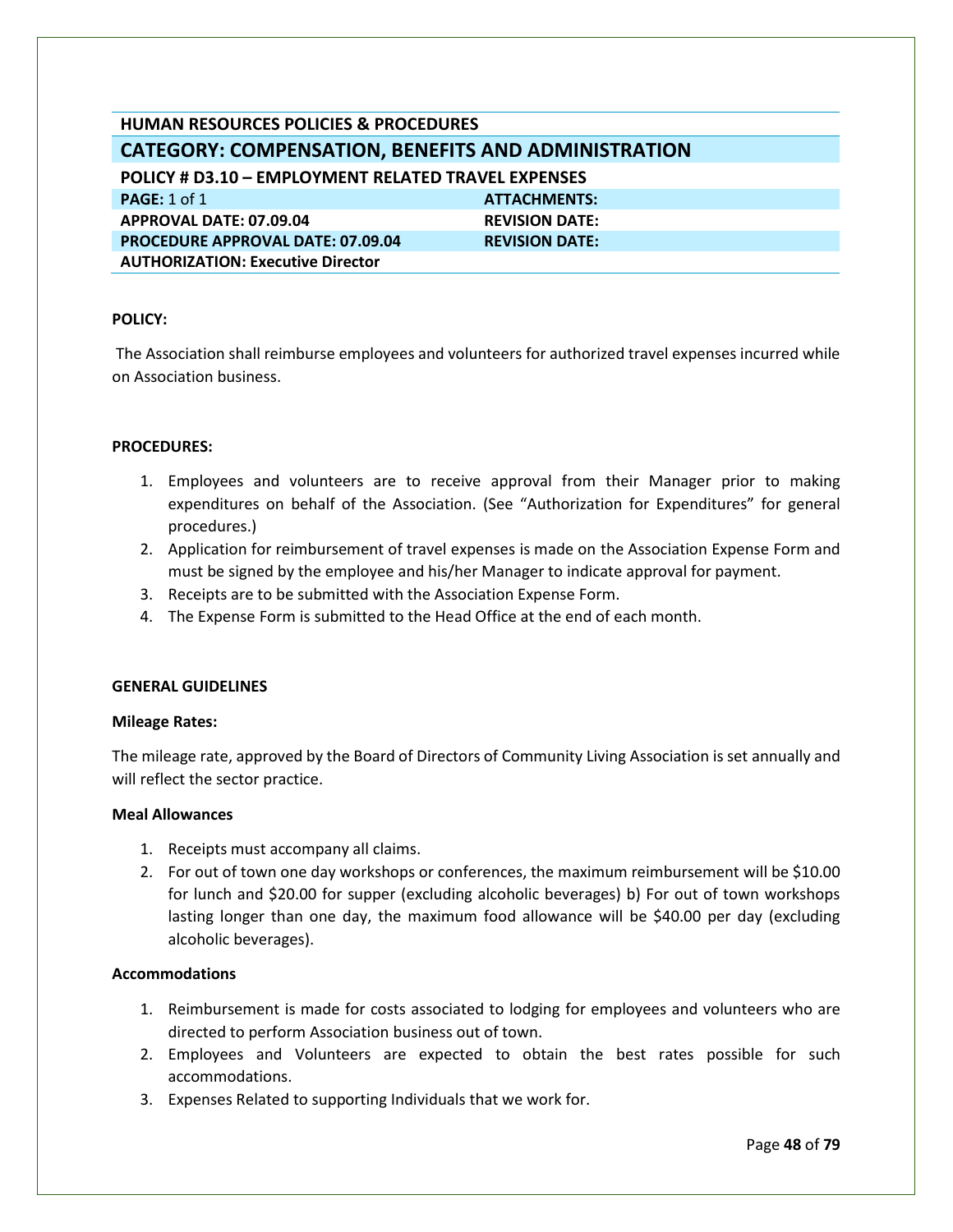# **HUMAN RESOURCES POLICIES & PROCEDURES CATEGORY: COMPENSATION, BENEFITS AND ADMINISTRATION POLICY # D3.10 – EMPLOYMENT RELATED TRAVEL EXPENSES PAGE:** 1 of 1 **ATTACHMENTS:**

- 4. The following expenses are eligible for reimbursement during the course of carrying out regular duties of supporting individuals we work for.
	- i. Meals when supporting individuals whose personal plan prescribes eating-out as an important part of the plan. The employee should seek prior approval from their manager.
	- ii. Reasonable in town travel in support of the individual that we work for. Planned and scheduled travel that is deemed to be of a long term nature and part of the individual's plans must be approved by the manager. Other reasonable expenses in support of the individuals we work for shall be reimbursed if it is deemed essential to support the individuals that we work for. Expenses must be approved by the manager.

# **Expenses Not Eligible for Reimbursement**

The Association believes that employees and volunteers are responsible for their own behaviour and for their personal expenses. Therefore, reimbursement will not be made for parking tickets, speeding tickets, alcoholic beverages, movie rentals and any other expenses deemed to be of a personal nature.

#### **Other Expenses**

The Association recognizes that other travel expenses, not listed above may be incurred by employees and volunteers while on Association business. Reimbursement for such expenses will be at the discretion of management and must have management approval prior to the expense being incurred.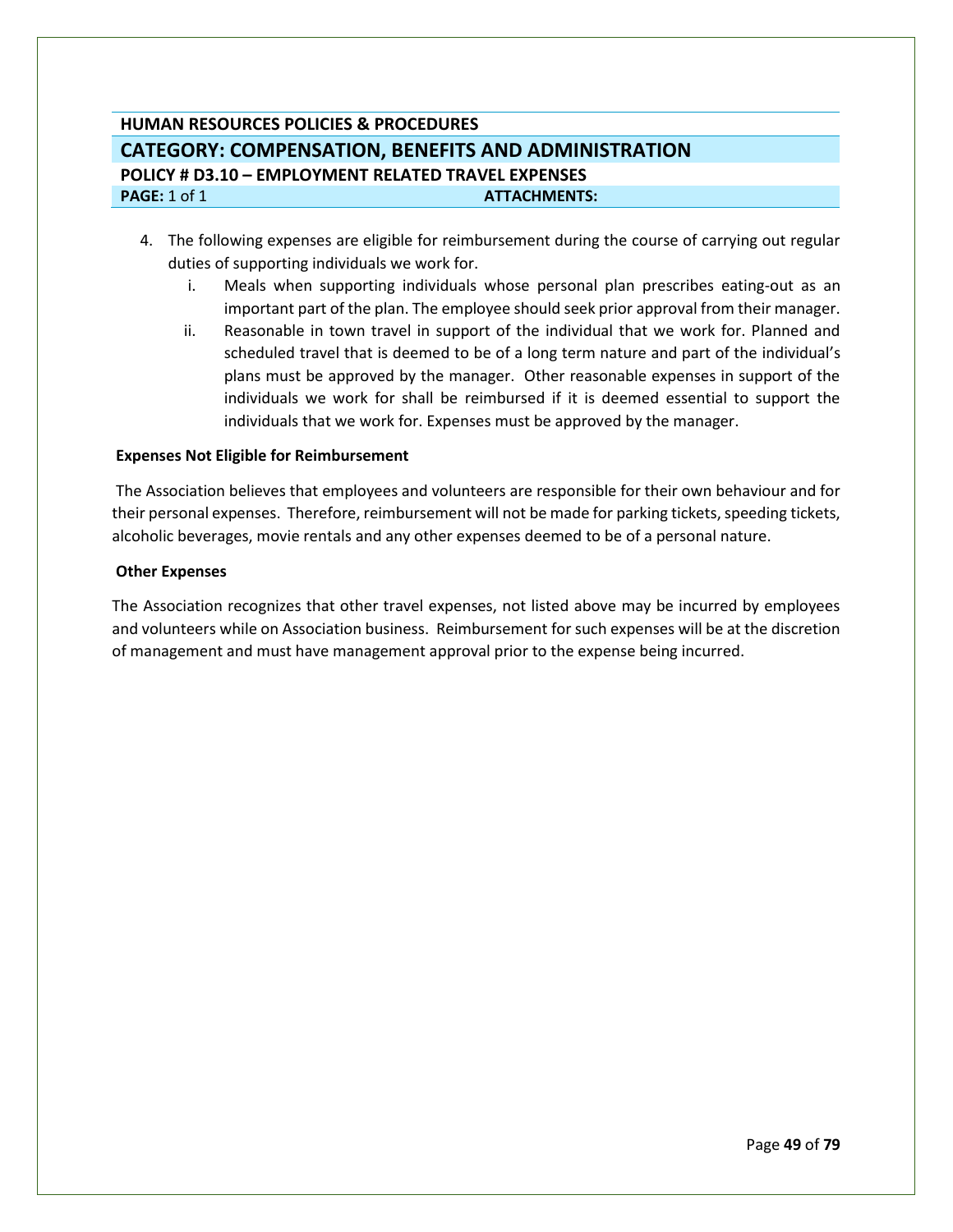# **HUMAN RESOURCES POLICIES & PROCEDURES CATEGORY: COMPENSATION, BENEFITS AND ADMINISTRATION POLICY # D3.11 – USE OF PERSONAL VEHICLE PAGE:** 1 of 1 **ATTACHMENTS: APPROVAL DATE: 07.09.04 REVISION DATE: PROCEDURE APPROVAL DATE: 07.09.04 REVISION DATE:**

### **POLICY**:

**AUTHORIZATION: Executive Director**

The Association may authorize employees and volunteers to use their own vehicles for Association business and shall authorize appropriate compensation.

- 1. Employees and volunteers are to be authorized prior to use of their own vehicles for Association business by their Manager.
- 2. Mileage reimbursement will be according to the Association's Travel Expenses policy.
- 3. The Association insurance does not cover employee/volunteer vehicles. It is the employees' and volunteers' responsibility to provide and pay for their own vehicle insurance.
- 4. Employees and volunteers are required to carry \$1,000,000 third party liability on their vehicle insurance to cover use of their vehicles for work purposes.
- 5. The Association does not pay for insurance nor the deductible if the employees/volunteers are involved in an accident.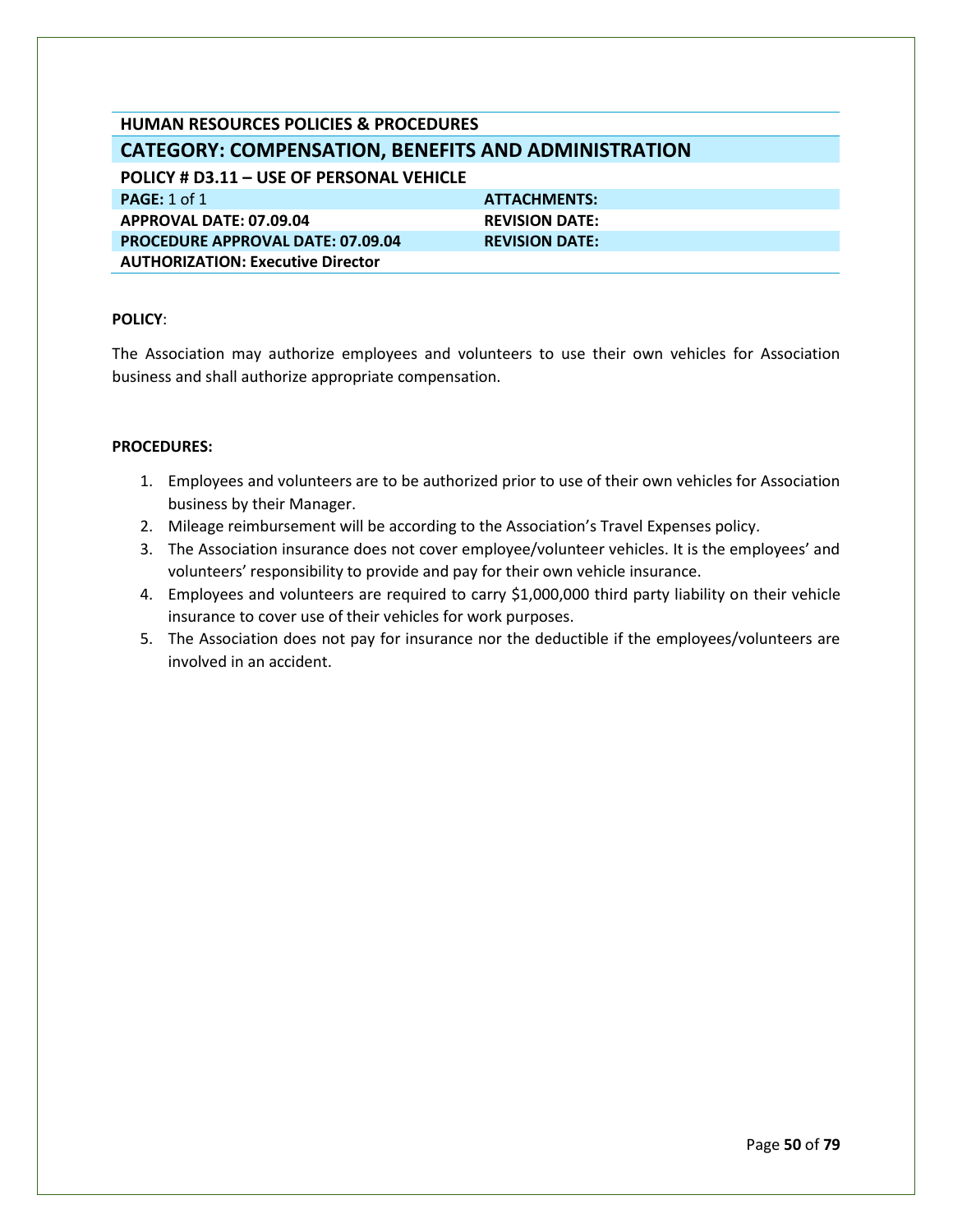# **HUMAN RESOURCES POLICIES & PROCEDURES CATEGORY: COMPENSATION, BENEFITS AND ADMINISTRATION POLICY # D3.12 – USE OF ASSOCIATION VEHICLE PAGE:** 1 of 1 **ATTACHMENTS:**

**APPROVAL DATE: 07.09.04 REVISION DATE: PROCEDURE APPROVAL DATE: 07.09.04 REVISION DATE: AUTHORIZATION: Executive Director**

# **POLICY:**

Employees using Association vehicles shall abide by the approved procedures.

- 1. The Employee requesting use of a vehicle will be responsible for booking it. Whenever possible this is to be done with the Manager of that service, therefore ensuring no conflict of use.
- 2. The name of the Employee, date and approximate time of use will be recorded at the service area.
- 3. The Association Vehicle Kilometer Form and the Circle Check Form, kept in the vehicle, must be completed in full by the Employee each use.
- 4. The Association Vehicle Charge Form will be submitted to the Office Manager. The form must include mileage to the 22nd of each month. The Manager of Finance and Administration will then make the appropriate journal entries.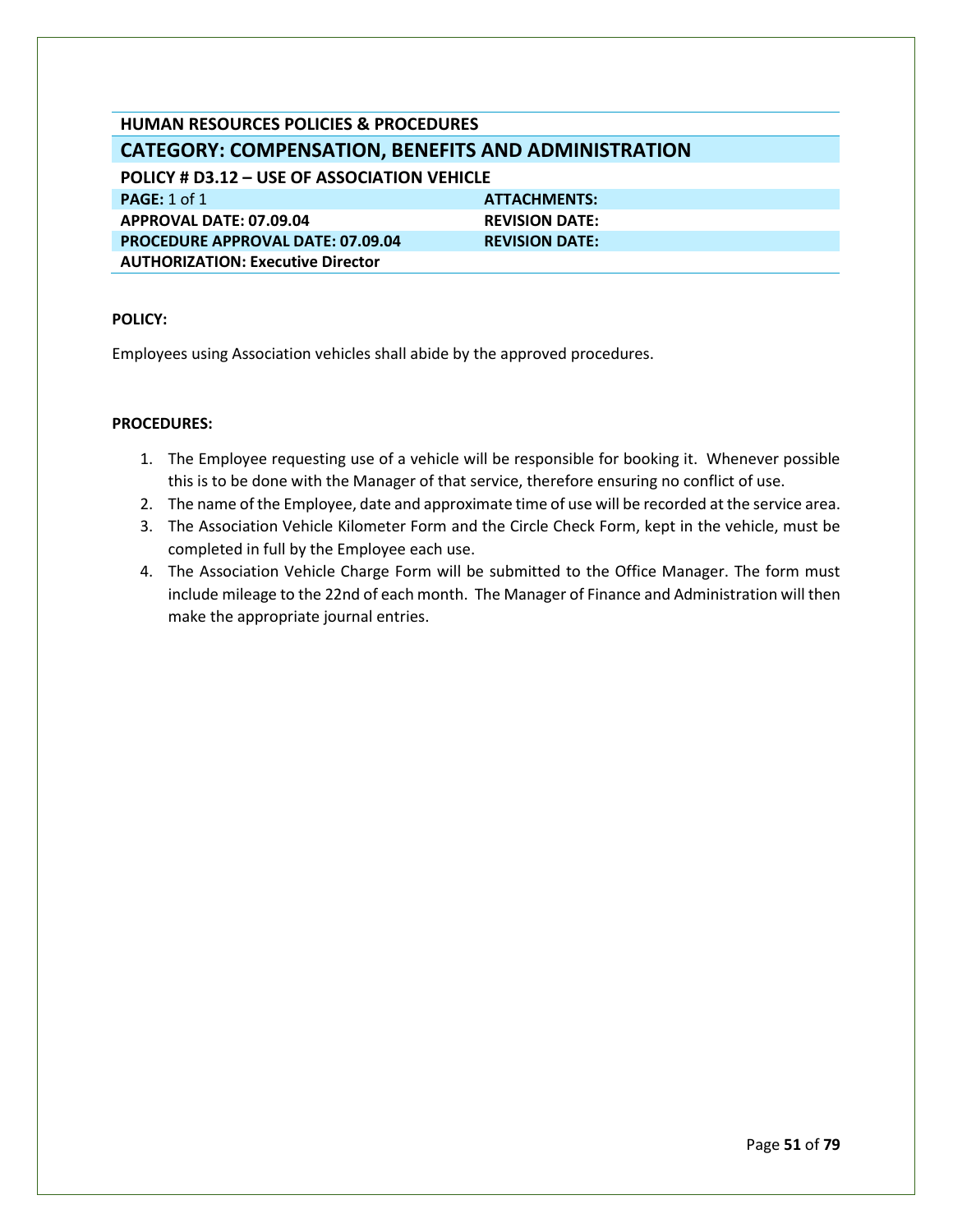# **HUMAN RESOURCES POLICIES & PROCEDURES CATEGORY: COMPENSATION, BENEFITS AND ADMINISTRATION**

**POLICY # D3.13 – USE OF EQUIPMENT PAGE:** 1 of 3 **ATTACHMENTS: ATTACHMENTS: APPROVAL DATE: 07.09.04 REVISION DATE: PROCEDURE APPROVAL DATE: 07.09.04 REVISION DATE: AUTHORIZATION: Executive Director**

# **POLICY:**

The Association shall provide and maintain the necessary equipment so that all employees can perform their duties efficiently and effectively.

# **PROCEDURES:**

- 1. It is the policy of the Association that all equipment shall be used primarily for Association business.
- 2. Personal use of the equipment is permitted if infrequent and if any changes incurred are paid in a timely manner.
- 3. Equipment shall not be removed from the Association premises without the permission of the Executive Director.

# **PERSONAL COMPUTERS**

- 1. The Association will provide employees with access to a computer.
- 2. It is the responsibility of each employee to operate and maintain Association computers as per the instructions and within Association health and safety standards.
- 3. It is the responsibility of each employee to back-up individual computer files and store such back up files in a secure place to maintain confidentiality.
- 4. Computers and contents (files and software) are the property of the Association and must be accessible to the Executive Director at all times.
- 5. The Association will respect all software copyrights.
- 6. Computers shall not be removed from the Association premises without the permission of the Executive Director.
- 7. Computer files shall not be removed from the Association premises unless a copy had been made and left on the premises for safekeeping.
- 8. Information added to computer files off the Association premises shall be incorporated into the computer file that remains on the Association premises as soon as possible and the copied file shall be destroyed or the information erased.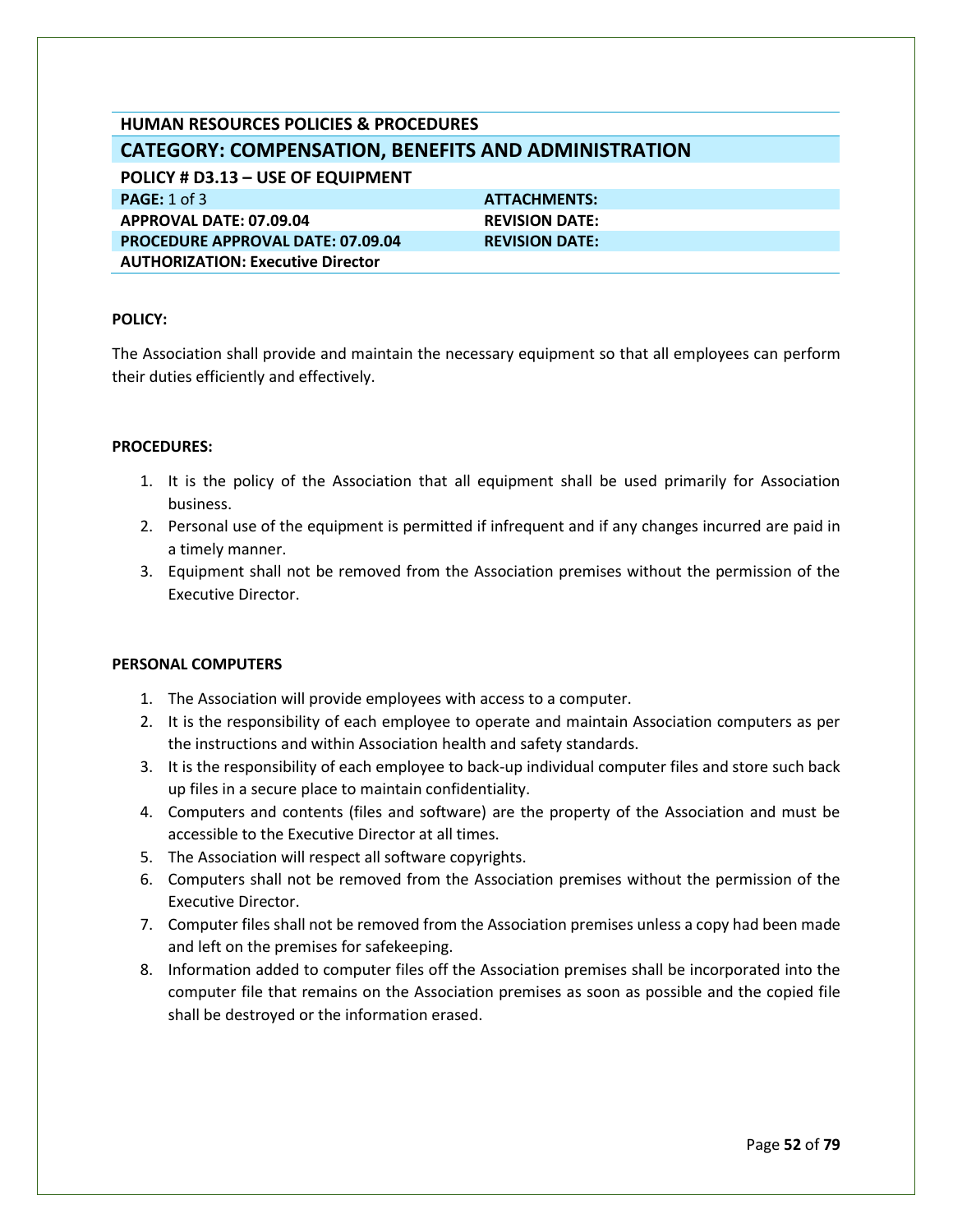# **HUMAN RESOURCES POLICIES & PROCEDURES CATEGORY: COMPENSATION, BENEFITS AND ADMINISTRATION POLICY # D3.13 – USE OF EQUIPMENT PAGE:** 2 of 3 **ATTACHMENTS: ATTACHMENTS:**

#### **TELEPHONE**

- 1. A central switchboard will be available in the administrative office and will be operated during Association hours of operation.
- 2. The phone will be answered promptly, in a courteous manner.
- 3. When the caller states who they want, transfer that call to the appropriate person. If the person is not available, the caller will be given the option of leaving a message with the operator (indicating the time, date, caller and any message) or leaving a message on the person's voice mail.
- 4. All employees are responsible for retrieving their own telephone messages.
- 5. Personal phone calls are permitted if they are infrequent, brief and do not interfere with the business of the Association. Personal long distance charges are to be paid for in a timely manner and employees are encouraged to use personal calling cards whenever possible.

#### **VOICE MAIL**

- 1. Employees working out of the administrative office will be supplied with a voice mailbox.
- 2. Voice mail messages should contain the following: the name of the person holding the mailbox, the option to dial "0" to return to the operator, and any other pertinent information.
- 3. All employees with a voice mailbox are required to retrieve their messages a minimum of once a day during their working hours. Calls must be returned in a timely manner.
- 4. Voice mail is not to be used to screen calls.

#### **CELLULAR PHONES**

- 1. Cellular phones are to be used only for Association business and calls are to be kept to a minimum in terms of frequency and duration.
- 2. It is the responsibility of each employee to operate and maintain Association cellular phones as per operating instructions and within Association health and safety standards.
- 3. At the end of each day, cellular phones are to be kept at the service location.

#### **FACSIMILE**

- 1. To transmit a document, a facsimile cover sheet must be completed and retained.
- 2. Confidential documents will only be faxed when other methods of delivery are not fast enough.
- 3. When confidential documents are to be faxed, the sender is to take extraordinary precautions to protect the confidentiality. This include double-checking the receiving facsimile number, assuring that the recipient is standing by the receiving facsimile machine to receive the documents and calling to ensure the documents were received.
- 4. Use of facsimile machines for personal transmission is permitted if such use is infrequent, brief and does not interfere with the business of the Association. Personal long distance facsimile charges are to be paid for in a timely manner.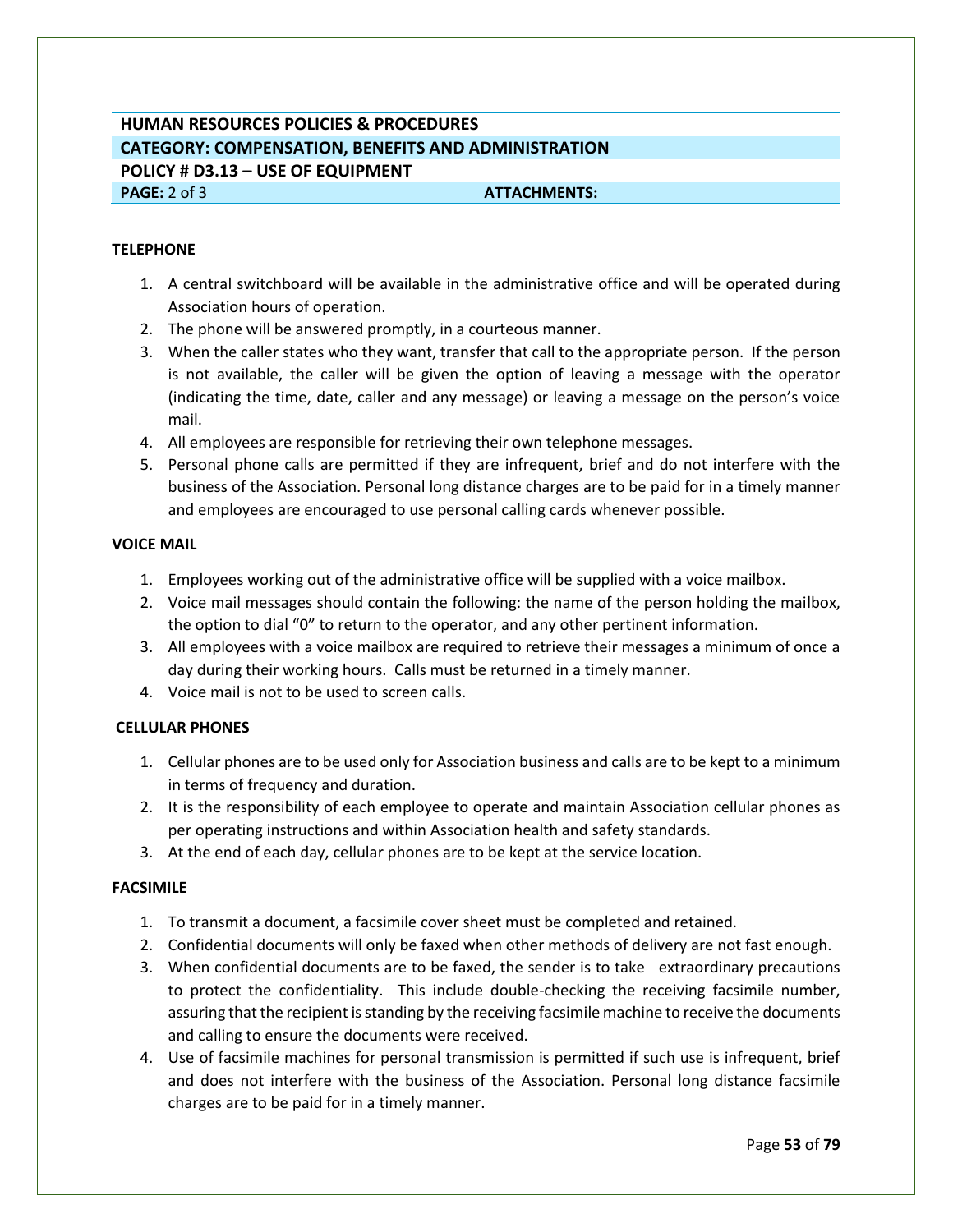# **HUMAN RESOURCES POLICIES & PROCEDURES CATEGORY: COMPENSATION, BENEFITS AND ADMINISTRATION POLICY # D3.13– USE OF EQUIPMENT**

**PAGE:** 3 of 3 **ATTACHMENTS:** 

# **PHOTOCOPIERS**

- 1. Photocopiers will be kept in approved locations.
- 2. Administrative employees shall be responsible for the maintenance of the machine(s).
- 3. All problems shall be reported promptly to the appropriate administrative employees.
- 4. Photocopiers shall not be used for personal use unless approved by the Manager of Finance and Administration and appropriate reimbursement is agreed upon.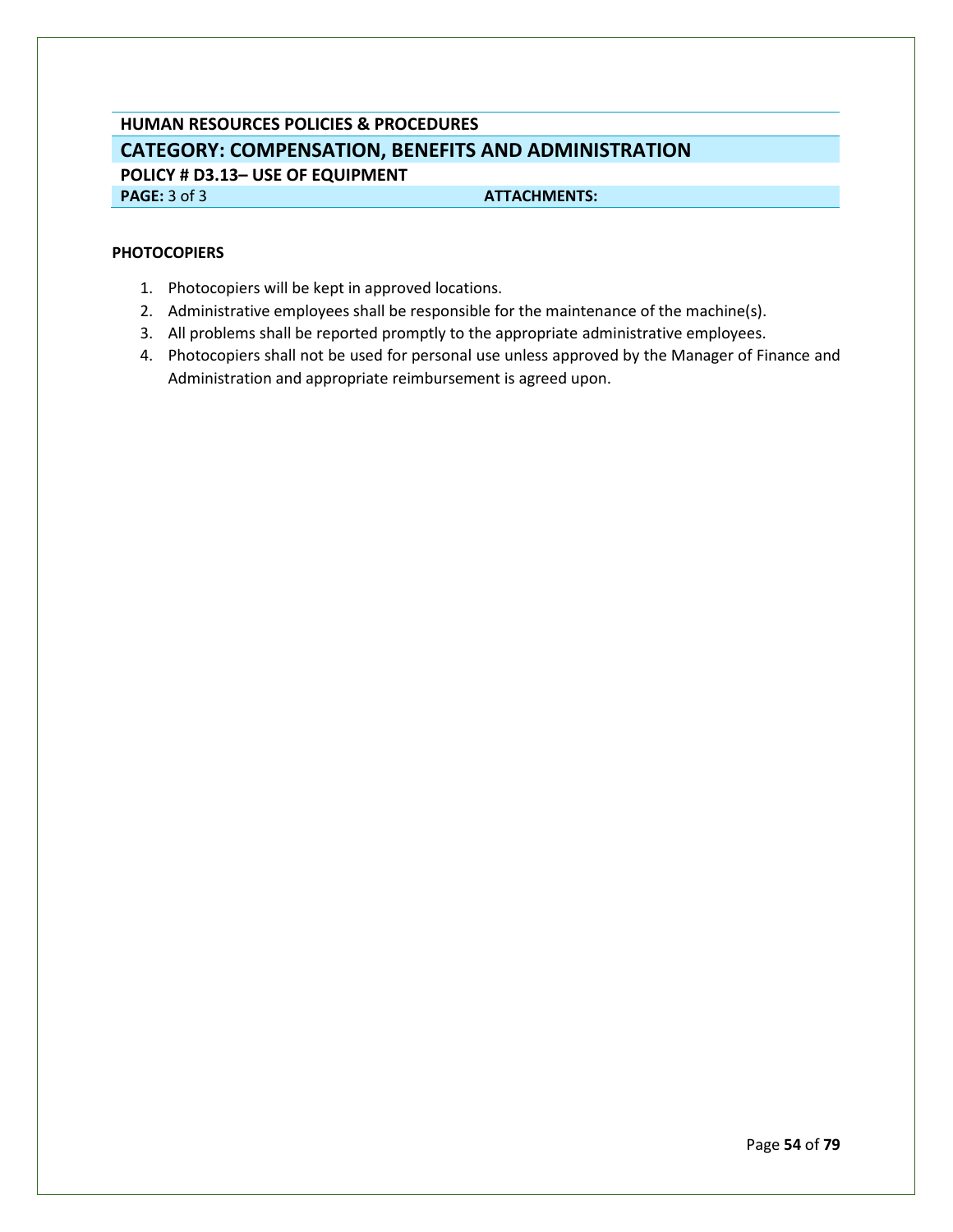# **HUMAN RESOURCES POLICIES & PROCEDURES CATEGORY: COMPENSATION, BENEFITS AND ADMINISTRATION**

# **POLICY # D3.14– SNOW DAYS**

**PAGE:** 1 of 1 **ATTACHMENTS: APPROVAL DATE: 07.09.04 REVISION DATE: PROCEDURE APPROVAL DATE: 07.09.04 REVISION DATE: AUTHORIZATION: Executive Director**

# **POLICY**:

The Association shall provide (2) two "Snow Days" for use by permanent full-time employees.

# **PROCEDURES:**

Snow days may be used if roads are closed or if it is strongly recommended that people do not travel on roads by the Ministry of Transportation or the Ontario Provincial Police.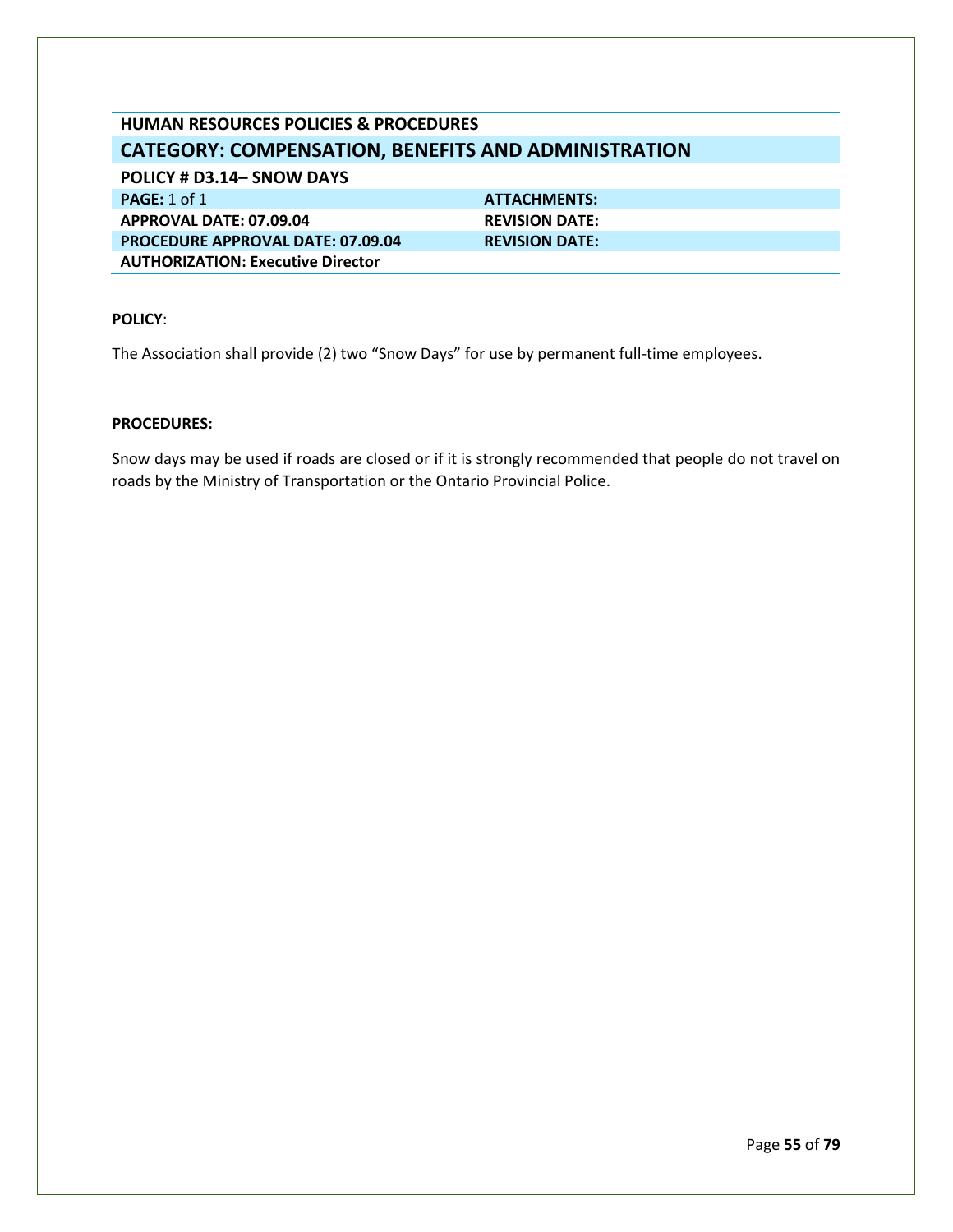| HUMAN RESOURCES POLICIES & PROCEDURES          |                       |
|------------------------------------------------|-----------------------|
| <b>CATEGORY: TERMINATION</b>                   |                       |
| <b>POLICY # D4.01 - RESIGNATION GUIDELINES</b> |                       |
| PAGE: $1$ of $1$                               | <b>ATTACHMENTS:</b>   |
| APPROVAL DATE: 07.09.04                        | <b>REVISION DATE:</b> |
| <b>PROCEDURE APPROVAL DATE: 07.09.04</b>       | <b>REVISION DATE:</b> |
| <b>AUTHORIZATION: Executive Director</b>       |                       |

Resignation shall be submitted in writing.

- 1. Payroll information must be accurately recorded and submitted to the Manager of Finance and Administration for the last payroll before termination date.
	- i. record of actual hours worked (to be worked) until termination day
	- ii. record of overtime
	- iii. record of vacation time owing
	- iv. record of stat time owing
- 2. All other information must be sent to Manager of Finance and Administration on the last day the employee worked.
- 3. Managers and executive positions should provide at least 2 months notice as a professional courtesy.
- 4. Hourly employees should provide at least 2 weeks notice or longer.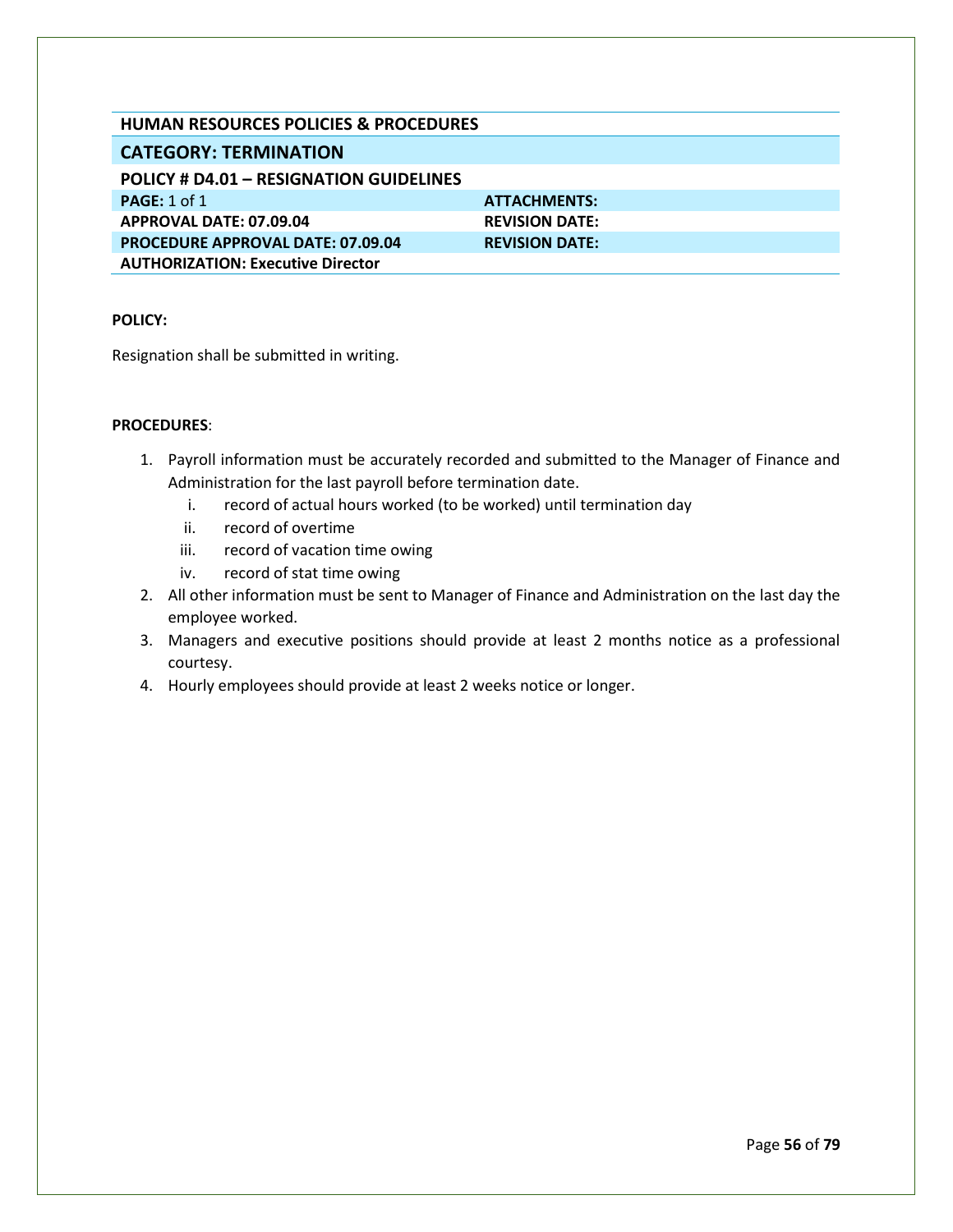| <b>HUMAN RESOURCES POLICIES &amp; PROCEDURES</b> |                       |  |
|--------------------------------------------------|-----------------------|--|
| <b>CATEGORY: TERMINATION</b>                     |                       |  |
| POLICY # D4.02 - TERMINATION OF EMPLOYMENT       |                       |  |
| <b>PAGE: 1 of 1</b>                              | <b>ATTACHMENTS:</b>   |  |
| APPROVAL DATE: 07.09.04                          | <b>REVISION DATE:</b> |  |
| <b>PROCEDURE APPROVAL DATE: 07.09.04</b>         | <b>REVISION DATE:</b> |  |
| <b>AUTHORIZATION: Executive Director</b>         |                       |  |

Termination, either voluntary or involuntary, shall be initiated with the appropriate notice and shall be documented for payroll processing with the Manager of Finance and Administration.

#### **PROCEDURES:**

#### **Voluntary Termination**

An employee who resigns his/her position shall be required to state the resignation in writing. If the employee refuses to provide the resignation in writing, the Manager of the service shall immediately confirm the verbal resignation by registered mail stating the date and if appropriate, the circumstances.

## **On-Call Termination**

- 1. An employee will lose his/her employment status and be deemed to have voluntarily resigned employment with the Association effective immediately when:
- 2. The on call employee does not accept or work any shift for a consecutive 60-day period.
- 3. The on call employee voluntarily terminates or abandons his/her position of on call employment.
- 4. The on call employee is no longer available for on call capacity.
- 5. Conditions of availability change.

#### **Involuntary Termination**

- 1. Termination initiated by the employee shall require notice consistent with the terms of the Employment Standards Act and may require severance pay.
- 2. Terminations initiated by the Employer for cause (i.e. willful misconduct, disobedience or willful neglect of duty) are not subject to a notice period or severance pay.

#### **Appeal Procedure**

1. No appeals will be considered in the case of any employee discharged prior to completion of probationary period.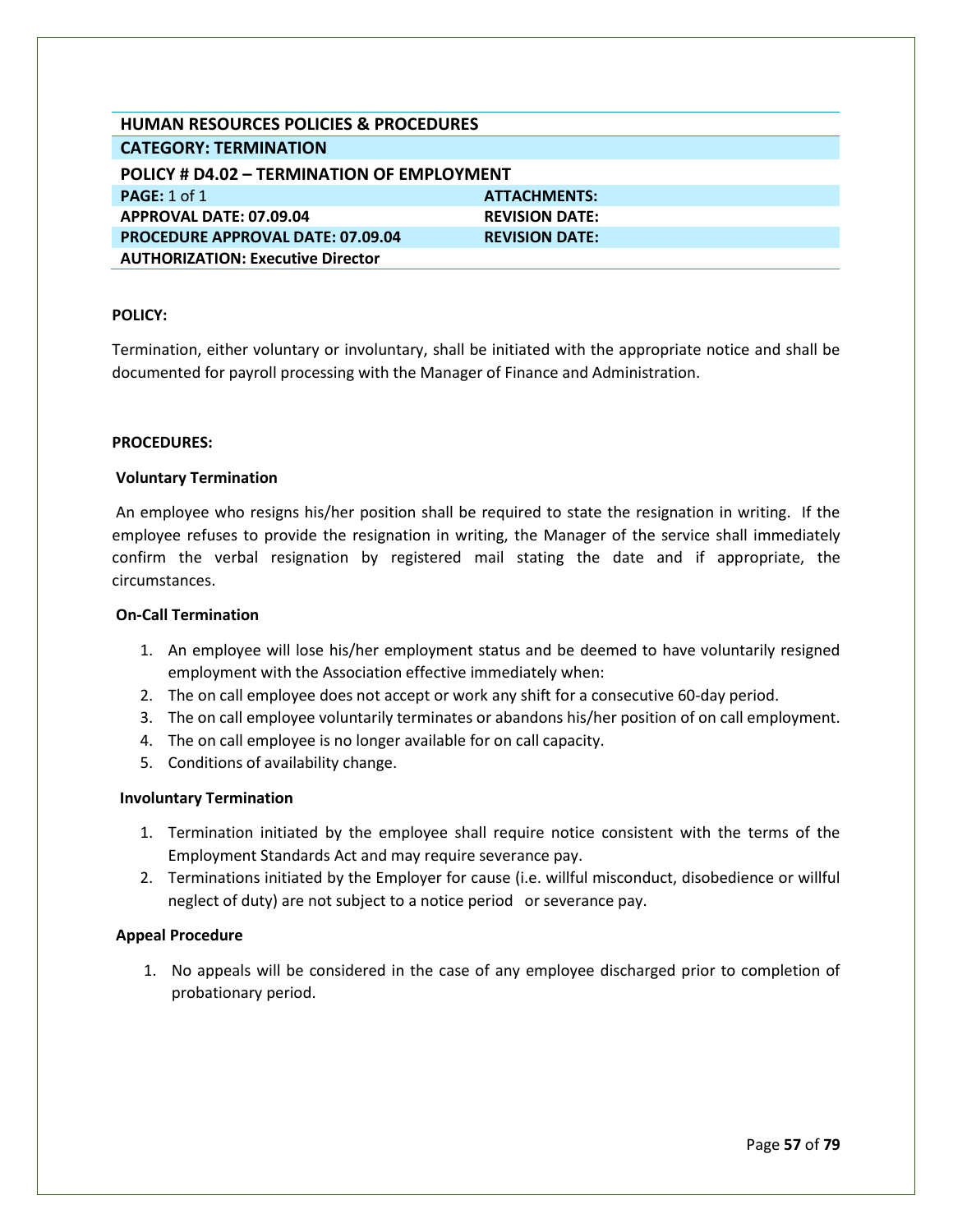# **HUMAN RESOURCES POLICIES & PROCEDURES CATEGORY: TERMINATION**

# **POLICY # D4.03 – EXIT INTERVIEW**

| <b>PAGE:</b> 1 of 1                      | <b>ATTACHMENTS:</b>   |
|------------------------------------------|-----------------------|
| APPROVAL DATE: 07.09.04                  | <b>REVISION DATE:</b> |
| <b>PROCEDURE APPROVAL DATE: 07.09.04</b> | <b>REVISION DATE:</b> |
| <b>AUTHORIZATION: Executive Director</b> |                       |

# **POLICY**:

Upon resignation from the Association, the employee shall be requested to complete an Exit Interview.

- 2. The Human Resources Manager and/or the Service Manager will meet with employee to complete an "Exit Interview" and complete the Exit Interview Form.
- 3. The Human Resources Manager will place completed form on employee's personnel file.
- 4. In the event the employee refuses the Exit Interview process, this will be documented on the form, and filed on personnel file.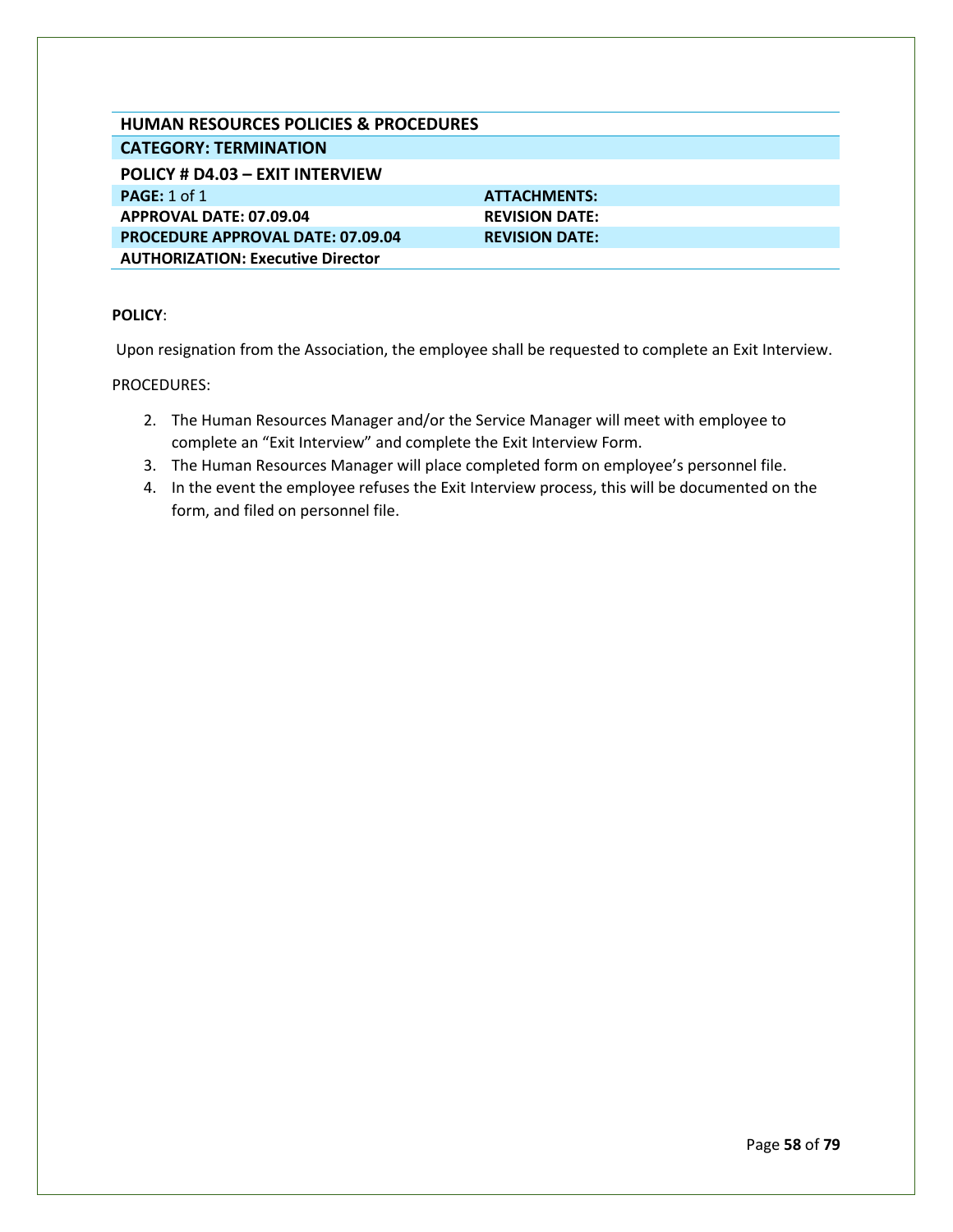| <b>HUMAN RESOURCES POLICIES &amp; PROCEDURES</b> |                       |
|--------------------------------------------------|-----------------------|
| <b>CATEGORY: EMPLOYEE RELATIONS</b>              |                       |
| POLICY # D5.01 - CODE OF CONDUCT                 |                       |
| <b>PAGE: 1 of 5</b>                              | <b>ATTACHMENTS:</b>   |
| APPROVAL DATE: 07.09.04                          | <b>REVISION DATE:</b> |
| <b>PROCEDURE APPROVAL DATE: 07.09.04</b>         | <b>REVISION DATE:</b> |
| <b>AUTHORIZATION: Executive Director</b>         |                       |

Employees shall be expected to abide by an approved Association code of ethics which shall be circulated to all employees

#### **PROCEDURES**:

The Code of Ethics is based on our values does not cover all situations, however, it serves as a guide to the general conduct, which the Association expects of all employees. Many standards of conduct, which all employees are expected to meet, are part custom and need not be explicitly stated.

#### **Humility**

All individuals are respected as valued and unique people and will be accorded the same respect and treatment that we would expect from others.

# **Integrity**

We act in accordance with our values and beliefs.

#### **Honesty**

We will always behave honestly and speak the truth. We are entrusted with association property, individual's belongings and wealth and our actions must always adhere to highest standards. When we find ourselves in conflict we must reflect and resolve the conflict in a legal and ethical manner.

#### **Respect**

We shall respect individual rights and abide by the association's values, beliefs and guiding principles. We shall always appreciate people's abilities and never define them by their disability.

# **Caring**

We recognize that caring is essential to our professional conduct without undermining our professional duties conducts. We are concerned with welfare and well-being of the people we work for, our coworkers, association and community.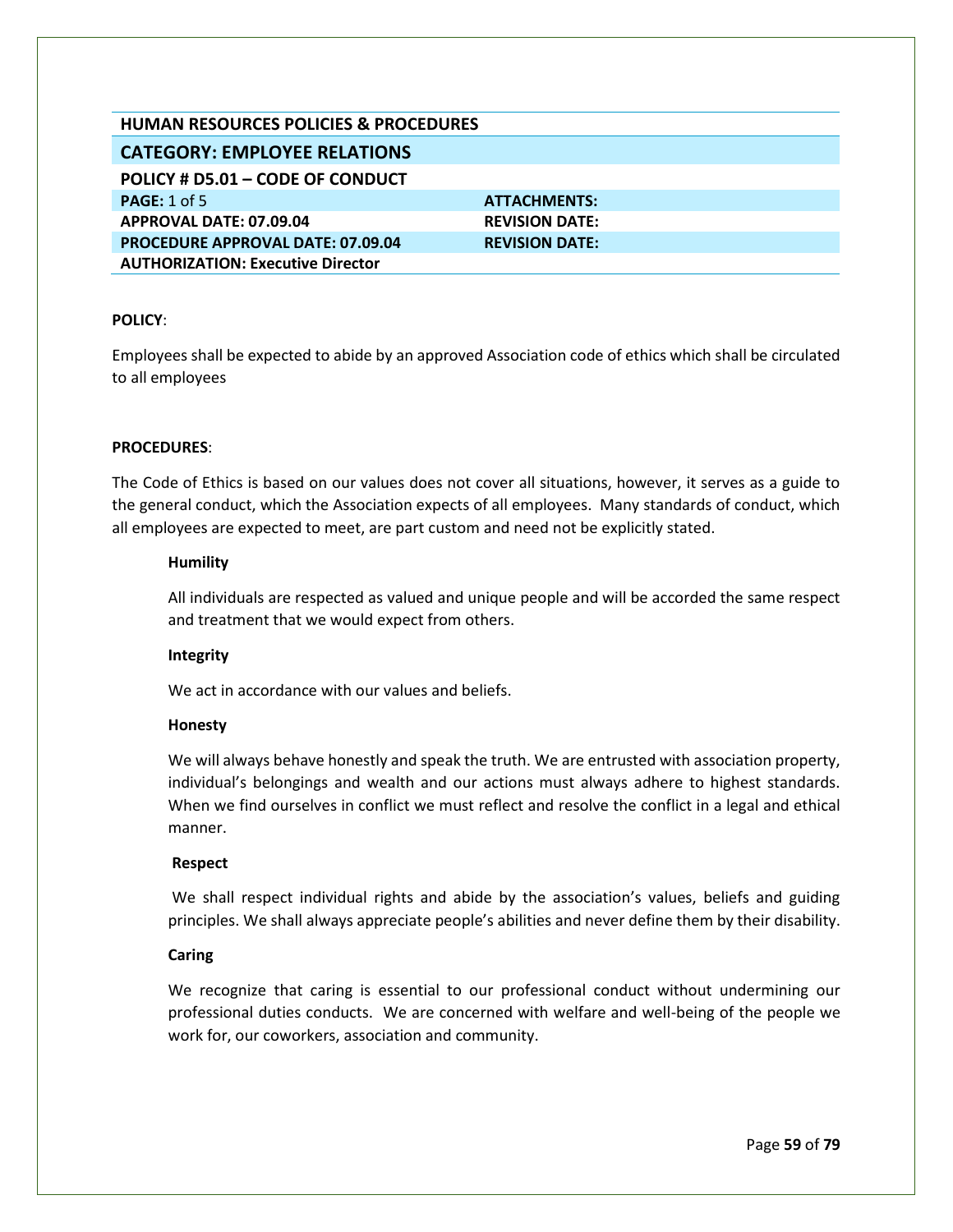# **HUMAN RESOURCES POLICIES & PROCEDURES CATEGORY: EMPLOYEE RELATIONS POLICY # D5.01 – CODE OF CONDUCT PAGE:** 2 of 5 **ATTACHMENTS: ATTACHMENTS:**

#### **Responsibility**

We are accountable to the people we work for, the association and our coworkers for the quality or our work and fulfilling our obligations to the best of our abilities.

The Association is committed to creating and fostering a work environment that encourages open and honest communication, treats employees with respect and dignity, and provides professional challenge and support to carry out responsibilities effectively.

To ensure this conduct, The Association Management Team shall endeavor to:

- i. Manage with integrity, fairness and honesty of purpose;
- ii. Encourage and practice open, honest communication, ensuring that employees are kept informed, in a timely manner, of changes in the workplace;
- iii. Provide timely and constructive Performance feedback, both on a formal and informal basis;
- iv. Foster positive, productive working relationships between management and employees by performing responsibilities with mutual respect, trust, and dignity;
- v. Provide opportunities for professional growth and development;
- vi. Not knowingly violate, or permit to be violated, any legislated act, Regulation or by-law, which governs the center's practices.
- vii. Provide appropriate opportunities for both contributing to and voicing opinions on decisions without fear of reprisal;
- viii. Give opportunities to demonstrate expertise and to create new and innovative ways to deliver and continuously improve the quality of service;
- ix. Provide equal employment opportunities consistent with employee skills and aspirations and the skill/expertise needs of the Association;
- x. Treat with respect any personal information obtained in the course of the employer/employee relationship, and manage and/or release such information with due respect to the employee's privacy, and as required by law;
- xi. Provide working conditions which minimize health and safety risks, and strive for the most effective management of risks inherent in the provision of services

#### **An Employee Will:**

- i. Carry out the duties of their position honestly, conscientiously and loyally.
- ii. Be a constructive team member contributing to their team and association and supporting their coworkers in the performance of their job.
- iii. Be prompt, courteous, and temperate in the performance of their duties;
- iv. Use their initiative to find ways of doing their work more effectively and efficiently;
- v. Follow instructions attentively and co-operate with the supervisor;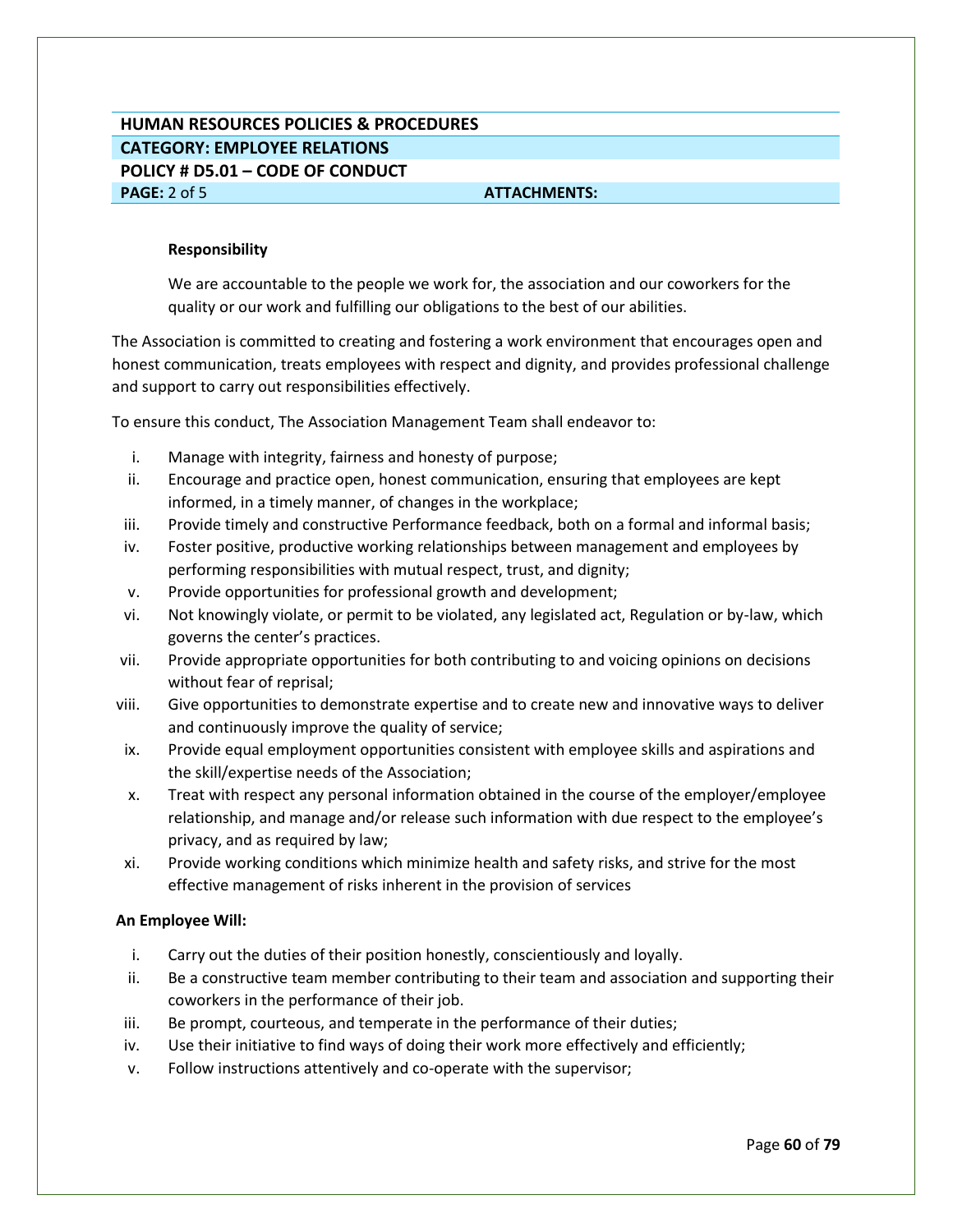# **HUMAN RESOURCES POLICIES & PROCEDURES CATEGORY: EMPLOYEE RELATIONS POLICY # D5.01 – CODE OF CONDUCT**

# **PAGE:** 3 of 5 **ATTACHMENTS:**

- vi. Administer, follow, and where necessary interpret and explain the policies of their area, program and the Agency;
- vii. Recommend within their sphere of responsibility changes of policy which they believe is appropriate;
- viii. Conduct themselves on duty and in public in a manner that will bring credit to themselves, their program and the Agency;
- ix. Not engage in public criticism of policies and procedures of the Agency;
- x. Use information obtained on the job for the intended purposes, not for their own interests or those of other persons;
- xi. Be on the job every day unless there is a valid reason for their absence;
- xii. Give out information concerning the Agency only when this has been authorized;
- xiii. Use equipment, property or supplies which are owned or rented by the Agency for authorized purposes only.

# **GUIDING PRINCIPLES**

- 1. The Association is guided in all its actions by principles that are consistent with its goal, vision and core values and beliefs. Every action will be tested against and honour the principles of
- 2. Human Rights Every person is entitled to equal rights and opportunities.
- 3. Individuality Every person is respected and treated as a unique individual with ability to achieve their dreams and goals.
- 4. Personal Choice All individuals are entitled to personal choice and the opportunity to responsibly pursue those choices.
- 5. Community Engagement Peoples' lives are enriched by community engagement, inclusion, family and friends.
- 6. Personal Responsibility Every person has a responsibility for self-development, building inclusive communities, and the welfare of others.
- 7. Service The association develops and delivers services and programs that comply with its mission adhere to its values and complement its guiding principles.
- 8. Commitment Staff and volunteers are committed to the well being of the people we work for, their co-workers, the organization and the community.
- 9. Collaboration We work collaboratively with other local, provincial and national associations for the benefit of the people we work for.
- 10. The employee will, in the performance of his/her job responsibilities, provide assistance to each person supported as outlined in each individual's Personal Support Plan. The employee will recognize that where conflict may arise regarding their own personal opinion(s), standard(s) of value(s) he/she will be expected to maintain a level of objectivity consistent with their responsibility in assisting the individual.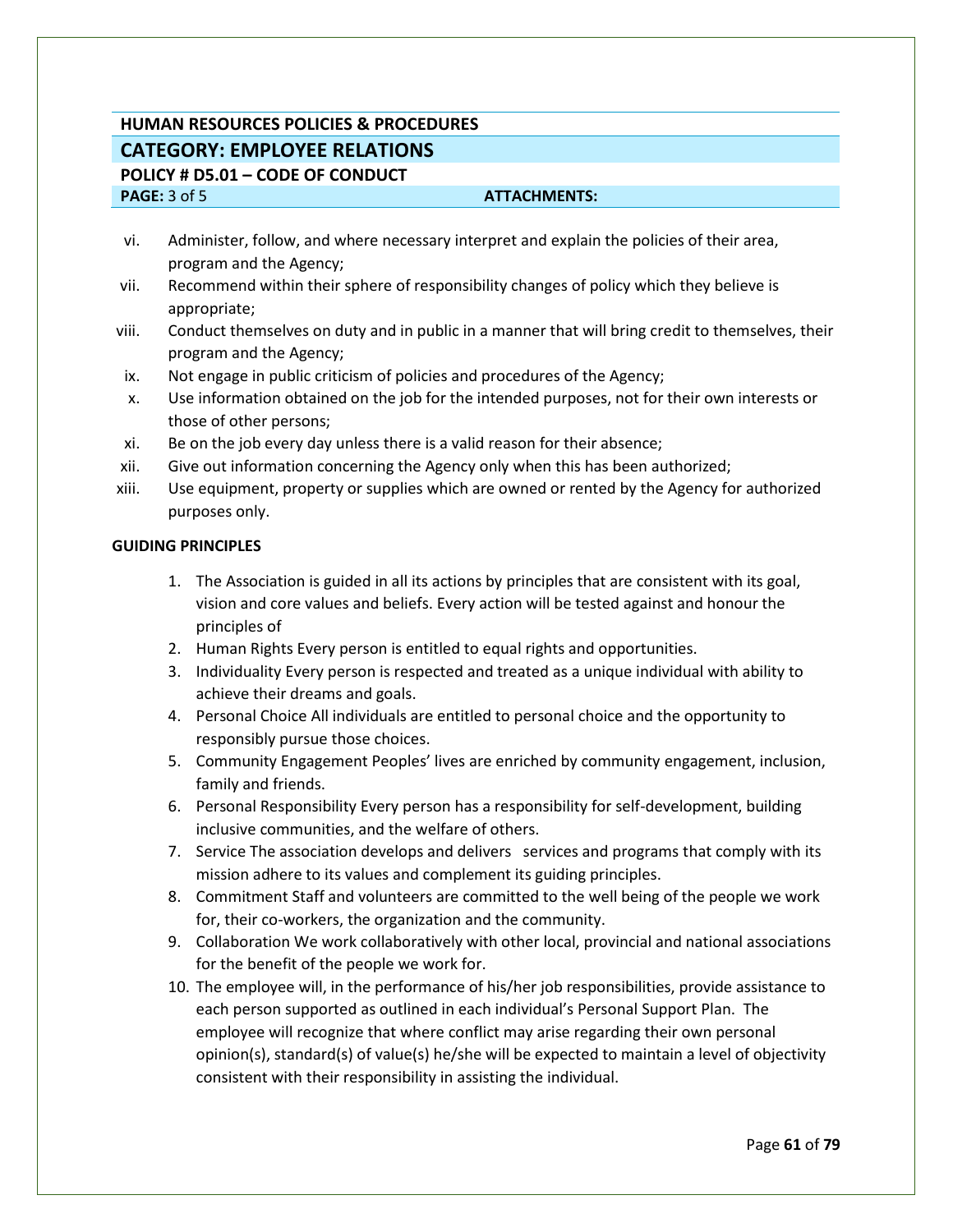# **HUMAN RESOURCES POLICIES & PROCEDURES CATEGORY: EMPLOYEE RELATIONS POLICY # D5.01 – CODE OF CONDUCT PAGE:** 4 of 5 **ATTACHMENTS: ATTACHMENTS:**

- 11. The employee's primary responsibility is to provide quality support to each person supported as outlined in their respective Job Description in accordance with Policies and Procedures, Managerial instructions and identified team approaches.
- 12. The employee will interact with the people supported in a respectful manner.

#### FAMILIES AND FRIENDS

- i. In relationships with Families and Friends:
- ii. The employee will demonstrate a supportive, respectful cooperative approach in their interactions with those people who are important in the lives of people supported.
- iii. The employee will facilitate communication with significant persons in accordance with the wishes of the person supported.

# COLLEAGUES AND OTHER PROFESSIONALS

- i. The employee will be expected to respect the personal privacy and professional confidentiality of their colleagues, recognizing and accepting personal differences, except where the well being of the people supported may be involved.
- ii. The employee will be expected to demonstrate a supportive, respectful and cooperative approach in his/her interactions with his/her colleagues

# THE EMPLOYER

- i. The employee will continually apprise him/herself of the policies, procedures, rules and principles of Association and in accepting or continuing employment within the agency, agree to adhere to the goal and vision Guiding Principles, Core Values and Beliefs, policies and procedures, recognizing that the ultimate responsibility for the quality of service they provide is their own.
- ii. Where the employee feels that they have cause to question, express concern or challenge the policies, procedures, rules or principles of the Association, they will express their views through the use of appropriate internal channels while maintaining a professional, confidential and respectful representation of the agency within the community.
- iii. The employee will have the responsibility of keeping abreast of relevant developments within the Human Services field as it pertains to the NACL.

# THE COMMUNITY

In relationships with the Community:

- i. The employee will be expected to foster public support and awareness throughout their work within the community.
- ii. The employee should act to ensure that all persons have access to the resources, services and opportunities, which they request or desire.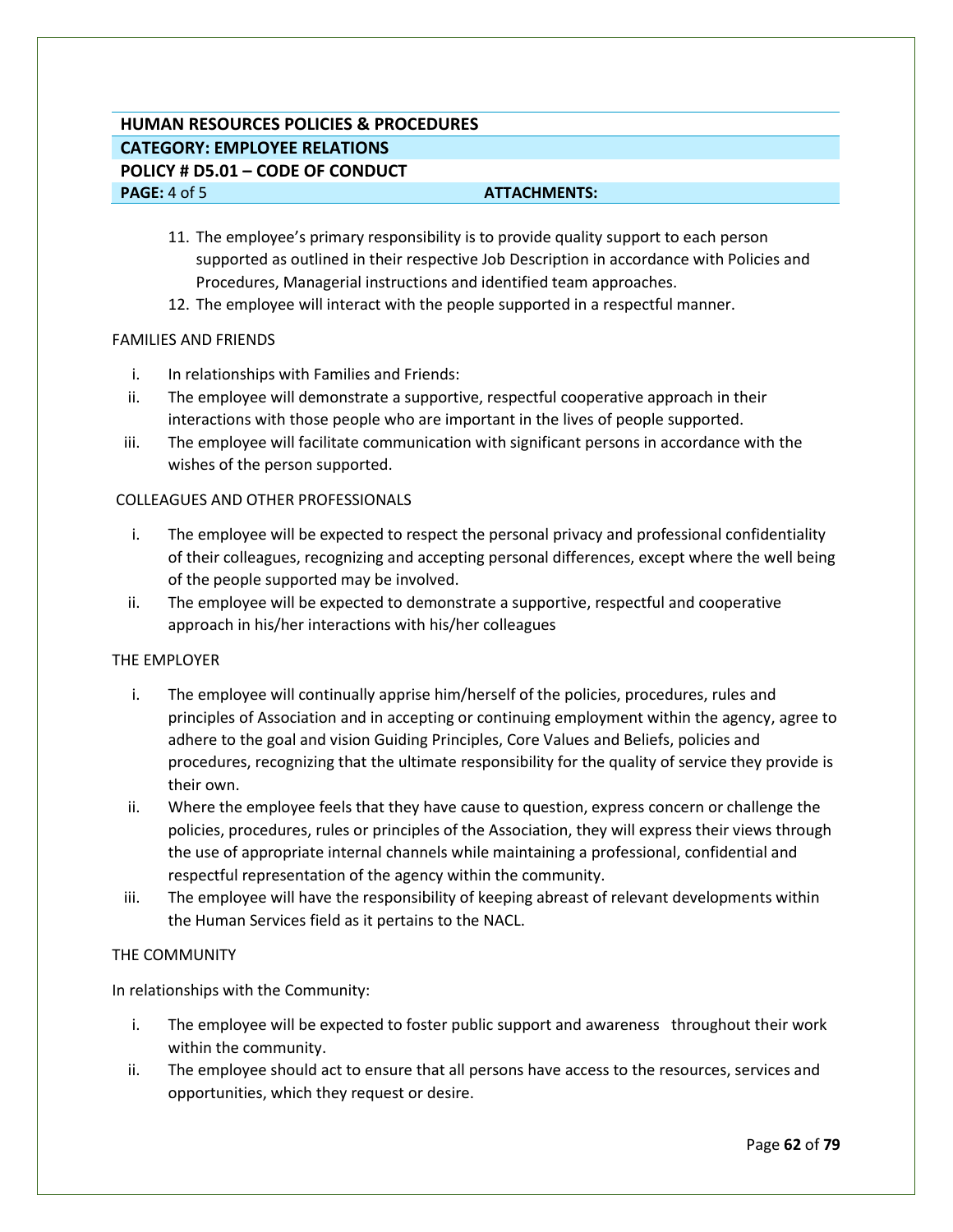# **HUMAN RESOURCES POLICIES & PROCEDURES CATEGORY: EMPLOYEE RELATIONS POLICY # D5.01 – CODE OF CONDUCT PAGE:**  $5$  of  $5$  **ATTACHMENTS: ATTACHMENTS:**

- iii. The employee should act to expand choice and opportunity for all persons.
- iv. Our role in this code is actualized through:
	- a. Integrity
	- b. Acceptance of differences
	- c. Appreciation of Diversity
	- d. Competence
	- e. Honest
	- f. Mutual Respect
	- g. Empathy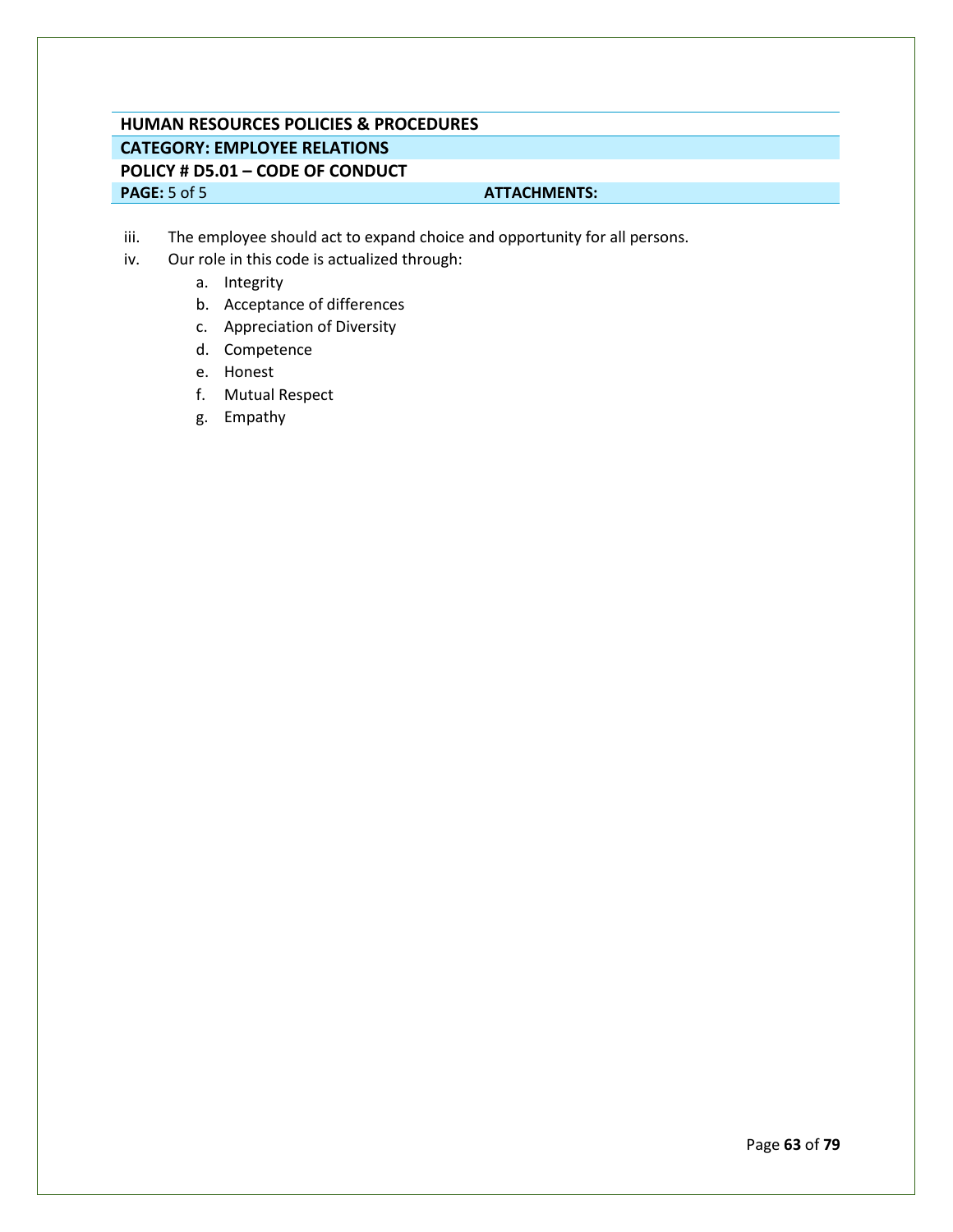| <b>HUMAN RESOURCES POLICIES &amp; PROCEDURES</b> |                       |
|--------------------------------------------------|-----------------------|
| <b>CATEGORY: EMPLOYEE RELATIONS</b>              |                       |
| POLICY # D5.02 - HARRASSMENT & ABUSE             |                       |
| PAGE: 1 of 2                                     | <b>ATTACHMENTS:</b>   |
| APPROVAL DATE: 07.09.04                          | <b>REVISION DATE:</b> |
| <b>PROCEDURE APPROVAL DATE: 07.09.04</b>         | <b>REVISION DATE:</b> |
| <b>AUTHORIZATION: Executive Director</b>         |                       |

The Association shall not tolerate any form of harassment by an employee against another employee or person supported.

# **PROCEDURES:**

- i. Any employee who believes they have been subjected to personal harassment should confront the harasser personally or in writing informing them that that the behaviour is unwelcome and that it must stop. If possible, the employee should get another person to witness this action.
- ii. Any employee subjected to personal harassment should promptly report their complaint. If the immediate Manager is the subject of the complaint, the employee should report the situation to the Executive Director.
- iii. Any employee who is witness to, or aware of, harassment committed by an employee against a person receiving support should report the harassment, in accordance with the serious occurrence reporting procedure.
- iv. The Executive Director, or his or her designate, will ensure that an immediate and thorough investigation of the complaint is undertaken.
- v. If an employee's complaint of harassment is substantiated, disciplinary or correction action will be taken by the employer against the harasser, up to and including termination of employment.
- vi. If an employee's complaint is found to be "trivial, frivolous, vexatious, or made in bad faith", disciplinary or corrective action will be taken against the complainant.

# **Harassment (Definition)**

Harassment, in general terms, is behaviour that consists of words and/or actions that cause insult or humiliation to another person on the basis of race, ancestry, place origin, color, ethnic origin, citizenship, creed, age, appearance, record of offences, marital status, family status, disability or handicap, or sex or sexual orientation. Harassment is defined by the Human Rights Code as "a course of vexatious comment or conduct that is or ought reasonably to be known as unwelcome.

# **Sexual Harassment (Definition)**

This is a form of discrimination based on sex, which is prohibited by the Ontario Human Rights Code. It is any sexually oriented behaviour that: endangers an individual's continued employment, or negatively affects her or him work performance, or undermines his or her personal dignity.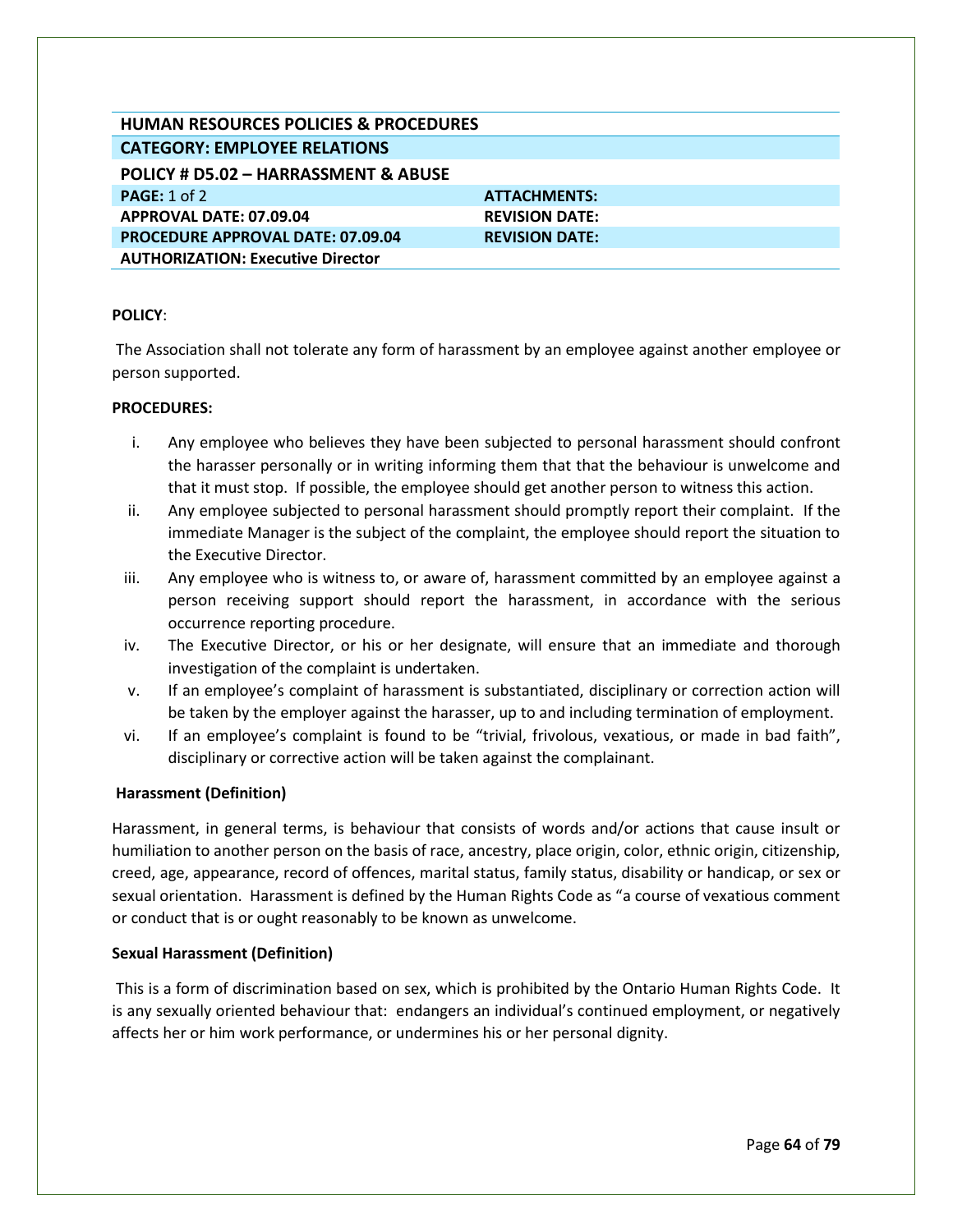# **HUMAN RESOURCES POLICIES & PROCEDURES CATEGORY: EMPLOYEE RELATIONS POLICY # D5.02 – HARRASSMENT PAGE:** 2 of 2 **ATTACHMENTS: ATTACHMENTS:**

This includes coercive sexual harassment and an abusive work environment. Sexual harassment may occur as a single incident or it may be a series of incidents, innuendos or threats, which diminish a person's self worth, dignity and self-respect.

# **Coercive Sexual Harassment (Definition)**

Any sexual solicitation or advance made by a person who is in a position to grant or deny a benefit to another, when the person making the advance or solicitation knows or ought reasonable to know that such behaviour is unwelcome, or threatening or instituting a reprisal against a person who rejects a sexual advance, when the harasser is in a position to grant or deny a benefit to the person who rejects the sexual advance.

### **Abusive Work Environment (Definition)**

The situation where an employee is subjected to sexually oriented remarks or behaviour that creates an intimidating, hostile or offensive environment. Elements of an abusive work environment can include:

- i. displays or pornographic or offensive pictures to which an employee objects or to which visitors are exposed;
- ii. unwelcome invitations or requests of a sexual nature;
- iii. leering or similar gestures;
- iv. verbal abuse or threats;
- v. practical jokes which may cause awkwardness or embarrassment;
- vi. unwelcome remarks, jokes, innuendo or taunting about a person's body or sex, sex, which undermines self-respect;
- vii. unwelcome, unnecessary physical contact such as touching, patting, and pinching.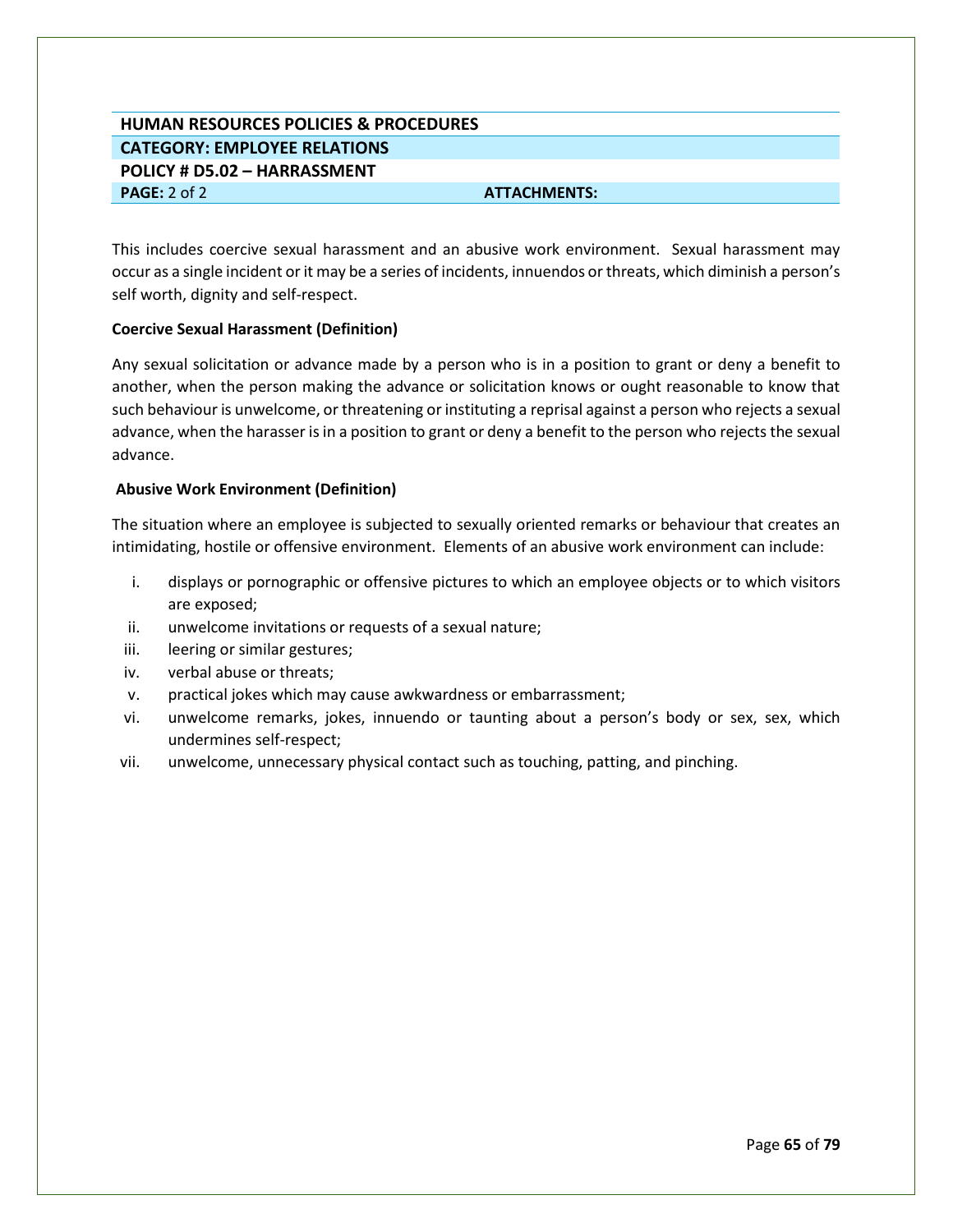| <b>HUMAN RESOURCES POLICIES &amp; PROCEDURES</b> |                       |  |
|--------------------------------------------------|-----------------------|--|
| <b>CATEGORY: EMPLOYEE RELATIONS</b>              |                       |  |
| POLICY # D5.03 - ALCOHOL & SUBSTANCE ABUSE       |                       |  |
| PAGE: $1$ of $1$                                 | <b>ATTACHMENTS:</b>   |  |
| APPROVAL DATE: 07.09.04                          | <b>REVISION DATE:</b> |  |
| <b>PROCEDURE APPROVAL DATE: 07.09.04</b>         | <b>REVISION DATE:</b> |  |
| <b>AUTHORIZATION: Executive Director</b>         |                       |  |

The Association shall not tolerate alcohol or substance abuse while at work, nor shall it tolerate employees coming to work while under the effect of alcohol or substance abuse.

- 1. Employees who arrive for duty under the influence of alcohol or drugs will be assumed to be unfit for work. The employee will be sent home, under suspension.
- 2. Employees are not permitted to drink intoxicating beverages, or indulge in any form of substance abuse, while on duty or on the premises.
- 3. It is recognized that alcohol or substance abuse can result in a person experiencing serious problems as an individual in line with our values related to employees; it is the policy of the Association to provide information, and education, and support employees seeking treatment for these problems.
- 4. It is essential for the general well being of the agency and its employees that high standards for job performance be established and achieved. An employee with an alcohol or substance abuse problem could be unable to live up to his/her responsibilities at work.
- 5. Where unsatisfactory performance is suspected to be due to alcohol or substance abuse, the supervisor will encourage the employee to consult with the resources identified by the agency.
- 6. When unacceptable performance is due to alcohol or substance abuse and professional treatment is required, such treatment is mandatory.
- 7. An employee who is absent from work while undergoing medical treatment or an alcohol or substance abuse problem will be eligible to receive normal sick benefits, with the concurrence of the Executive Director.
- 8. The agency will make every reasonable effort to help the employee back to normal health and job performance. Only when it has been established that medical treatment and other measures have failed to re-establish and acceptable level of performance, will dismissal be considered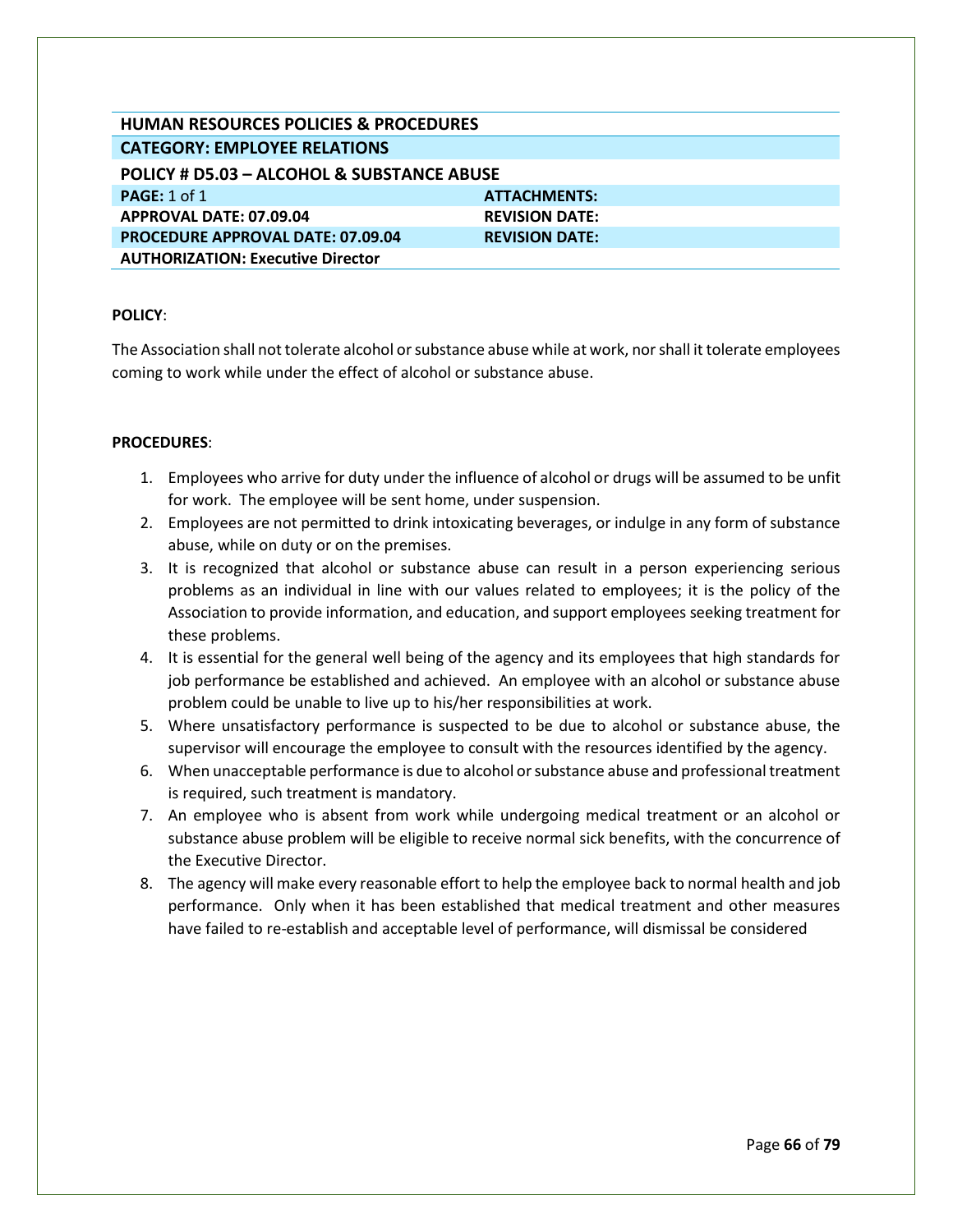| <b>HUMAN RESOURCES POLICIES &amp; PROCEDURES</b>      |                       |  |
|-------------------------------------------------------|-----------------------|--|
| <b>CATEGORY: TERMS &amp; CONDITIONS OF EMPLOYMENT</b> |                       |  |
| POLICY # D5.04 - MEDICAL CANNABIS USE                 |                       |  |
| PAGE: $1$ of $1$                                      | <b>ATTACHMENTS:</b>   |  |
| <b>APPROVAL DATE: 10.03.2018</b>                      | <b>REVISION DATE:</b> |  |
| <b>PROCEDURE APPROVAL DATE: 10.03.2018</b>            | <b>REVISION DATE:</b> |  |
| <b>AUTHORIZATION: Executive Director</b>              |                       |  |

The employees of Community Living Association, Lanark County are our most valuable resource, and for that reason their health and safety is of paramount concern. Medical cannabis will be treated the same as all other regularly prescribed medication. Community Living Association, Lanark County has the same expectations from employees who use medical cannabis as those who use all other types of medication and will accommodate individuals to the best of the association's ability.

# **PROCEDURES**

- 1. Employees may only use medical cannabis with appropriate documentation in their names from a qualified health care practitioner as define by the *Access to Cannabis for Medical Purposes Regulations.*
- 2. If an employee must use medical cannabis while at work and requires accommodation to do so, they must inform their direct manager. An employee does not have to disclose their specific medical diagnosis; however, they must provide a note from their doctor and a copy of the appropriate documentation if accommodation is required.
- 3. All information provided in regard to medical cannabis use is considered confidential and will be treated as such, keeping an employee's privacy as a top concern second only to safety.
- 4. Employees who have a medical condition which requires additional accommodation can discuss their cannabis use schedule in the context of the general accommodation plan with Community Living Association, Lanark County and their qualified health care practitioner.
- 5. Community Living Association, Lanark County will work with the individual who requests accommodation to ensure that the measures taken are both effective and mutually agreeable.

# **Use of Medical Cannabis While at Work**

- 1. If an employee takes medical cannabis during regular working hours, they shall do so only at the recommended dosage and frequency of the doses.
- 2. Community Living Association, Lanark County asks that where possible employees who require medical cannabis use a method of consumption other than smoking.
- 3. Employees who choose to smoke medical cannabis must abide by all provincial smoking regulations.
- 4. Employees who choose to smoke medical cannabis are not permitted to smoke in the presence of other employees and not on association property.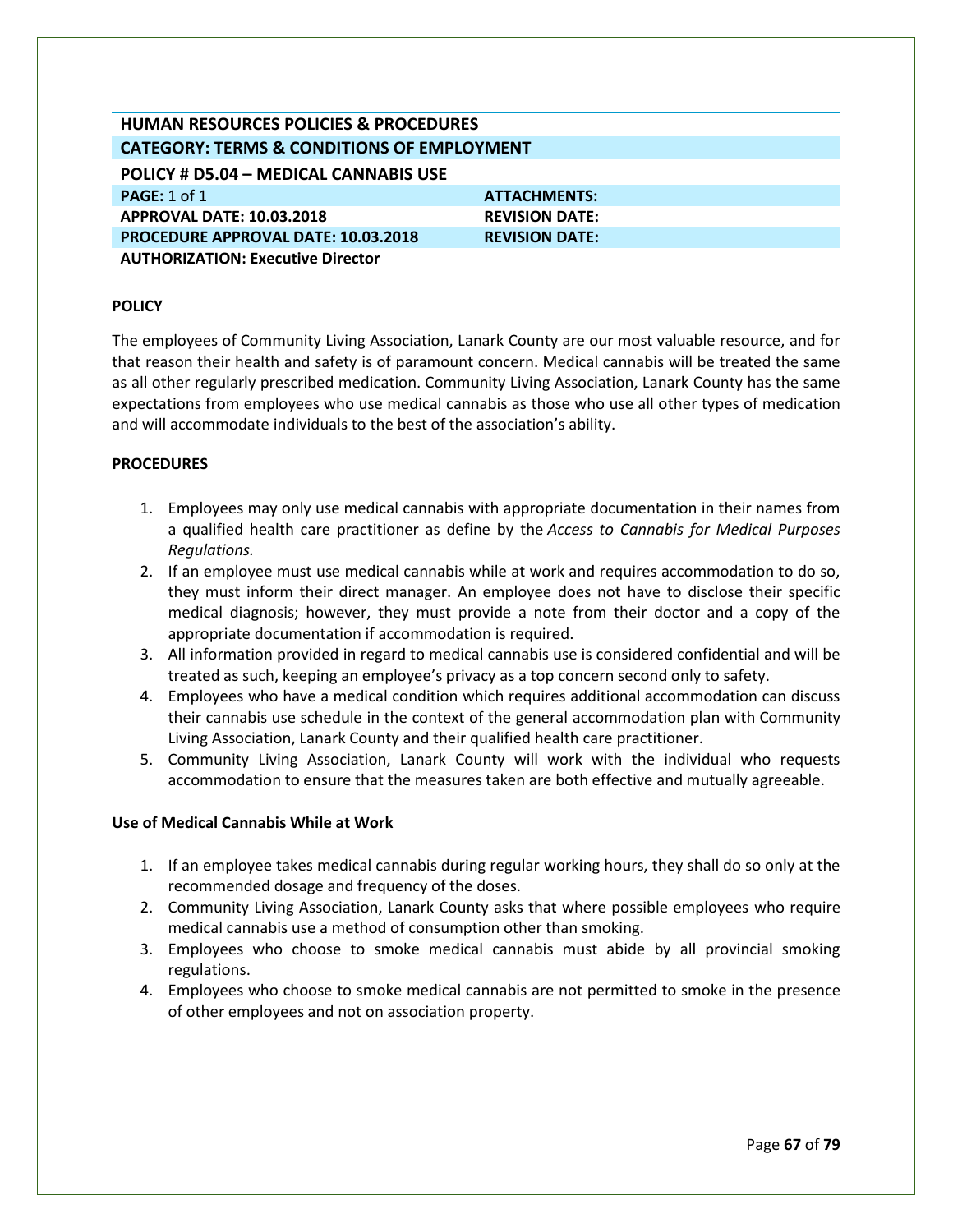# **HUMAN RESOURCES POLICIES & PROCEDURES CATEGORY: TERMS & CONDITIONS OF EMPLOYMENT POLICY # D5.04 – MEDICAL CANNABIS USE PAGE:** 2 of 2 **ATTACHMENTS: ATTACHMENTS:**

### **Employee Expectations**

#### Management must:

- Treat employees who use medical cannabis the same as all other employees using prescription medication.
- Provide accommodation to the best of the association's ability.
- Be aware of the effects of cannabis use and ensure employees are not placed in any safetysensitive situations.
- Assess the effects of the use of cannabis on an employee's performance on the job.
- Ensure that the use of medical cannabis does not adversely affect the safety of the employee or their co-workers.
- Respond to any employee queries regarding the use of medical cannabis, while maintaining the privacy of an employee's specific situation at all times.

#### Employees must:

- Work with Community Living Association, Lanark County to develop accommodation plans that are mutually agreeable.
- Follow the agreed-upon accommodation plan and the guidelines of this policy.
- Never share their medication with any other employee, even those who may have a similar prescription.
- Maintain ongoing communication with management regarding the effects of cannabis on their ability to perform their job duties.
- Never participate in activities which could cause a safety risk, such as driving while under the influence of cannabis.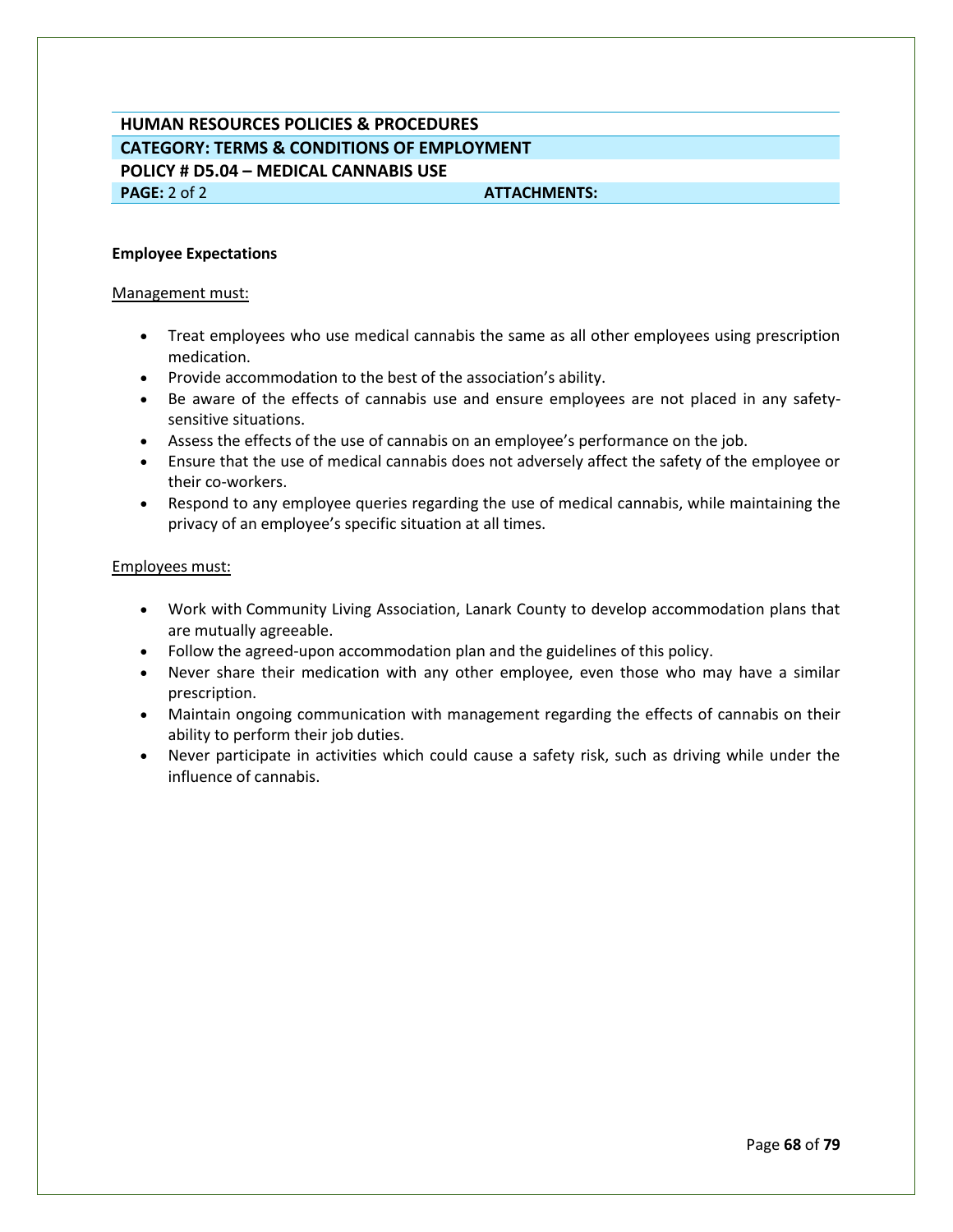| <b>HUMAN RESOURCES POLICIES &amp; PROCEDURES</b>      |                       |  |
|-------------------------------------------------------|-----------------------|--|
| <b>CATEGORY: TERMS &amp; CONDITIONS OF EMPLOYMENT</b> |                       |  |
| <b>POLICY # D5.05 - RECREATIONAL CANNABIS USE</b>     |                       |  |
| PAGE: 1 of 2                                          | <b>ATTACHMENTS:</b>   |  |
| <b>APPROVAL DATE: 10.03.2018</b>                      | <b>REVISION DATE:</b> |  |
| <b>PROCEDURE APPROVAL DATE: 10.03.2018</b>            | <b>REVISION DATE:</b> |  |
| <b>AUTHORIZATION: Executive Director</b>              |                       |  |

The employees of Community Living Association, Lanark County are our most valuable resource, and for that reason their health and safety is of paramount concern. Cannabis will be treated the same as all other recreational substances. Community Living Association, Lanark County has adopted this policy to communicate its expectations and guidelines surrounding cannabis use, misuse, and abuse.

#### **PROCEDURES**

Employees under the influence of drugs or alcohol on the job can pose serious health and safety risks both to themselves, the Individuals they support and their fellow employees. To help ensure a safe and healthy workplace, and subject to very narrow exceptions, Community Living Association, Lanark County reserves the right to prohibit certain items and substances from being brought on to or being present on company premises.

#### **Expectations**

- 1. The following expectations apply to employees and management alike while conducting work on behalf of the company, whether on or off company property:
- 2. Employees are expected to arrive to work fit for duty and able to perform their duties safely and to standard;
- 3. Employees must remain fit for duty for the duration of their shift;
- 4. Use, possession, distribution, or sale of cannabis during work hours, including during paid and unpaid breaks, is strictly prohibited;
- 5. Employees are prohibited from reporting to work while under the influence of recreational cannabis and any other non-prescribed substances;
- 6. Employees on medically approved medication must communicate to management any potential risk, limitation, or restriction requiring modification of duties or temporary reassignment; and
- 7. Employees are expected to abide by all governing legislation pertaining to the possession and use of cannabis.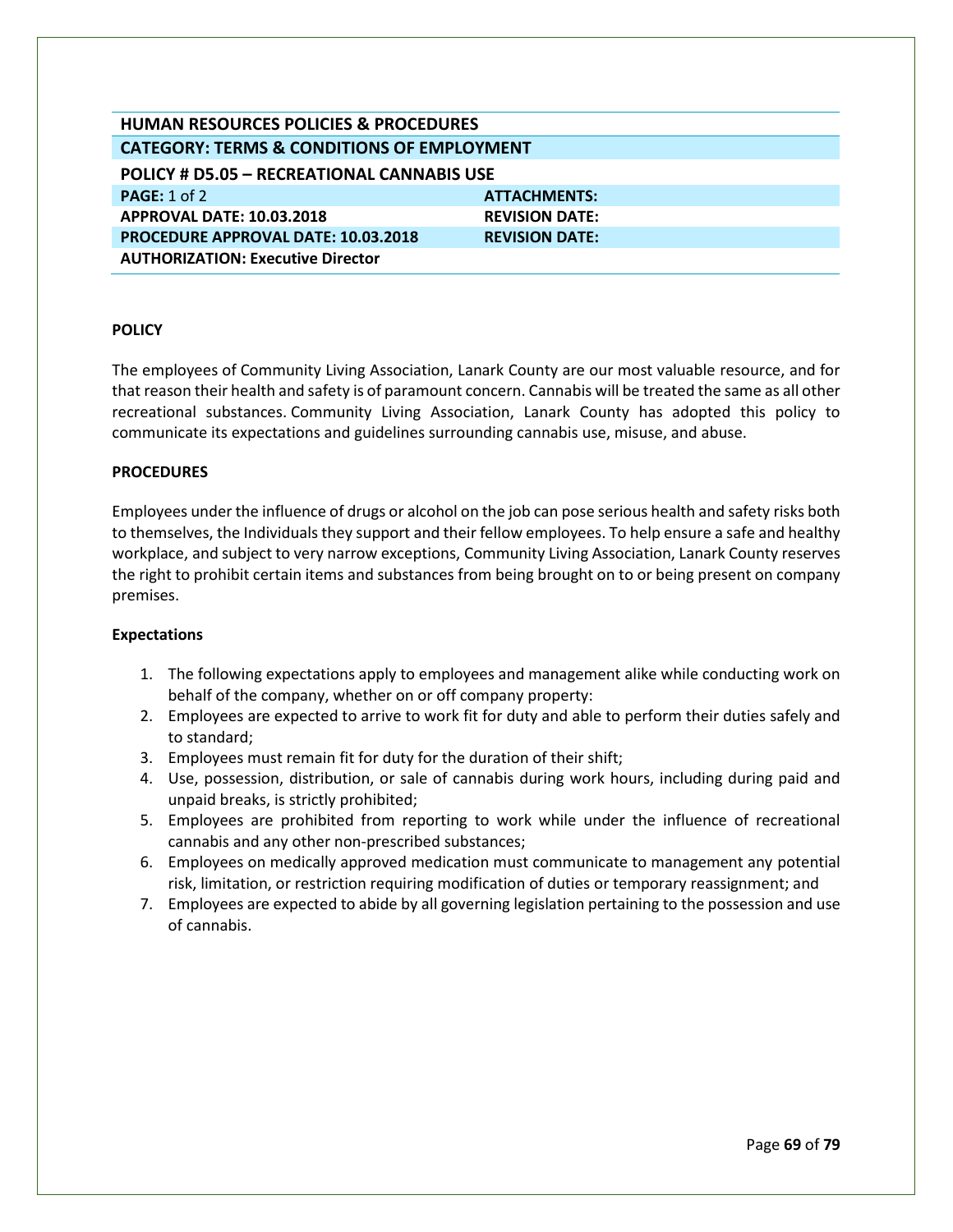# **HUMAN RESOURCES POLICIES & PROCEDURES CATEGORY: TERMS & CONDITIONS OF EMPLOYMENT POLICY # D5.05 – RECREATIONAL CANNABIS USE PAGE:** 2 of 2 **ATTACHMENTS: ATTACHMENTS:**

#### **Roles and Responsibilities**

Community Living Association, Lanark County will clearly communicate all expectations surrounding cannabis use, misuse, and abuse. To help enforce this policy, management and employees are expected to adhere to the following:

#### Management will:

- 1. Identify any situations that may cause concern regarding an employee's ability to safely perform their job functions;
- 2. Ensure that any employee who asks for help due to a drug or alcohol dependency is provided with the appropriate support (including accommodation) and is not disciplined for doing so; and
- 3. Maintain confidentiality and employee privacy.

#### Employees must:

- 1. Arrive to work fit for duty, and remain fit for duty throughout their shift;
- 2. Perform work safely in accordance with company-established safe work practices;
- 3. Avoid the consumption, possession, sale, or distribution of cannabis, other drugs, or alcohol on company property, and during working hours even if off company property;
- 4. When off duty, refuse a request to come into work if unfit for duty;
- 5. Report limitations and required modifications as a result of medically approved cannabis use;
- 6. Report unfit co-workers to management;
- 7. Seek advice or appropriate treatment, where required;
- 8. Communicate dependency or emerging dependency;
- 9. Follow the after-care program, where established; and
- 10. Abide by all governing legislation pertaining to the possession and use of cannabis.

#### **Medical Cannabis**

Where an employee uses medical cannabis at work, please refer to policy number # D1.15

#### **Disciplinary Action**

Employees found in violation of this policy may be subject to disciplinary action up to and including termination of employment. Where applicable, Community Living Association, Lanark County may also take legal action in accordance with the law.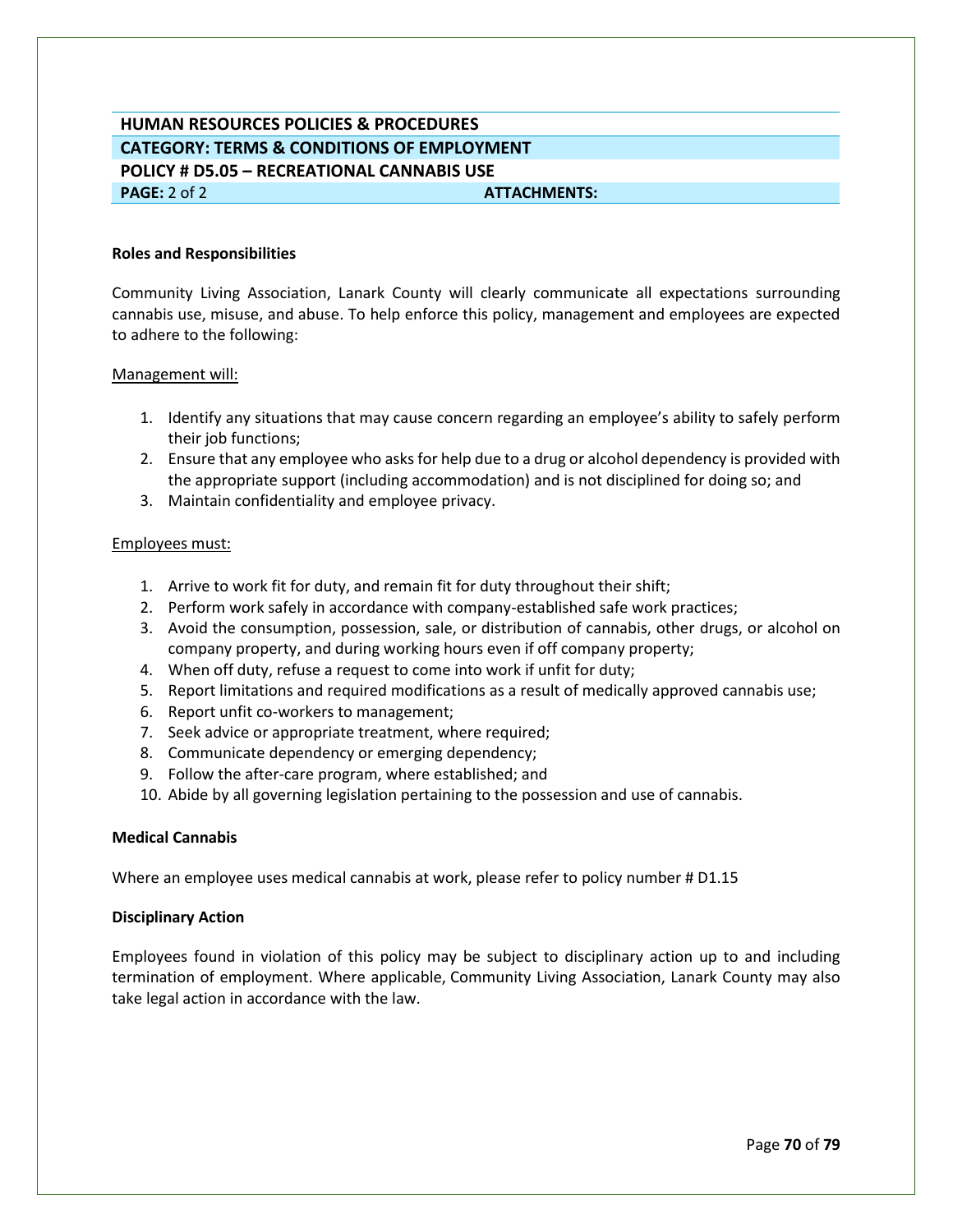| <b>HUMAN RESOURCES POLICIES &amp; PROCEDURES</b>      |                       |  |
|-------------------------------------------------------|-----------------------|--|
| <b>CATEGORY: TERMS &amp; CONDITIONS OF EMPLOYMENT</b> |                       |  |
| POLICY # D5.06 - COMPLAINT PROCEDURE                  |                       |  |
| PAGE: $1$ of $1$                                      | <b>ATTACHMENTS:</b>   |  |
| APPROVAL DATE: 07.09.2004                             | <b>REVISION DATE:</b> |  |
| <b>PROCEDURE APPROVAL DATE: 07.09.2004</b>            | <b>REVISION DATE:</b> |  |
| <b>AUTHORIZATION: Executive Director</b>              |                       |  |

The Association shall provide an acceptable and effective means for employees to lodge concerns and complaints regarding their employment.

- 1. It is understood that an employee has no complaint until they have first discussed their complaint with their Manager and allowed the Manager an opportunity to endeavor to settle the complaint. Any employee who feels that the action taken by the Manager of the service is unsatisfactory may pursue the complaint.
- 2. If the issue is still unresolved, the employee has the right to appeal to the Executive Director.
- 3. The association shall follow the Grievance Process as outlined in the CBA.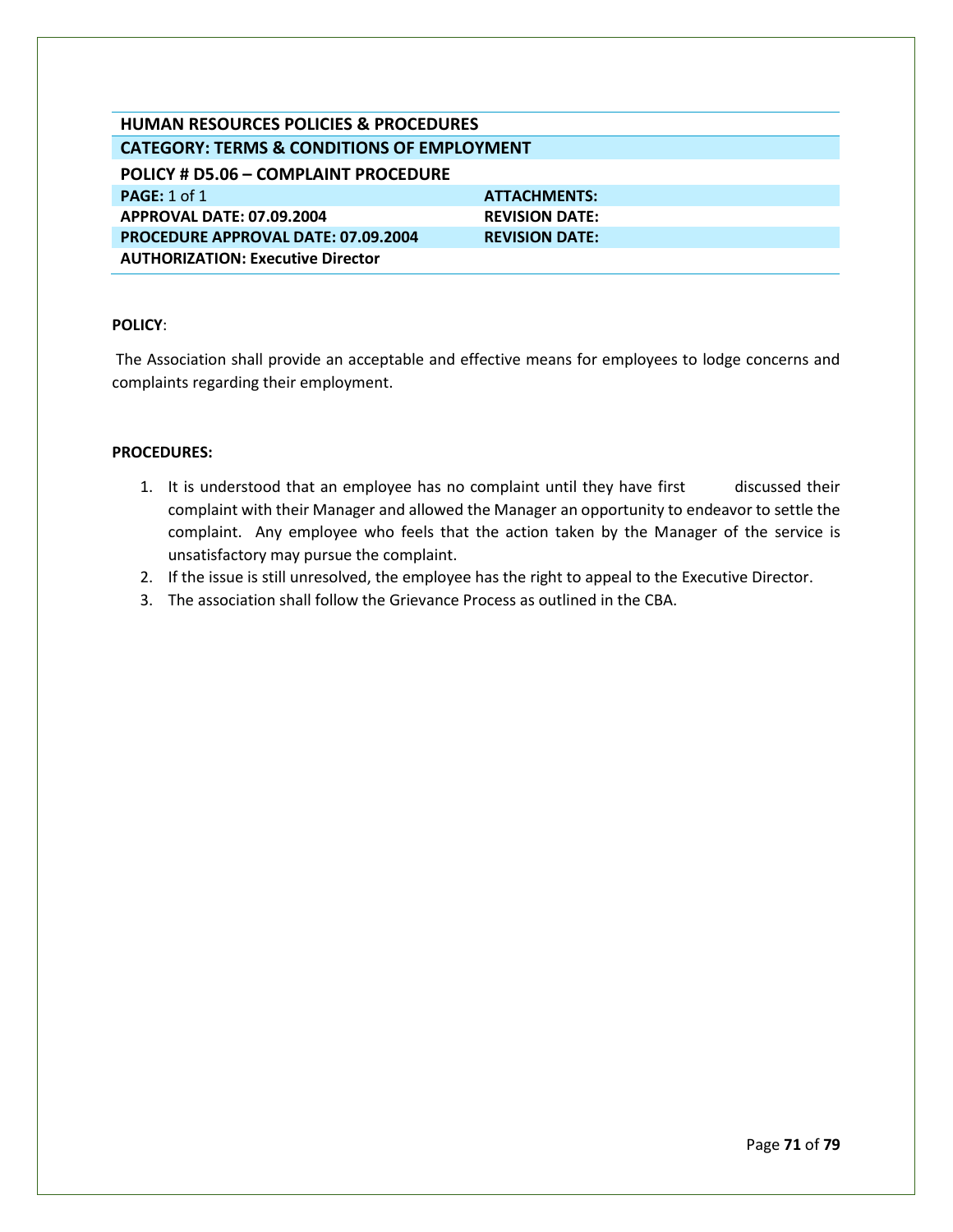| <b>HUMAN RESOURCES POLICIES &amp; PROCEDURES</b>      |                       |  |
|-------------------------------------------------------|-----------------------|--|
| <b>CATEGORY: TERMS &amp; CONDITIONS OF EMPLOYMENT</b> |                       |  |
| POLICY # D5.07 - DISCIPLINARY PROCEDURE               |                       |  |
| PAGE: $1$ of $2$                                      | <b>ATTACHMENTS:</b>   |  |
| <b>APPROVAL DATE: 07.09.2004</b>                      | <b>REVISION DATE:</b> |  |
| <b>PROCEDURE APPROVAL DATE: 07.09.2004</b>            | <b>REVISION DATE:</b> |  |
| <b>AUTHORIZATION: Executive Director</b>              |                       |  |

The Association shall develop and maintain a procedure outlining inappropriate actions of employees that shall be considered grounds for disciplinary action.

## **PROCEDURES**:

- 1. Except in the most extreme cases of a serious or recurring offence, the purpose of disciplinary action is to correct conduct or behaviour that is regarded as detrimental to Community Living Association (LC). When discipline becomes necessary, it may range in severity from a verbal reprimand to termination of employment. In order that discipline may be administered fairly and consistently, the following guidelines will be observed.
- 2. No disciplinary action will be taken unless the employee knew, or should have known, that such conduct was unacceptable and would subject him/her to some form of censure.
- 3. In determining the severity of disciplinary action, consideration will be given to the following:
	- i. The seriousness of the offence.
	- ii. The employee's service and performance record.
	- iii. The employee's explanation of the offence or behaviour.
	- iv. The way the offence has been handled in the past.
- 4. When a Manager becomes aware of an offence or omission that is deemed to warrant disciplinary action, the Manager shall adhere to the following procedures:
- 5. When the Manager determines that a verbal reprimand is sufficient, a private discussion will be held between the Manager and the employee where the Manager will outline the issue or issues, which require attention and the corrective action to be taken.
- 6. The Manager will document the verbal reprimand in employee's personnel file. The documentation will include:
	- i. details concerning the specific incident or incidents which resulted in the reprimand;
	- ii. the date(s) of the incident or incidents and of the reprimand, and
	- iii. any actions that had previously been taken to resolve the matter.
- 7. Written reprimands shall be prepared by the Manager and issued in private to the employee within five working days of the Manager becoming aware of the offence. The written reprimand shall outline the issue or issues of concern (see documentation in item 1) and will contain a warning that further issues of a similar nature will result in further disciplinary action. A copy shall be forwarded to the Executive Director, the Shop Stewart of CUPE and the employee's Personnel File.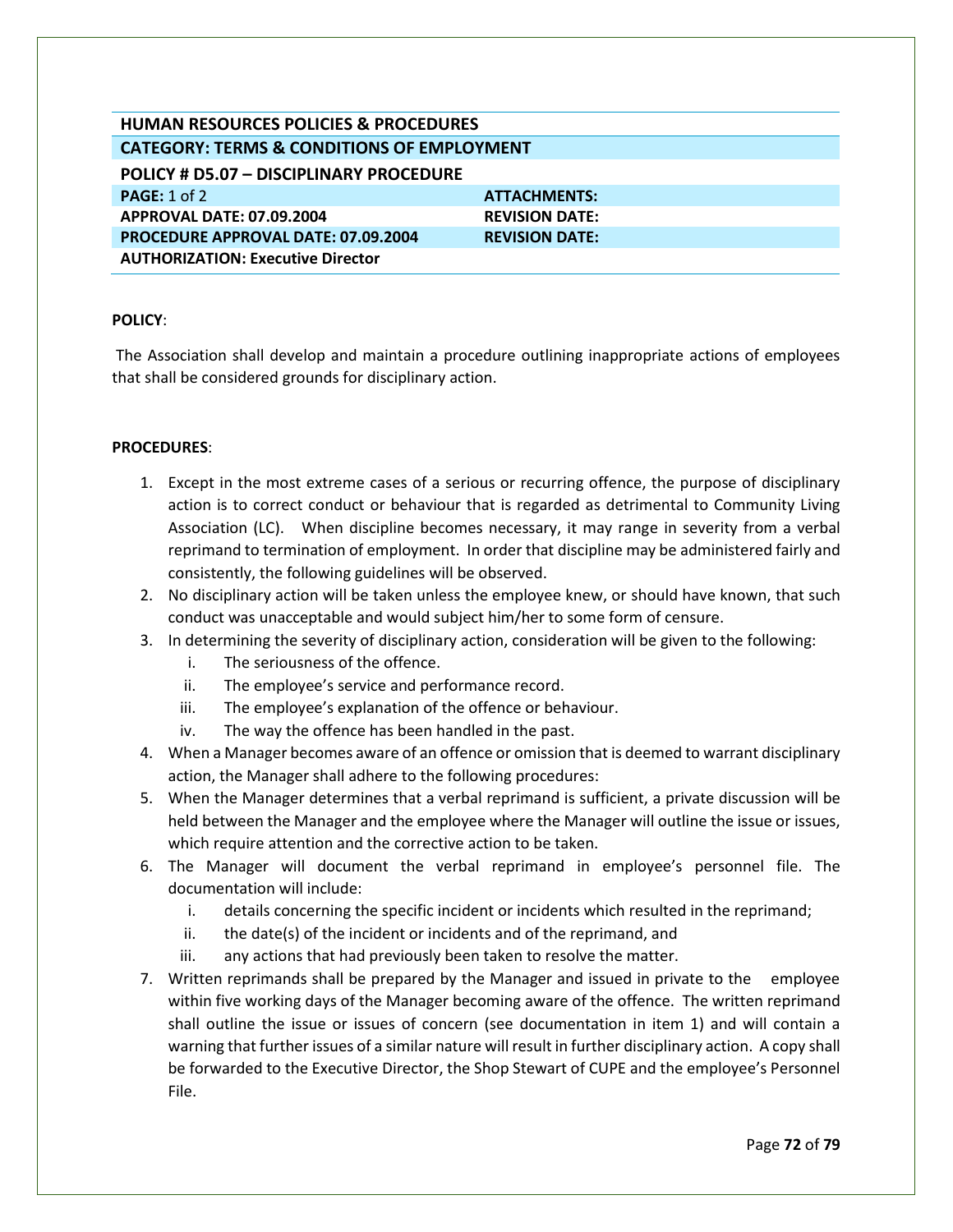# **HUMAN RESOURCES POLICIES & PROCEDURES CATEGORY: TERMS & CONDITIONS OF EMPLOYMENT POLICY # D5.07 – DISCIPLINARY PROCEDURE PAGE:** 2 of 2 **ATTACHMENTS: ATTACHMENTS:**

- 8. When a Manager feels that an employee's conduct is sufficiently serious a warning will be issued in writing stating that further occurrences of a similar nature will result in further disciplinary action up to and including dismissal.
- 9. The Executive Director only has the authority to dismiss an employee. Where the Manager believes that an employee's continuing presence at the workplace may create further issues, the Manager has the authority to send the employee off the premises with pay pending further investigation.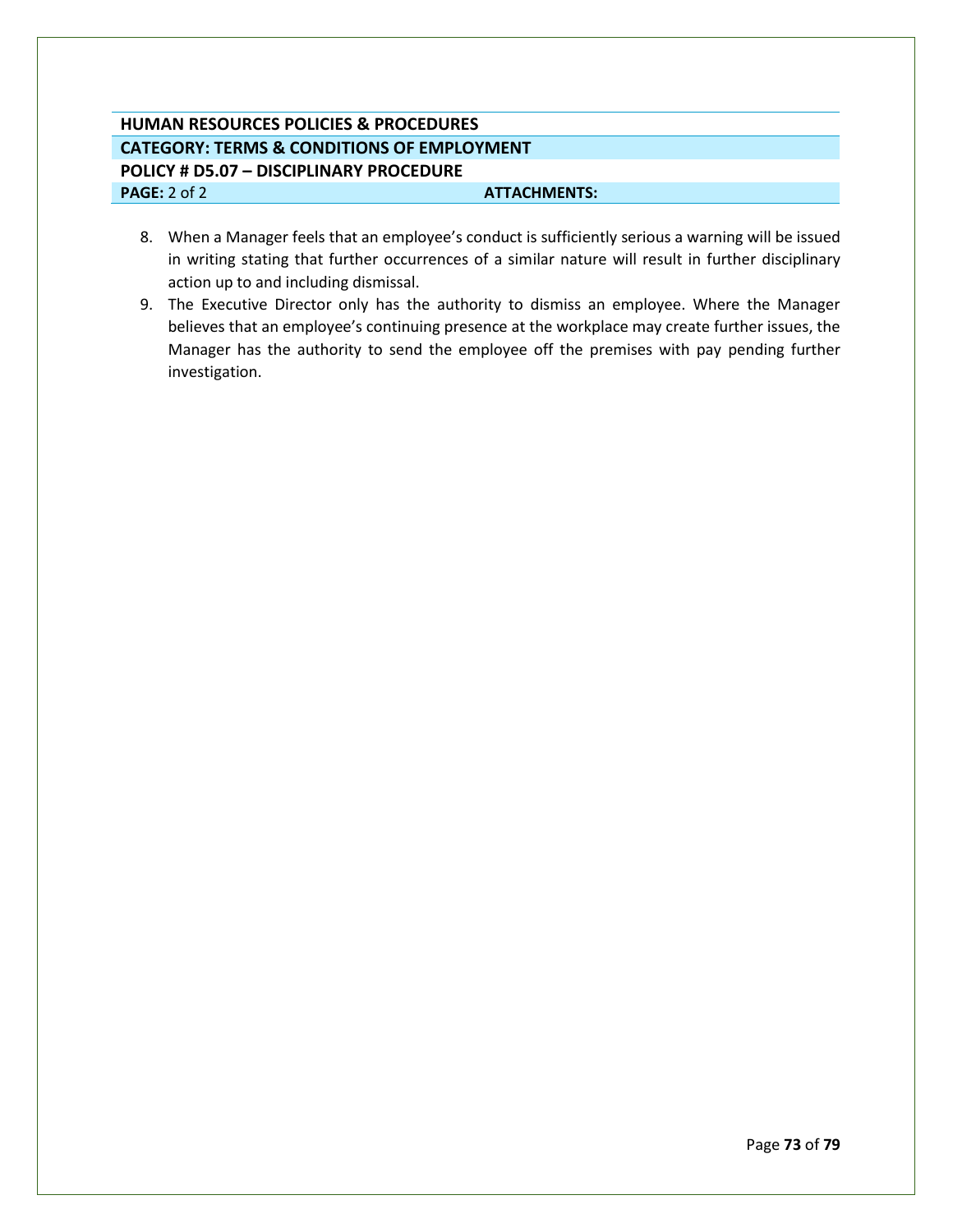| HUMAN RESOURCES POLICIES & PROCEDURES      |                       |  |
|--------------------------------------------|-----------------------|--|
| <b>CATEGORY: CONDITIONS OF EMPLOYMENT</b>  |                       |  |
| POLICY # D6.01 - HUMAN RESOURCE POLICIES   |                       |  |
| PAGE: 1 of 1                               | <b>ATTACHMENTS:</b>   |  |
| <b>APPROVAL DATE: 07.09.2004</b>           | <b>REVISION DATE:</b> |  |
| <b>PROCEDURE APPROVAL DATE: 07.09.2004</b> | <b>REVISION DATE:</b> |  |
| <b>AUTHORIZATION: Executive Director</b>   |                       |  |

The Association strives to provide a healthy work environment with clear expectations and responsibilities as outlined in this policy and other documents that may from time be revised.

## **PROCEDURE**:

- 1. The Employer will provide the employee with an employment agreement, job description and copies of pertinent documents that outline the conditions of employment.
- 2. These will be addressed and highlighted during the employee's orientation.
- 3. The employee shall abide by the terms and condition of Employment.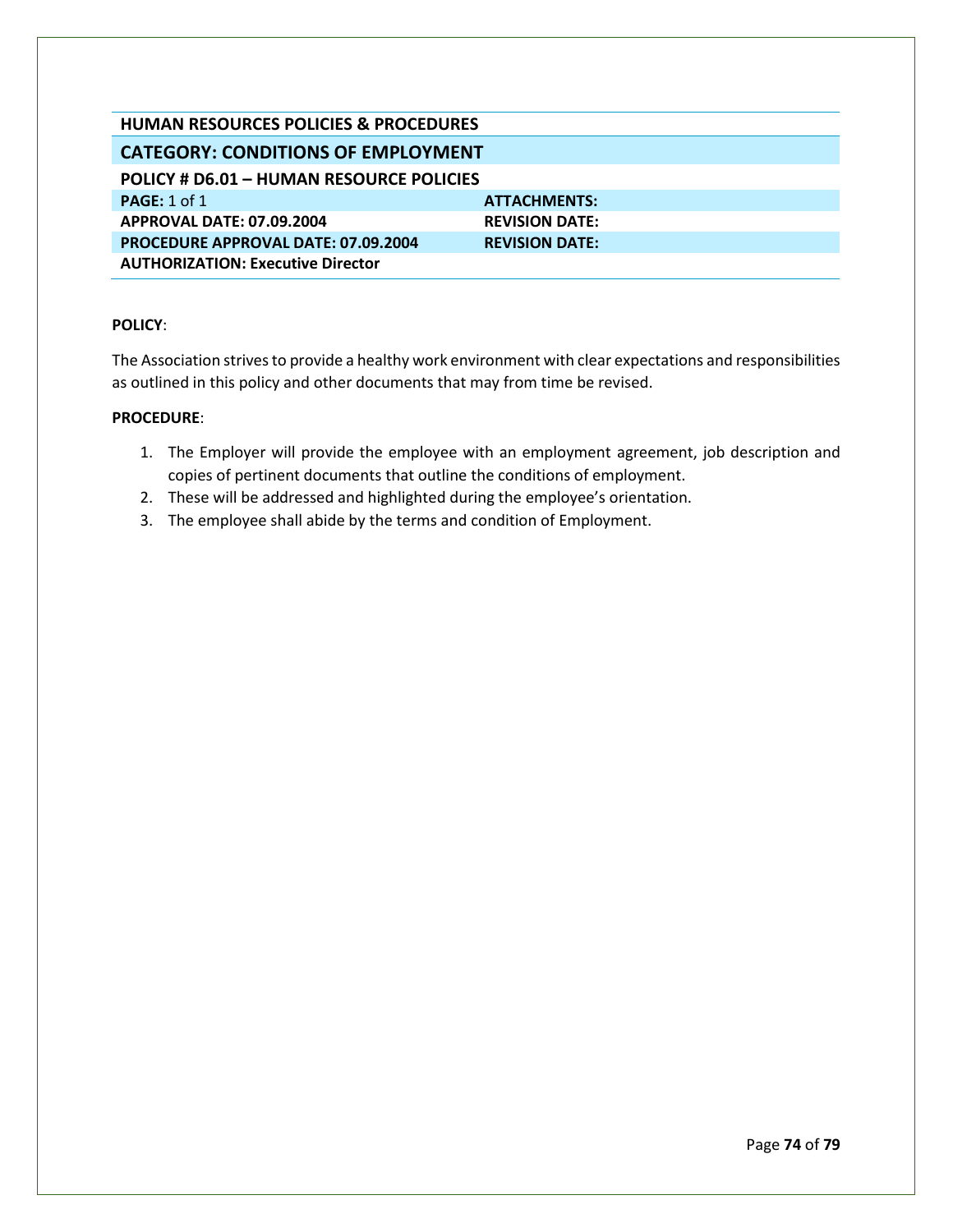| <b>HUMAN RESOURCES POLICIES &amp; PROCEDURES</b>      |                       |  |
|-------------------------------------------------------|-----------------------|--|
| <b>CATEGORY: TERMS &amp; CONDITIONS OF EMPLOYMENT</b> |                       |  |
| <b>POLICY # D6.02- ATTENTION TO JOB REQUIREMENTS</b>  |                       |  |
| <b>PAGE: 1 of 1</b>                                   | <b>ATTACHMENTS:</b>   |  |
| <b>APPROVAL DATE: 02.17.2012</b>                      | <b>REVISION DATE:</b> |  |
| <b>PROCEDURE APPROVAL DATE: 02.17.2012</b>            | <b>REVISION DATE:</b> |  |
| <b>AUTHORIZATION: Executive Director</b>              |                       |  |

Employees are required to give their full attention and effort while at work to ensure excellent service supports and performance.

### **PROCEDURES:**

- 1. Employee shall not conduct personal business while at work.
- 2. Employees shall not take non- emergency personal calls at work. In the case of responding to personal calls, employees will endeavor to keep them to a minimum time.
- 3. Employees shall not use social media or internet for personal use or entertainment.
- 4. Employees shall always conduct their work with diligence and attention to their job requirements.
- 5. Employees shall not schedule work supports to accommodate personal chores or requirements.
- 6. Employees personal use of social media will not contravene any policy and procedures of the association.
- 7. Employees personal use of social media will not be used to disparage other employees or anyone support by Community Living Association Lanark County.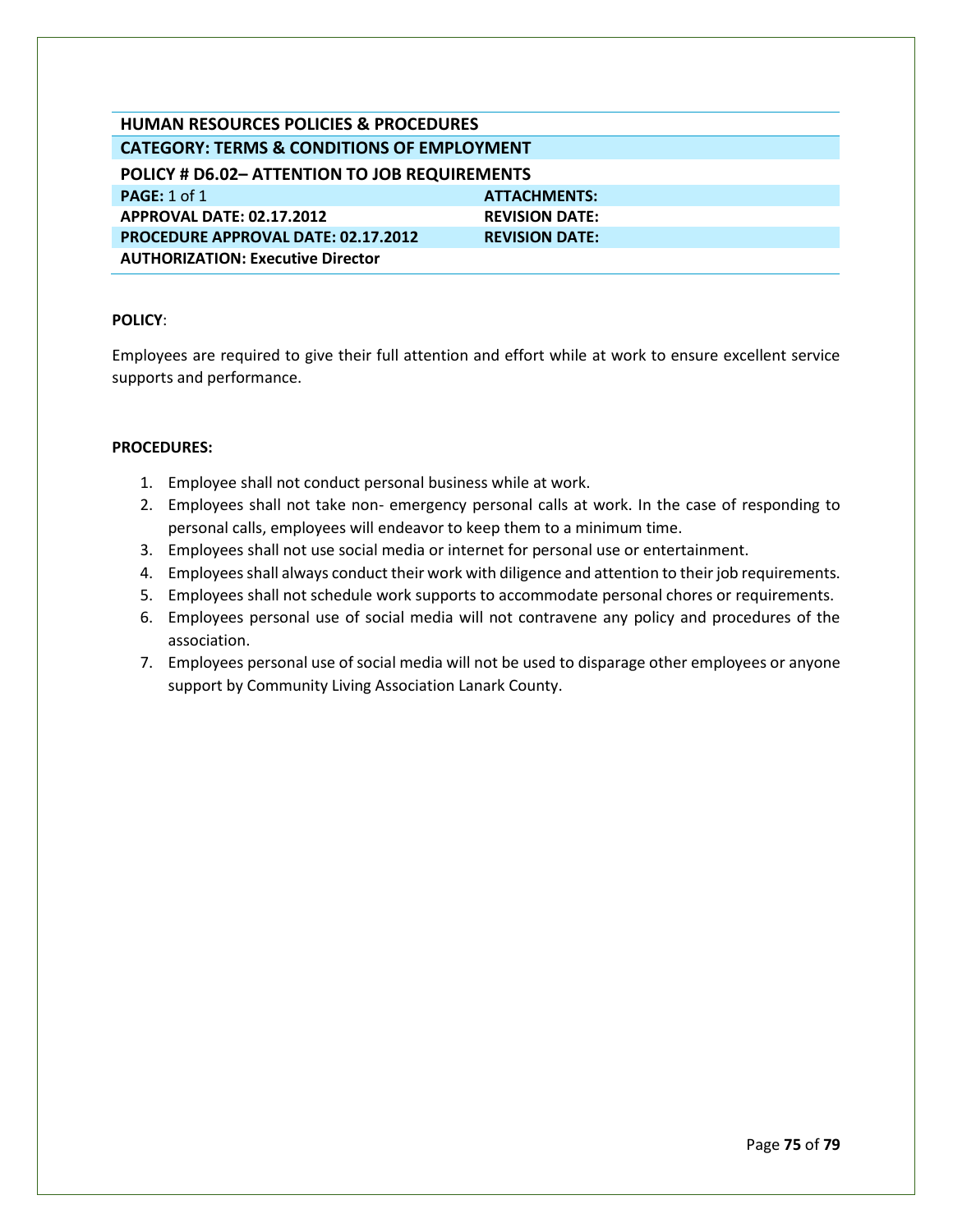| HUMAN RESOURCES POLICIES & PROCEDURES                 |                       |  |
|-------------------------------------------------------|-----------------------|--|
| <b>CATEGORY: TERMS &amp; CONDITIONS OF EMPLOYMENT</b> |                       |  |
| POLICY # D6.03 - USE OF CELL PHONES AT WORK           |                       |  |
| <b>PAGE:</b> 1 of 2                                   | <b>ATTACHMENTS:</b>   |  |
| APPROVAL DATE: 02.22.2017                             | <b>REVISION DATE:</b> |  |
| <b>PROCEDURE APPROVAL DATE: 02.22.2017</b>            | <b>REVISION DATE:</b> |  |
| <b>AUTHORIZATION: Executive Director</b>              |                       |  |

Use of Cellular Phones at Work

### **INTENT**:

Community Living Association - Lanark County has adopted this policy to govern the use of cell phones in the workplace. This policy is intended to cover cell phones, smart phones, tablets, and all other forms of portable communication devices. For the purposes of this policy, all communication devices shall be referred to as "cell phones".

### **GUIDELINES**:

- 1. Community Living Association Lanark County employees are directed to utilize their personal or company-supplied cell phones for business purposes only during regular business hours.
- 2. Cell phones are a distraction in the workplace. To ensure the effectiveness of meetings, employees are asked to leave cell phones at their desk. In the event of an emergency or anticipated emergency that requires immediate attention, the cell phone may be carried to the meeting on silent or vibrate mode.
- 3. Employees are expected to exercise the same discretion in using personal cell phones as they would use with company phones. Excessive personal calls during the workday, regardless of the phone used, can interfere with employee productivity and be distracting to others.
- 4. Employees are directed to avoid making or receiving personal calls during work time, and use personal cell phones only during scheduled breaks or lunch periods in nonworking areas.
- 5. Personal calls should be made during non-work time, and employees should ensure that their friends and family members are instructed of this policy.
- 6. Community Living Association Lanark County is not liable for the loss of personal cell phones brought into the workplace. Community Living Association – Lanark County strictly prohibits the use of cell phones or similar devices while at any work site at which the operation of such device would be a distraction to the user and/or could create an unsafe work environment. Such work sites must be secured or the device used only by an employee who is out of harm's way at such work environments.
- 7. Community Living Association Lanark County employees are strictly prohibited from using cell phones for any other available purpose (e.g. internet access, gaming, texting, music) during business hours. These functions may be used during scheduled breaks or lunch periods in nonworking areas.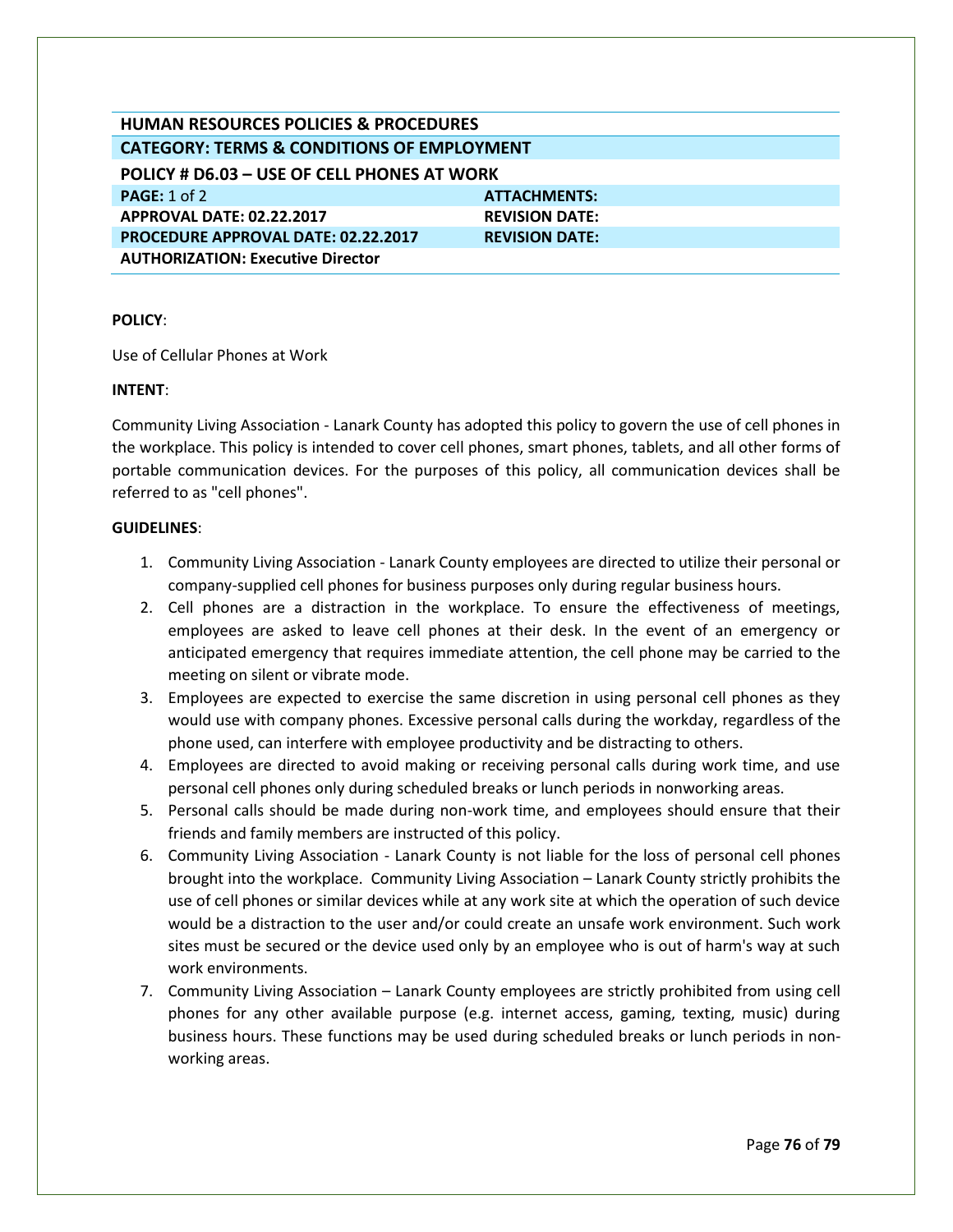# **HUMAN RESOURCES POLICIES & PROCEDURES CATEGORY: TERMS & CONDITIONS OF EMPLOYMENT POLICY # D6.03 – USE OF CELL PHONES AT WORK PAGE:** 2 of 2 **ATTACHMENTS: ATTACHMENTS:**

- 8. Community Living Association Lanark County employees are strictly prohibited from using any cell phone or similar device as an unauthorized media storage device for the storage or transportation of Community Living Association - Lanark County business information.
- 9. For privacy reasons, Community Living Association Lanark County employees are prohibited from taking photographs of company facilities or personnel using any camera functions on their cell phone without first obtaining express written permission from the company.

## **Use of Mobile Phones While Operating a Motor Vehicle:**

Community Living Association - Lanark County strictly prohibits the use of cell phones or similar devices while operating Community Living Association – Lanark County owned and operated vehicles, or while operating a vehicle on Community Living Association - Lanark County business. **II** The use of hands-free cell phones should be kept to a minimum when driving. To make or receive calls:

- i. Pull over and stop;
- ii. Allow a passenger to operate the phone;
- iii. Use voice mail and respond to the call at a safer time; or
- iv. Let someone else drive, freeing you up to make or receive calls.

Employees are solely responsible for any fines and or charges laid by the authorities for illegal use of a cell phone or similar devices while operating a vehicle in the course of their employment. Employees who choose to violate the policy will face disciplinary measures up to termination, or face legal responsibility if in the course and scope of their duties they are involved in a car accident and there is evidence that they were using their cell phone while driving, and the employer is sued.

#### **Acknowledgement and Agreement:**

I, (Employee Name), acknowledge that I have read and understand the Cell Phones at Work Policy of Community Living Association – Lanark County. I agree to adhere to this policy and will ensure that employees working under my direction adhere to this Policy as well. I understand that if I violate the rules set forth in this policy, I may face disciplinary action up to and including the termination of my employment, and any legal action pursued by Community Living Association – Lanark County.

| Name: |                                                                                        |
|-------|----------------------------------------------------------------------------------------|
|       |                                                                                        |
|       |                                                                                        |
| Date: | Witness:<br>the control of the control of the control of the control of the control of |
|       |                                                                                        |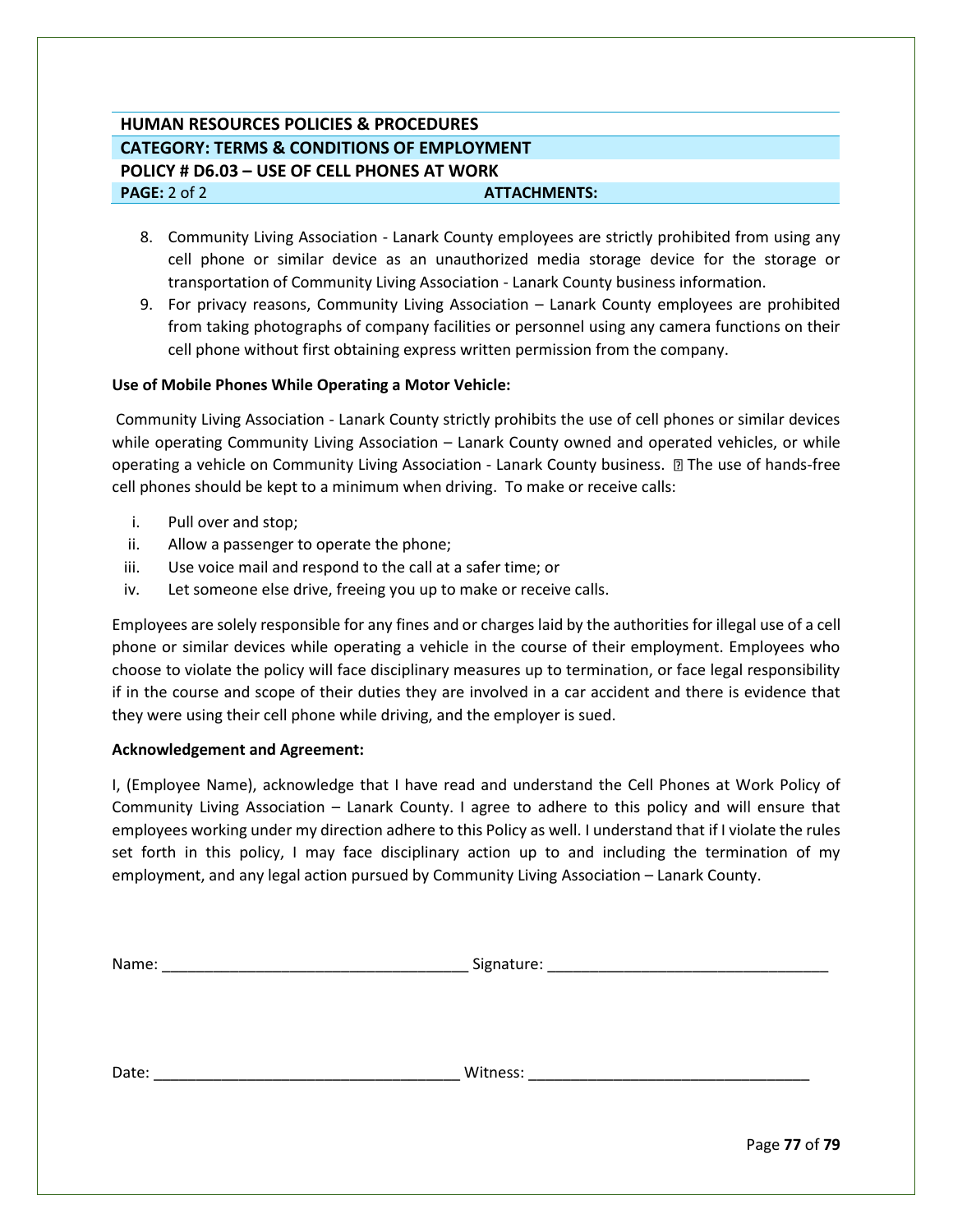| <b>HUMAN RESOURCES POLICIES &amp; PROCEDURES</b>                  |                       |  |
|-------------------------------------------------------------------|-----------------------|--|
| <b>CATEGORY: TERMS &amp; CONDITIONS OF EMPLOYMENT</b>             |                       |  |
| POLICY # D6.04 - PERSONAL SOCIAL NETWORKING - USE OF THE INTERNET |                       |  |
| PAGE: 1 of 2                                                      | <b>ATTACHMENTS:</b>   |  |
| APPROVAL DATE: 02.22.2017                                         | <b>REVISION DATE:</b> |  |
| <b>PROCEDURE APPROVAL DATE: 02.22.2017</b>                        | <b>REVISION DATE:</b> |  |
| <b>AUTHORIZATION: Executive Director</b>                          |                       |  |

Personal Social Networking – Use of the Internet

### **PROCEDURES**:

- 1. Community Living Association Lanark County computer resources are business systems that should only be used for legitimate agency purposes. The use of Community Living Association - Lanark County computers for any purpose that is not specifically related to agency business is prohibited.
- 2. All documents, data, and information composed, sent, stored and received on or over Community Living Association – Lanark County computer systems are the properties of Community Living Association – Lanark County. Therefore, employees should have no expectation of privacy while using these systems and Community Living Association – Lanark County reserves the right to monitor all uses of these systems.
- 3. Employees who wish to create and/or maintain personal social media sites including, but not limited to, Facebook, blogs and Twitter may do so on their personal computer and on their own time outside of the workplace. Employees who create or contribute to social networking sites and who identify themselves either directly or indirectly, as employees of Community Living Association – Lanark County must adhere to the following code of conduct:
	- i. Each web site/blog of an employee must contain the following disclaimer: "The views expressed on this web site/blog are the views of the author alone and do not reflect the views of Community Living Association – Lanark County";
	- ii. An employee must ensure that no confidential, proprietary, copyrighted, or other sensitive information related to Lansdowne appears on, or is referred to, on a web site or blog, unless specific written permission has been obtained from their supervisor and the Privacy Officer;
	- iii. An employee must ensure that he or she does not libel, slander, intimidate, harass or threaten any employee, customer, supplier or affiliate of Community Living Association – Lanark County on any web site or in any blog content;
	- iv. An employee blogger must not make comments which are negative, derogatory or false about Community Living Association – Lanark County, its employees, its management, its suppliers, its clients, its affiliates (including Community Living Association – Lanark County) or its competitors on any web site or in any blog content;